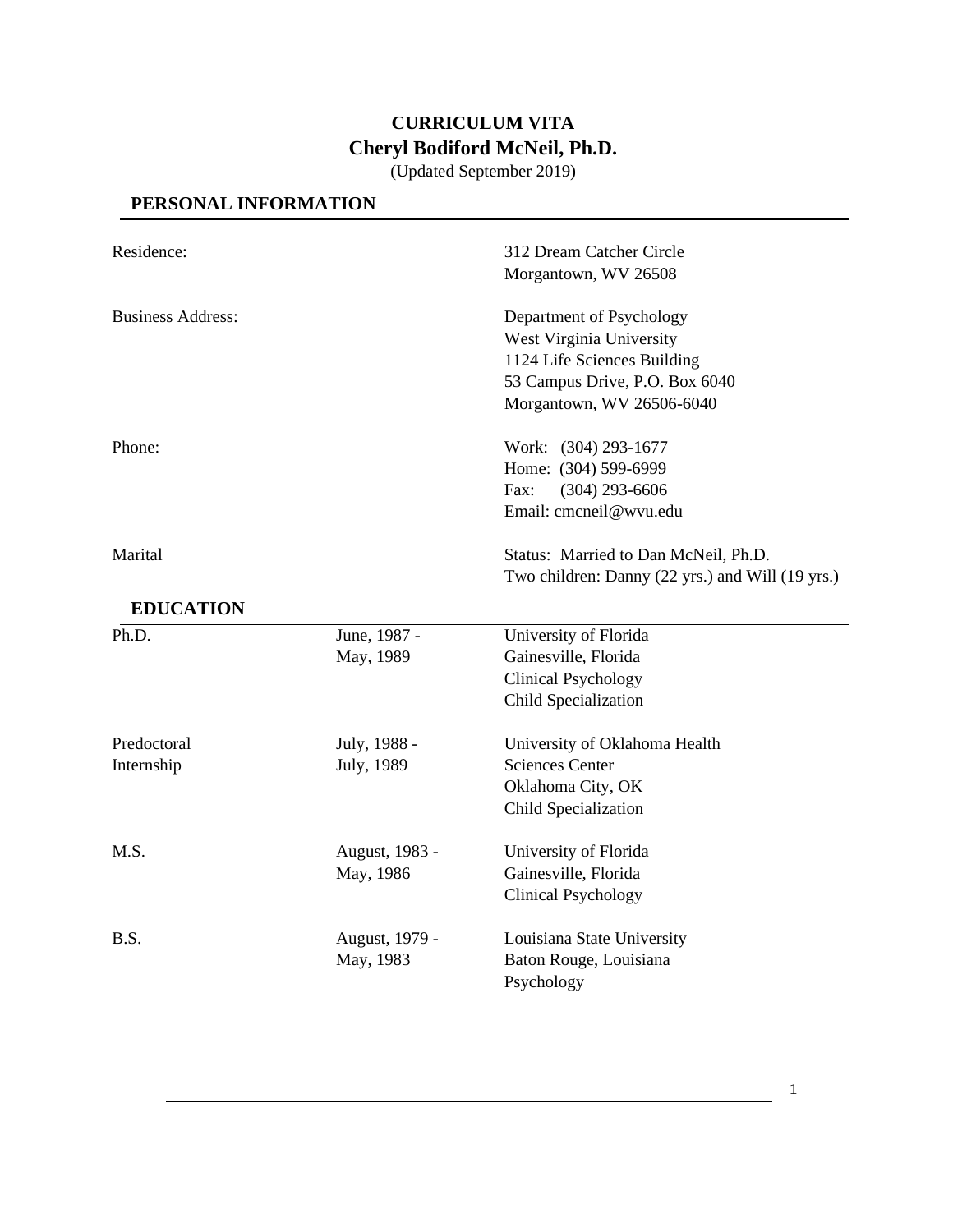### **LICENSURE**

Obtained license as a psychologist in the state of West Virginia in January 1995 (WV #613). Previously held a license in the state of Oklahoma (#587).

### **CURRENT POSITION**

Professor in the Dept. of Psychology at West Virginia University with a specialization in Clinical Child Psychology.

### **APPOINTMENTS**

Full Professor, Dept. of Psychology, WVU (8/06-present) Visiting Professor, Werry Centre for Child and Adolescent Mental Health, University of Auckland  $(1/1/10-6/15/10)$ Associate Professor, Dept. of Psychology, WVU (8/99 – 8/06) Assistant Professor, Dept. of Psychology, WVU (8/95 - 8/99) Visiting Assistant Professor, Dept. of Psychology, WVU (8/94-8/95) Clinical Assistant Professor, Dept. of Pediatrics, OUHSC (89-94) Visiting Scholar, University of Sydney, Australia (92-93) Adjunct Faculty, Department of Psychiatry and Behavioral Sciences, OUHSC (89-94) Adjunct Faculty, Interdisciplinary Training Program in Child Abuse and Neglect, OUHSC (90-94) Practicum Supervisor, Department of Psychology, Oklahoma State University (89-94) Advisory Board Member - Association for Children with Attention Deficit Disorder (C.H.A.D.D.), Oklahoma City Chapter (92-94) Certified Instructor - National Crisis Prevention Institute (Violence Management) (89-94)

### **PUBLISHED BOOKS**

- McNeil, C. B., Quetsch, L. B., & Anderson, C. (Eds.) (2019). *Handbook of Parent-Child Interaction Therapy for children on the autism spectrum.* New York, NY: Springer.
- Girard, E., Wallace, N. M., Morgan, S., Kohlhoff, J., & McNeil, C. B. (2018). *Parent-Child Interaction Therapy with Toddlers: Improving Attachment and Emotion Regulation.* New York: Springer.
- McNeil, C. B., & Hembree-Kigin, T. (2010). *Parent-Child Interaction Therapy: Second Edition.* New York: Springer.
- McNeil, C. B., & Hembree-Kigin, T. (2013). *Parent-Child Interaction Therapy: Second Edition.* Springer Publishers. Korean Translation.
- McNeil, C. B., Hembree-Kigin, T., & Eyberg, S. M. (1996)*. Short-term play therapy for disruptive children*. King of Prussia, PA: Center for Applied Psychology.
- Hembree-Kigin, T., & McNeil, C. B. (1995). *Parent-Child Interaction Therapy*. New York: Plenum Publishers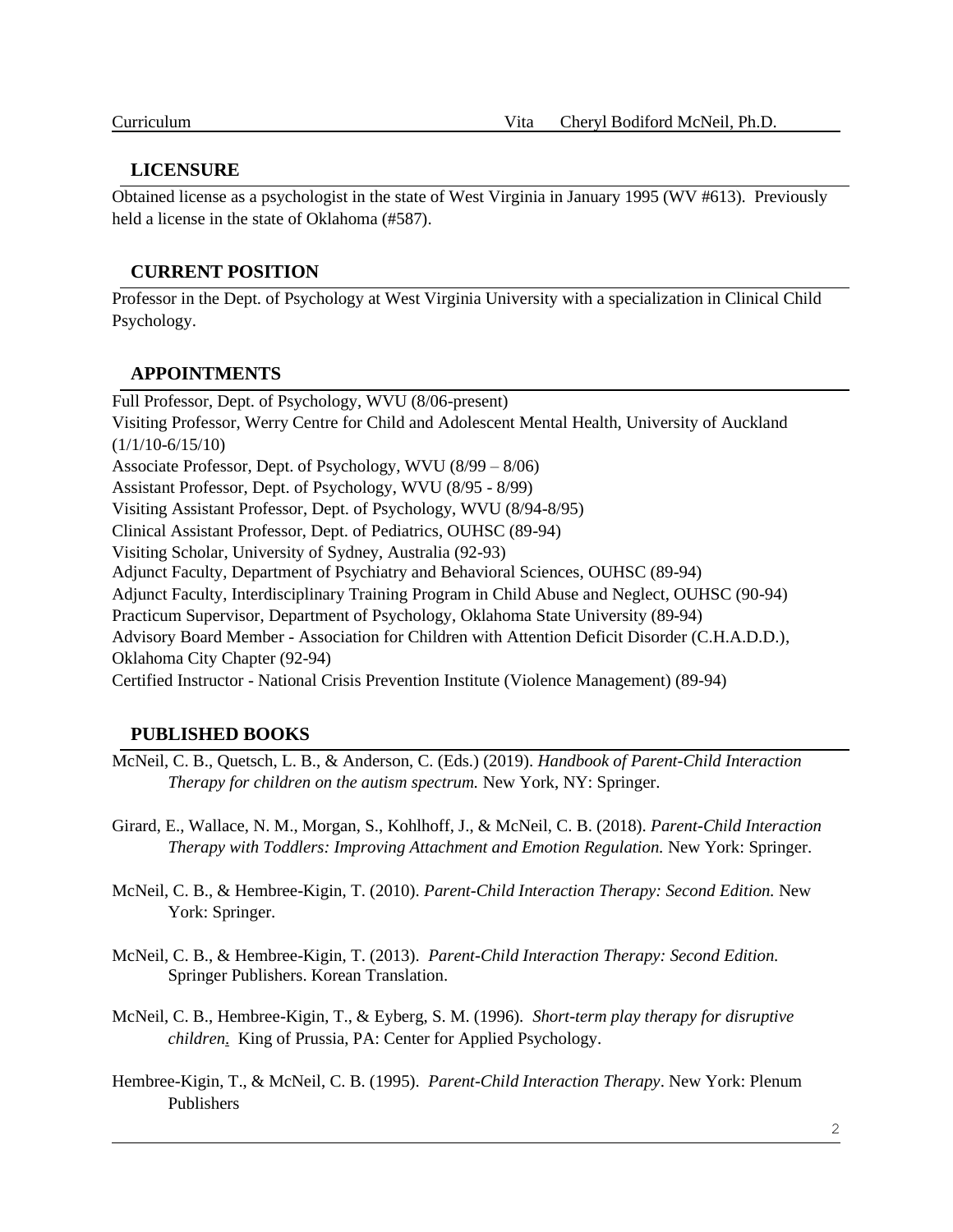#### **PUBLISHED ARTICLES**

- Blair, K., Topitzes, J., Winkler, E.N., & McNeil, C.B. (2020 pre-publication). Parent–Child Interaction Therapy: Findings from an exploratory qualitative study with practitioners and foster parents. *Qualitative Social Work, DOI: 10.1177/1473325020917722*
- Durkin, K., Han, R. C., & McNeil, C. B. (in press). Parent-Child Interaction Therapy for children in medical settings. *Mental Health and Family Medicine, 15*, 878-883.
- Han, R. C., Owen, C. K., Lieneman, C. C., & McNeil, C. B. (submitted). *"Fostering" effective foster parent training programs: Parent-Child Interaction Therapy adaptations for the child welfare setting*. Manuscript submitted for publication in The Open Family Studies Journal.
- Owen, C. K., Lieneman, C. C., & McNeil C. B (submitted). *Parent-Child Interaction Therapy for Children on the Autism Spectrum: Research, Training Readiness, and Clinical Considerations*. Manuscript submitted for publication in The Open Family Studies Journal.
- Mersky, J., Bickman, C., Topitzes, J., Janczewski, C., Lee, C., McGaughey, G., & McNeil, C. B. (submitted). Translating and implementing evidence-based mental health services in child welfare. *Administration and Policy in Mental Health and Mental Health Services Research.*
- Blair, K., Topitzes, J., Winkler, E. N., & McNeil, C. (in press). Parent-Child Interaction Therapy: Findings from an exploratory qualitative study with practitioners and foster parents. *Qualitative Social Work.*
- Lieneman, C. C., Quetsch, L. B., Theodorou, L. L., Newton, K. A., & McNeil, C. B. (2019). Reconceptualizing attrition in Parent-Child Interaction Therapy: "Dropouts" demonstrate impressive improvements. *Psychology Research and Behavior Management, 12*, 543-555.
- Lieneman, C., Ruckle, M., & McNeil, C. (2019). Parent-Child Interaction Therapy for a child with autism spectrum disorder: A case study examining effects on ASD symptoms, social engagement, pretend play, and disruptive behavior. In C. B. McNeil, L. B. Quetsch, & C. M. Anderson (Eds.), *Handbook of Parent-Child Interaction Therapy for children on the autism spectrum* (pp. 677- 696). New York: Springer.
- Stokes, J., Wallace, N.M., & McNeil, C.B. (2018). Effectiveness of community-delivered Parent-Child Interaction Therapy compared to usual care. *Child and Family Behavior Therapy, 40:4, 297-305.* DOI: [10.1080/07317107.2018.1522232](https://doi.org/10.1080/07317107.2018.1522232)
- Costello, A., Shook, N., Wallace, N., & McNeil, C.B. (2018). Examining factors associated with elevated Lie Scale responding on the Child Abuse Potential Inventory. *Child Abuse & Neglect, 76*, 56-64. <https://doi.org/10.1016/j.chiabu.2017.10.009>
- Quetsch, L. B**.**, Girard, E., & McNeil, C. B. (in preparation). The impact of incentives on attrition and adherence in Parent-Child Interaction Therapy: A randomized controlled trial. Target journal: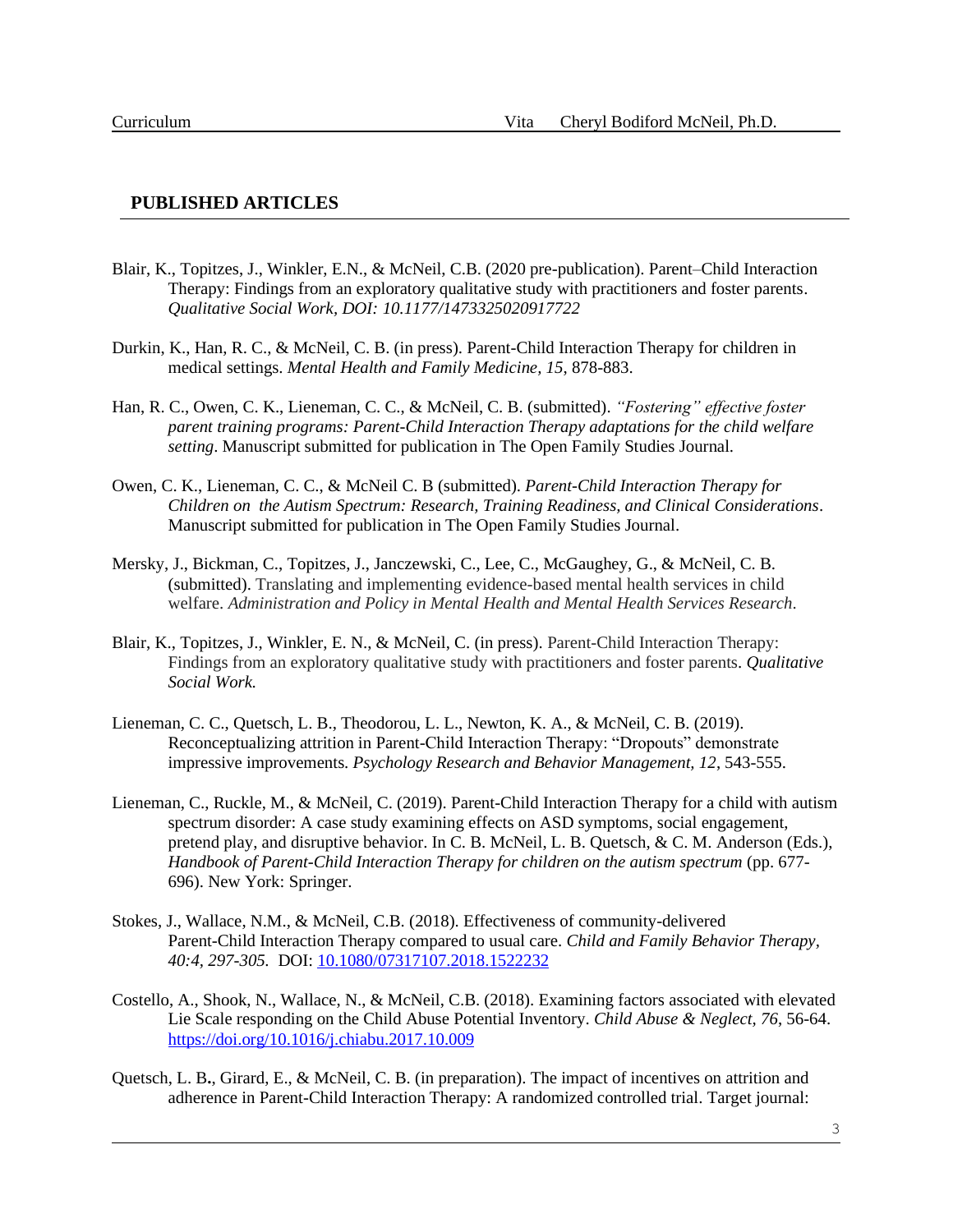*Psychotherapy Research.*

- Quetsch, L. B., Heima, M., Owen, C. K., Lilly, C., McNeil, D. W., & McNeil, C. B. (in preparation). Provider-patient-caregiver interactions in pediatric dentistry: A pilot study of adult behaviors and the effect on young child compliance in a dental setting. Target journal: *Journal of Clinical Pediatric Dentistry.*
- Lieneman, C., Girard, E., Quetsch, L. B., & McNeil, C. B. (in press). Emotion regulation and attrition in Parent-Child Interaction Therapy. *Journal of Child and Family Studies.*
- Quetsch, L. B., Wallace, N. M., McNeil, C. B., & Gentzler, A. (2018). Emotion regulation in families of children with behavior problems and nonclinical comparison families. *Journal of Child and Family Studies*, *27*(8), 2467-2480*.* doi:10.1007/s10826-018-1081-9
- Wallace, N. M., Quetsch, L. B., Robinson, C., McCoy, K., & McNeil, C. B. (2018). Infusing Parent-Child Interaction Therapy principles into community-based wraparound services: An evaluation of feasibility, child behavior problems, and staff sense of competence. *Children and Youth Services Review, 88*, 567-581. doi:10.1016/j.childyouth.2018.04.007
- Jackson, C. B., Herschell, A. D., Schaffner, K. F., Turiano, N. A., & McNeil, C. B. (2017). Training community-based clinicians in parent-child interaction therapy: The interaction between expert consultation and caseload. *Professional Psychology: Research and Practice, 48*(6), 481-489. [http://dx.doi.org/10.1037/pro0000149](http://psycnet.apa.org/doi/10.1037/pro0000149)
- Lieneman, C., Highlander, A., Brabson, L., Wallace, N., & McNeil, C.B. (2017). Parent-child interaction therapy: Current perspectives. *Psychology Research and Behavior Management*, 10, 239-256.
- Chengappa, K., McNeil, C. B., Norman, M., Quetsch, L. B., & Travers, R. (2017). Efficacy of Parent-Child Interaction Therapy with parents with intellectual disability. *Child and Family Behavior Therapy, 39*(4), 253-282*.* doi[:10.1080/07317107.2017.1375680](https://doi.org/10.1080/07317107.2017.1375680)
- Stokes, J. O., Tempel, A. B., Costello, A. H., & McNeil, C. B. (2017). Parent-Child Interaction Therapy with an eight-year-old child: A case study. *Evidence-Based Practice in Child and Adolescent Mental Health. 2*(1), 1-11. doi:10.1080/23794925.2016.1268938
- Masse, J. J., McNeil, C. B., Wagner, S., & Quetsch, L. B. (2016). Examining the efficacy of Parent-Child Interaction Therapy with children on the autism spectrum. *Journal of Child and Family Studies*, *25*(8), 2508-2525. doi:10.1007/s10826-016-0424-7
- Foley, K., McNeil, C. B., Norman, M., Wallace, N. M. (2016). Effectiveness of group format Parent-Child Interaction Therapy compared to treatment as usual in a community outreach organization. *Child and Family Behavior Therapy, 38*(4), 279-298*.* doi:10.1080/07317107.2016.1238688
- Bjorseth, A., McNeil, C. B., & Wichstrom, L. (2015). Screening for behavioral disorders with the Dyadic Parent-Child Interaction Coding System: Sensitivity, specificity, and core discriminative components. *Child and Family Behavior Therapy, 37*, 20-37. doi:10.1080/07317107.2015.1000228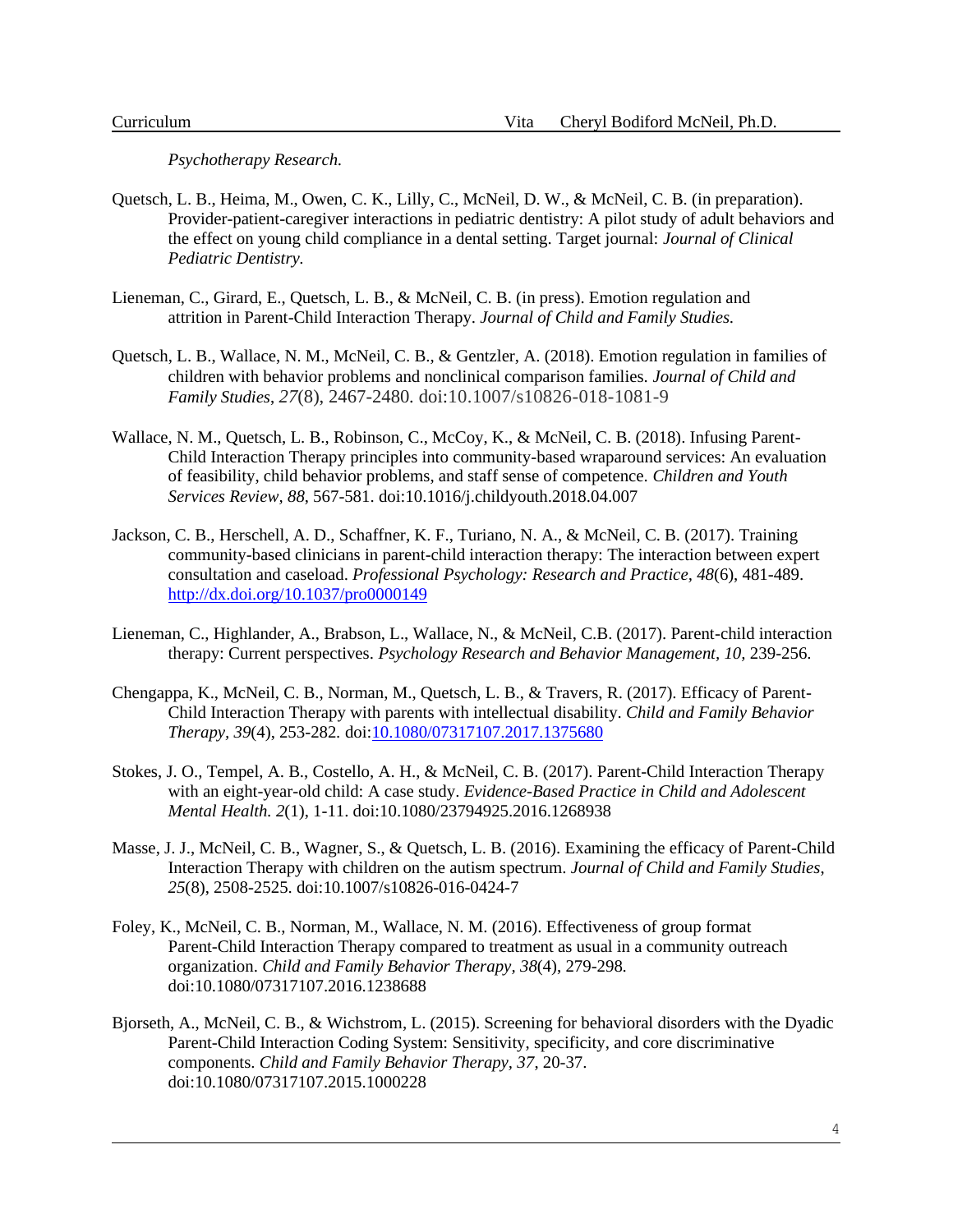- Quetsch, L. B., Wallace, N. M., Herschell, A. D., & McNeil, C. B. (2015). Weighing in on the time-out controversy: An empirical perspective. *The Clinical Psychologist, 68*(2), 3-18.
- Topitzes, J., Mersky, J. P., & McNeil, C. B. (2015). Implementation of Parent–Child Interaction Therapy within foster care: An attempt to translate an evidence-based program within a local child welfare agency. *Journal of Public Child Welfare, 9,* 22-41. doi:10.1080/15548732.2014.983288
- Mersky, J. P., Topitzes, J., Grant-Savela, S. D., Brondino, M. J., & McNeil, C. B. (2014). Adapting Parent-Child Interaction Therapy to foster care: Outcomes from a randomized trial. *Research on Social Work Practice*. doi:10.1177/1049731514543023
- Mersky, J. P., Topitzes, J., Janczewski, C. E., & McNeil, C. B. (2015). Enhancing foster parent training with parent-child interaction therapy: Evidence from a randomized field experiment. *Journal of the Society for Social Work and Research, 6*(4). doi:10.1086/684123
- Comer, J. S., Furr, J. M., Cooper-Vince, C., Madigan, R. J., Chow, C., Chan, P., Idrobo, F., Chase, R., McNeil, C. B., & Eyberg, S. M. (2014). Rationale and considerations for the internet-based delivery of Parent-Child Interaction Therapy. *Cognitive and Behavioral Practice, 22,* 302-316. doi:10.1016/j.cbpra.2014.07.003
- Tempel A. B., McNeil, C. B., Chengappa, K., & Costello, A. H. (2014). Evaluation of a standard parenting program within a women's state prison facility and a parent-training class modeled from group-based Parent-Child Interaction Therapy. *Children and Youth Services Review*. <http://dx.doi.org/10.1016/j.childyouth.2014.08.015>
- Tiano, J. D., & McNeil, C. B. (2014). Mothers' and fathers' knowledge of behavioral principles as applied to children: Data from a normative sample. *Behavioral Development Bulletin, 19*(1), 25- 29.
- Insana, S. P., Foley, K. P., Montgomery-Downs, H. E., Kolko, D. J. & McNeil, C. B. (2014). Children exposed to intimate partner violence demonstrate disturbed sleep and impaired functional outcomes. *Psychological Trauma: Theory, Research, Practice, and Policy, 6*(3), 290-298.
- Costello, A. H., & McNeil, C. B. (2014). Differentiating parents with faking-good profiles from parents with valid scores on the Child Abuse Potential Inventory. *Journal of Family Violence, 29*(1), 79- 88.
- McNeil, C. B., Norman, M., & Wallace, N. (2013). Parent-Child Interaction Therapy. *Australian Clinical Psychology Association, 7*, 9-12.
- Tiano, J. D., Grate, R. M., & McNeil, C. B. (2013). Comparison of mothers' and fathers' opinions of Parent-Child Interaction Therapy, *Child & Family Behavior Therapy*, *35*(2), 110-131.
- Tempel, A. B., Wagner, S. M., & McNeil, C.B. (2013). Behavioral Parent Training Skills and Child Behavior: The Utility of Behavioral Descriptions and Reflections. *Child and Family Behavior Therapy, 35*(1), 25-40.
- Rork, K., & McNeil, C.B. (2011). Evaluation of foster parent training programs: A critical review of the literature. *Child and Family Behavior Therapy*, *33,* 139-170.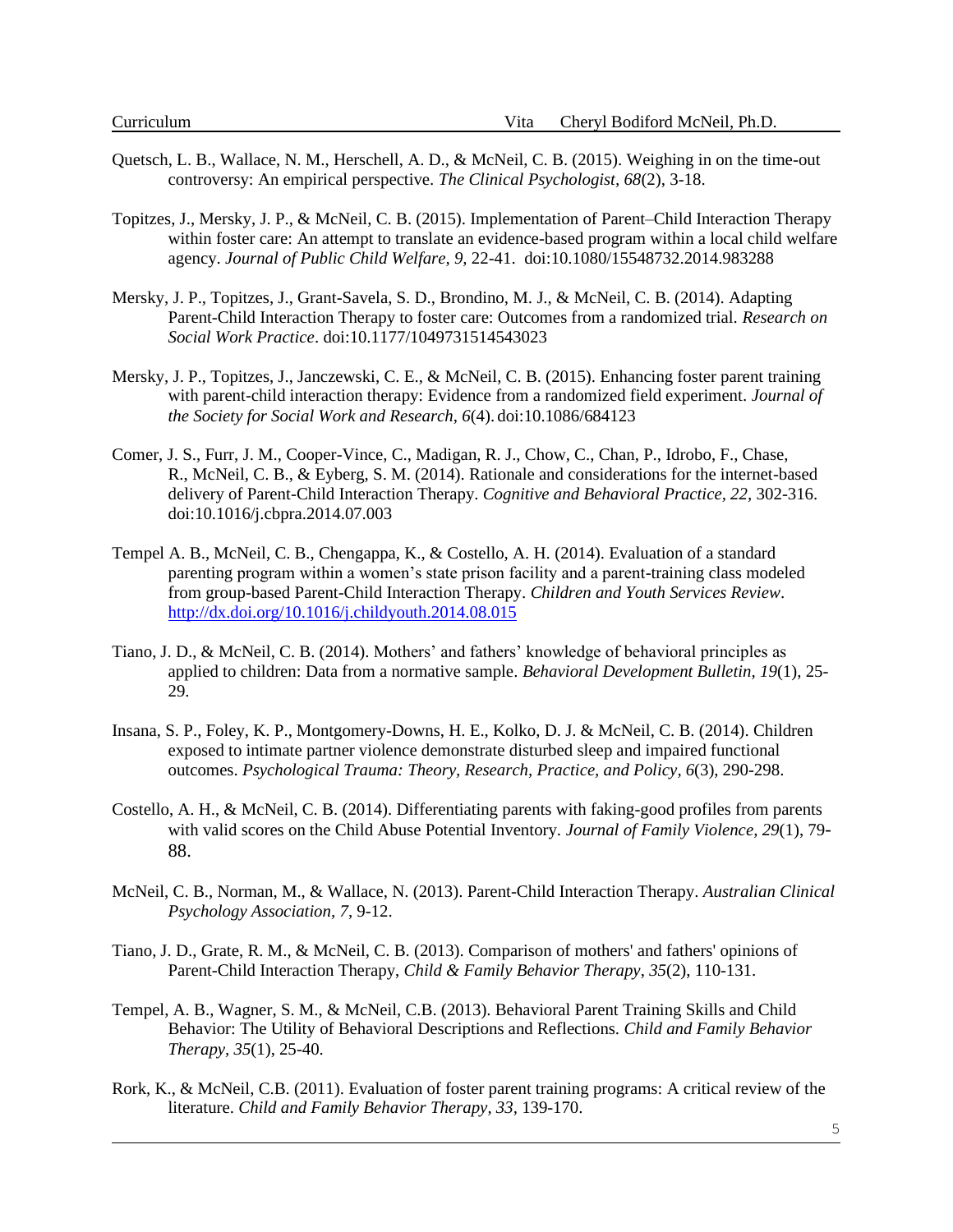- Lemaster, K., Wagner, S. M., Tempel, A. B., and McNeil, C. B. (2010). A preliminary examination of the effects of behavioral descriptions on On-Task Behavior. *Psi Chi Journal of Undergraduate Research, 15*, 106-113.
- Herschell, A. D., McNeil, C. B., Urquiza, A. J., McGrath, J. M., Zebell, N. M., Timmer, S. G., & Porter, A. (2009). Evaluation of a treatment manual and workshops for dissemination of Parent-Child Interaction Therapy. *Administration and Policy in Mental Health and Mental Health Services Research, 36,* 63-81.
- Wagner, S., & McNeil, C. B. (2008). Parent-Child Interaction Therapy for ADHD: A conceptual overview and critical literature review. *Child and Family Behavior Therapy, (30)*, 231-256.
- Tempel, A. B., Wagner, S. W., & McNeil, C. B. (2008). Parent-Child Interaction Therapy and Language Facilitation: The Role of Parent-Training on Language Development. *Journal of Speech-Language Pathology and Applied Behavior Analysis, 3,* 78-94.
- Goldfine, M. E., Wagner, S. M., Branstetter, S. A., & McNeil, C. B. (2008). Parent-Child Interaction Therapy: An examination of cost effectiveness. *Journal of Early and Intensive Behavioral Intervention, 5*(1)*,* 119-141.
- Herschell, A. D., Capage, L. C., Bahl, A. B., & McNeil, C. B. (2008). The role of therapist communication style in Parent-Child Interaction Therapy. *Child and Family Behavior Therapy*, *30*, 13-35.
- Masse, J. J. & McNeil, C. B. (2008). In-home Parent-Child Interaction Therapy: Clinical considerations. *Child and Family Behavior Therapy 30*(2), 127-135.
- Ware, L. M., McNeil, C. B., Masse, J., & Stevens, S. (2008). Efficacy of in-home Parent-Child Interaction Therapy. *Child and Family Behavior Therapy, 30*(2), 99-126.
- Masse, J. J., McNeil, C. B., Wagner, S. M., & Chorney, D. B. (2007). Parent-Child Interaction Therapy and high functioning autism: A conceptual overview. *Journal of Early and Intensive Behavioral Intervention, 4*(4), 714-735.
- Tiano, J. D., & McNeil, C. B. (2005). The inclusion of fathers in behavioral parent training: A critical evaluation. *Child and Family Behavior Therapy, 27*(4), 1-28.
- Tiano, J. D., Fortson, B. L., McNeil, C. B., & Humphreys, L. A. (2005). Managing classroom behavior of Head Start children using response cost and token economy procedures. *Journal of Early and Intensive Behavior Intervention, 2(1), 28-39.*
- Tiano, J. D., & McNeil, C. B. (2005). Training Head Start teachers in behavior management using Parent-Child Interaction Therapy: A preliminary investigation*. Journal of Early and Intensive Behavior Intervention, 3*(2), 220-233.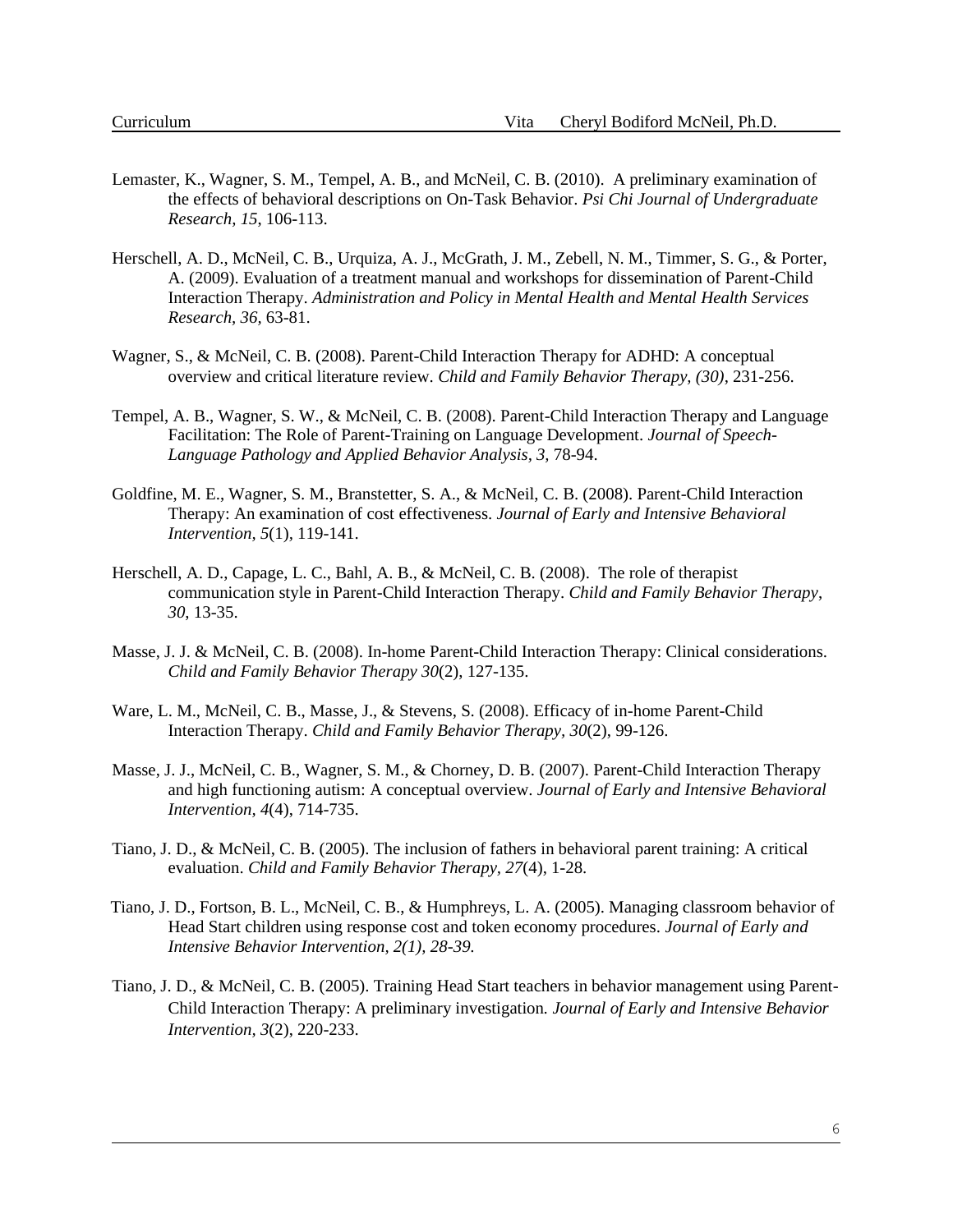- Herschell, A. D., & McNeil, C. B. (2005). Theoretical and empirical underpinnings for use of Parent-Child Interaction Therapy with physical abuse populations. *Education and Treatment of Children,*  142-162.
- McNeil, C. B., Herschell, A. D.**,** Gurwitch, R. H., & Clemens-Mowrer, L. (2005). Training foster parents in Parent-Child Interaction Therapy. *Education and Treatment of Children*, 182-196.
- Tiano, J. D., Fortson, B. L., & McNeil, C. B. (2005). Clinical issues in Parent-Child Interaction Therapy. Directions *in Clinical and Counseling Psychology (Hatherleigh), 15*(2), 9-20.
- Herschell, A. D., McNeil, C. B., & McNeil, D. W. (2004). Clinical child psychology's progress in disseminating empirically supported treatments*. Clinical Psychology: Science and Practice, 11,*  267-288.
- Filcheck, H. A., & McNeil, C. B. (2004). The use of token economies in preschool classrooms: Practical and philosophical concerns. *Journal of Early and Intensive Behavioral Intervention, 1*(1), 95-105.
- Filcheck, H. A., Berry, T. A., & McNeil, C. B. (2004). Preliminary investigation examining the validity of the compliance test and a brief behavioral observation measure for identifying children with disruptive behavior. *Child Study Journal, 34*(1), 1-12.
- Filcheck, H.A., McNeil, C.B., Greco, L.A., & Bernard, R.S. (2004). Using a whole-class token economy and coaching of teacher skills in a preschool classroom to manage disruptive behavior. *Psychology in the Schools, 41*(13), 351-361.
- Ware, L. M., Fortson, B. L., & McNeil, C. B. (2003). Parent-Child Interaction Therapy: A promising intervention for abusive families. *Behavior Analyst Today, 3,* 375-382.
- Herschell, A. D., Calzada, E., Eyberg, S. M., & McNeil, C. B. (2002). Parent-Child Interaction Therapy: New directions in research. *Cognitive and Behavioral Practice, 9,* 9-15.
- Herschell, A. D., Calzada, E., Eyberg, S. M., & McNeil, C. B. (2002). Clinical Issues with Parent-Child Interaction Therapy: *Cognitive and Behavioral Practice, 9,* 16-27.
- Herschell, A. D., Greco, L. A., Filcheck, H. A., & McNeil, C. B. (2002). Who is testing whom: Ten suggestions for managing disruptive behavior of young children during testing. *Intervention in School and Clinic, 37*(3), 140-148.
- Lumley, V. A., McNeil, C. B., Herschell, A. D., & Bahl, A. (2002). An examination of gender differences among young children with disruptive behavior disorders. *Child Study Journal, 32*(2), 89-100.
- McNeil, C. B., Capage, L. C., & Bennett, G. M. (2002). Cultural issues in the treatment of young African American children diagnosed with disruptive behavior disorders. *Journal of Pediatric Psychology, 27*(4), 339-350.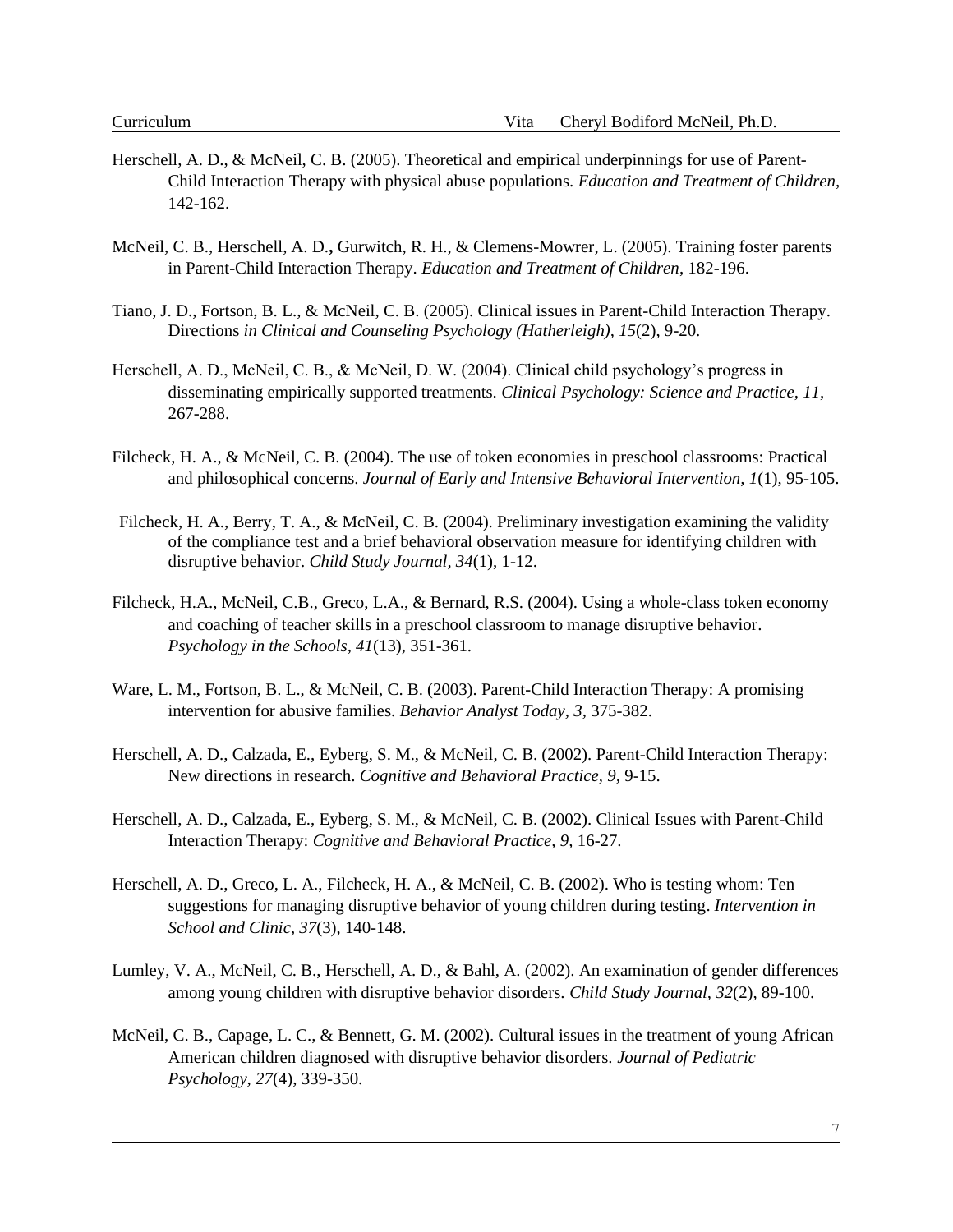- Filcheck, H. A., McNeil, C. B., & Herschell, A. D. (2001). Types of verbal feedback that affect compliance and general behavior in disruptive and typical children. *Child Study Journal, 31*(4), 225-248.
- Greco, L. A., Sorrell, J. T., & McNeil, C. B. (2001). Understanding manual-based behavior therapy: Some theoretical foundations for Parent-Child Interaction Therapy. *Child and Family Behavior Therapy, 23*(4), 21-36.
- Eyberg, S. M., Funderburk, B. W., Hembree-Kigin, T. L., McNeil, C. B., Querido, J. G., & Hood, K. K. (2001). Parent-Child Interaction Therapy with behavior problem children: One and two year maintenance of treatment effects in the family. *Child and Family Behavior Therapy 23*(4), 1-20.
- McNeil, C. B., Filcheck, H. A., Greco, L. A., Ware, L. M., & Bernard, R. S. (2001). Parent-Child Interaction Therapy: Can a manualized treatment be functional? *The Behavior Analyst Today, 2,*  106-114.
- Capage, L. C., Bennett, G. M., & McNeil, C. B. (2001). A comparison between African American and Caucasian children referred for treatment of disruptive behavior disorders. *Child and Family Behavior Therapy, 23*(1), 1-14.
- Jacobs, J. R., Boggs, S. R., Eyberg, S. M., Edwards, D., Durning, P., Querido, J. G., McNeil, C. B., & Funderburk, B. W. (2000). Psychometric properties and reference point data for the revised edition of the school observation coding system. *Behavior Therapy, 31,* 695-712.
- Bahl, A. B., McNeil, C. B., Cleavenger, C. J., Blanc, H. M., & Bennett, G. M. (2000). Evaluation of a whole-classroom approach for the management of disruptive behavior. *Proven Practice, 2,* 62-71.
- Bahl, A. B., Spaulding, S. A., & McNeil, C. B. (1999). Treatment of noncompliance using Parent-Child Interaction Therapy: A data-driven approach. *Education and Treatment of Children, 22,* 146-156.
- McNeil, C. B., Capage, L. C., Bahl, A., & Blanc, H. (1999). Importance of early intervention for disruptive behavior problems: Comparison of treatment and waitlist-control groups. *Early Education and Development, 10,* 445-454.
- McNeil, C. B., & Herschell, A. D. (1998). Treating multi-problem, high-stress families: Suggested strategies for practitioners. *Family Relations: Interdisciplinary Journal of Applied Family Studies, 47*, 259-262.
- Ross, C. N., Blanc, H. M., McNeil, C. B., Eyberg, S. M., & Hembree-Kigin, T. L. (1998). Parenting stress in mothers of young children with Oppositional Defiant Disorder and other severe behavior problems. *Child Study Journal, 28,* 93-110.
- Anhalt, K., McNeil, C. B., & Bahl, A. B. (1998). The ADHD Classroom Kit: A whole-classroom approach for managing disruptive behavior. *Psychology in the Schools, 35,* 67-79.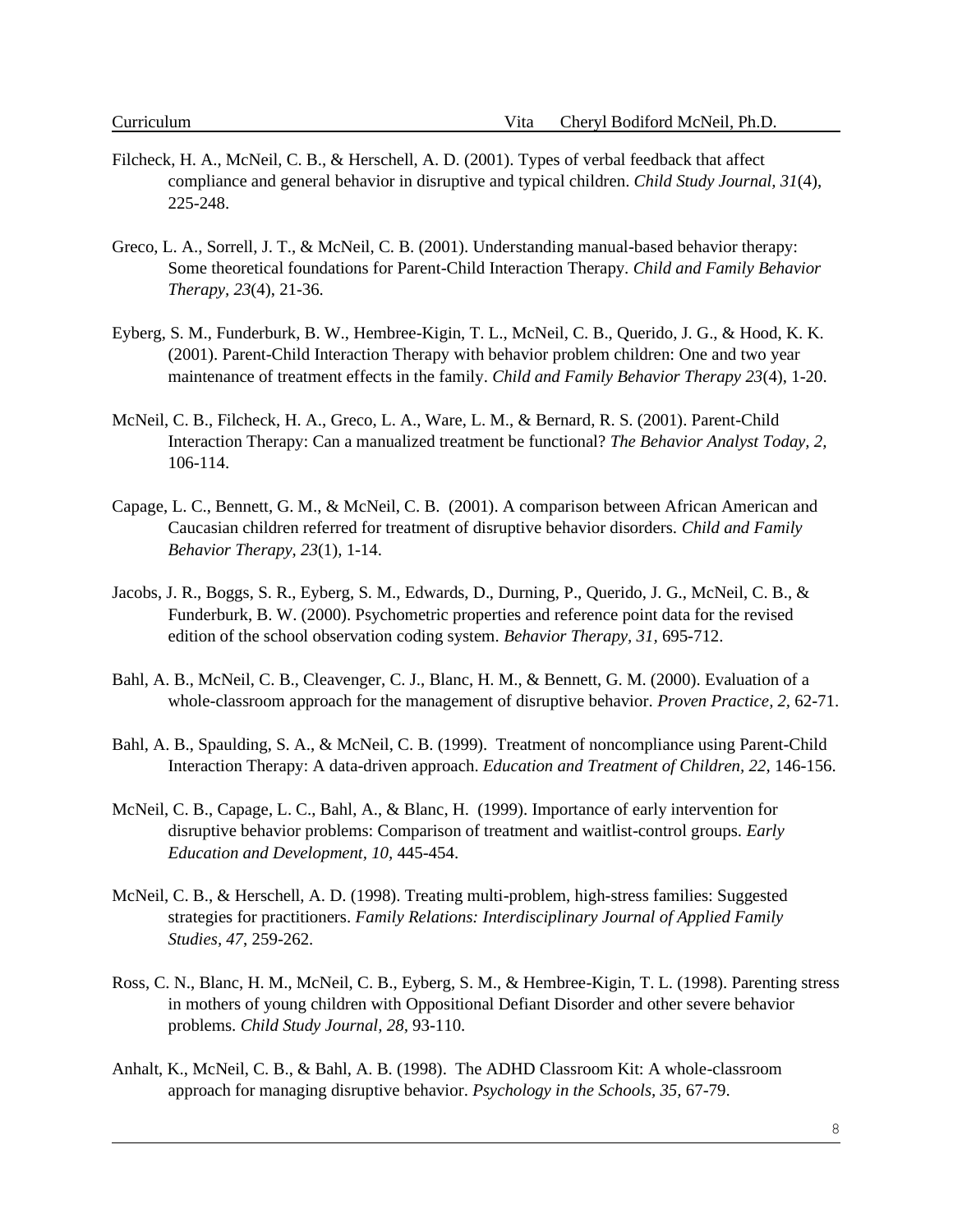- Funderburk, B. W., Eyberg, S. M., Newcomb, K., McNeil, C. B., Hembree-Kigin, T., & Capage, L. (1998). Parent-Child Interaction Therapy with behavior problem children: Maintenance of treatment effects in the school setting. *Child and Family Behavior Therapy, 20,* 17-38.
- Capage, L., McNeil, C. B., Anhalt, K., & Bahl, A. (1996). Parent-Child Interaction Therapy: An effective early intervention tool. *West Virginia Journal of Psychological Research and Practice, 5*, 25-32.
- Ross, C. N., Blanc, H., & McNeil, C. B. (1996). Parenting stress in mothers of younger and older children with behavior problems: Implications for early intervention. *West Virginia Journal of Psychological Research and Practice, 5, 33-39.*
- Scotti, J. R., Morris, T. L., McNeil, C. B., & Hawkins, R. P. (1996). *DSM-IV* and disorders of childhood and adolescence: Can structural criteria be functional? *Journal of Consulting and Clinical Psychology, 64*(6), 1177-1191.
- McNeil, C. B. (1996). Aversive-nonaversive issue: Tip of the iceberg. *Child and Family Behavior Therapy, 18*(2), 17-23.
- Urquiza, A. J., & McNeil, C. B. (1996). Parent-Child Interaction Therapy: An intensive dyadic intervention for physically abusive families. *Child Maltreatment, 1*(2), 133-144.
- McNeil, C. B., Clemens-Mowrer, L., Gurwitch, R. H., & Funderburk, B. W. (1994). Authors' response to Lutzker's evaluation. *Child and Family Behavior Therapy, 16*(4), 37-46.
- McNeil, C. B., Clemens-Mowrer, L., Gurwitch, R. H., & Funderburk, B. W. (1994). *Assessment of a new procedure to prevent timeout escape in preschoolers:* Authors' response to Lutzker's rejoinder. *Child and Family Behavior Therapy, 16*(4), 51-56.
- McNeil, C. B., Clemens-Mowrer, L., Gurwitch, R. H., & Funderburk, B. W. (1994). Assessment of a new procedure to prevent timeout escape in preschoolers. *Child and Family Behavior Therapy, 16*(3), 27-35.
- Eisenstadt, T. H., McElreath, L. H., Eyberg, S. M., & McNeil, C. B. (1994). Interparent agreement on the Eyberg Child Behavior Inventory. *Child and Family Behavior Therapy, 16*(1), 21-27.
- Eisenstadt, T. H., Eyberg, S., McNeil, C. B., Newcomb, K., & Funderburk, B. (1993). Parent-Child Interaction Therapy with behavior problem children: Relative effectiveness of two stages and overall treatment outcome. *Journal of Clinical Child Psychology, 22,* 42-51.
- McNeil, C. B., Eyberg, S. M., Eisenstadt, T. H., Newcomb, K., & Funderburk, B.W. (1991). Parent-Child Interaction Therapy with young behavior problem children: Generalization of treatment effects to the school setting. *Journal of Clinical Child Psychology, 20,* 140-151.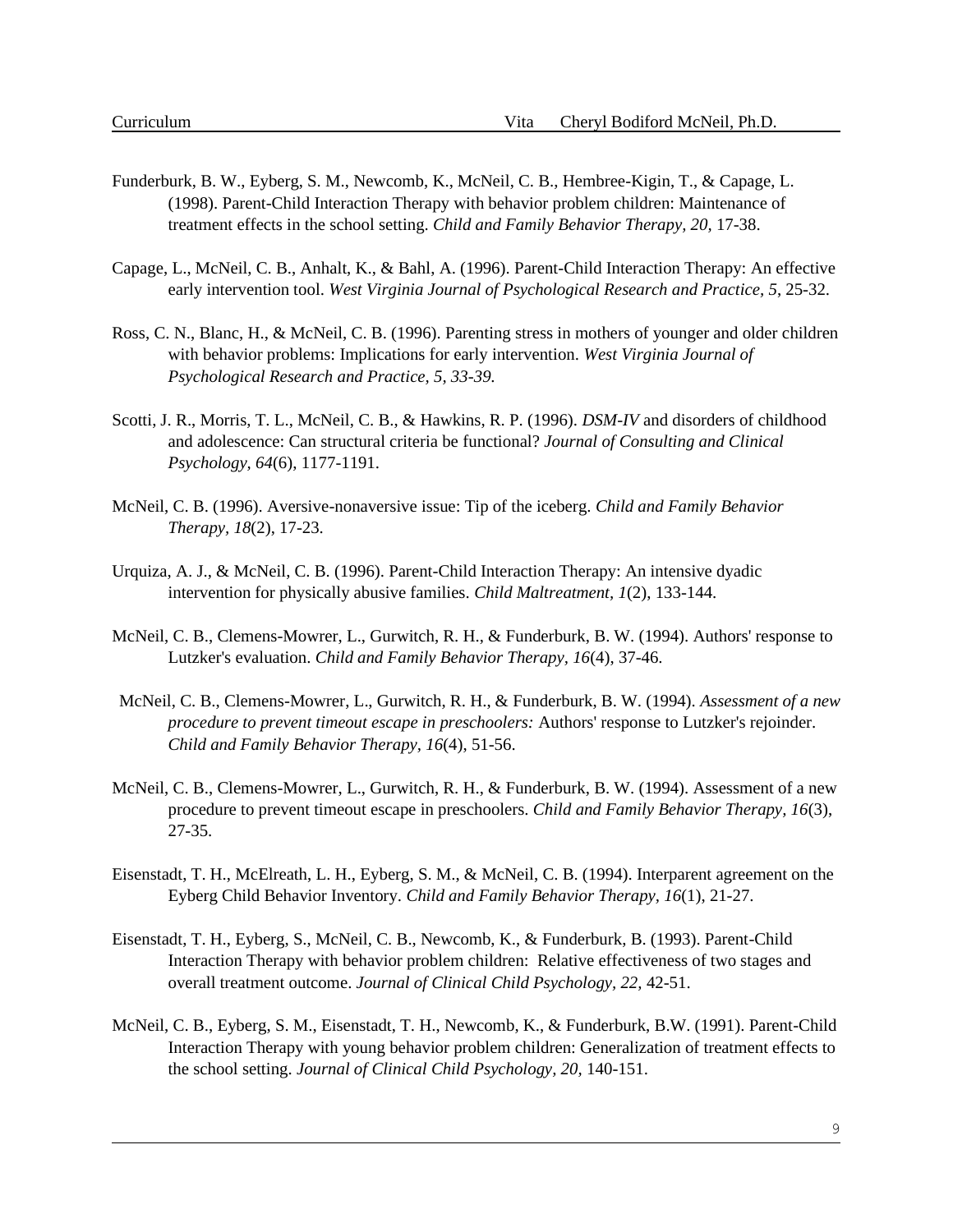McNeil (Bodiford), C., Eisenstadt, T. H., Johnson, J. H., & Bradlyn, A. S. (1988). Learned helpless cognitions and behavior in children with high and low scores on the Children's Depression Inventory. *Journal of Clinical Child Psychology, 17,* 152-158.

### **PUBLSHED CHAPTERS**

- Williford, D., Lieneman, C., Drain, C., & McNeil, C.B. (2019). Theoretical basis for Parent-Child Interaction Therapy with autism spectrum disorders. In C. B. McNeil, L. B. Quetsch, & C. Anderson (Eds.), *Handbook of Parent-Child Interaction Therapy for children on the autism spectrum* (pp. 277-296). New York, NY: Springer.
- Lieneman, C., Williford, D., Quetsch, L. B., Thomas, B., & McNeil, C. B. (2019). Behavioral treatments. In M. M. Martel (Ed.), *Developmental pathways to disruptive, impulse-control, and conduct disorders: Features, assessment, pathways, and intervention*. (pp. 1-28). Amsterdam, Netherlands: Elsevier.
- McNeil, C. B., & Quetsch, L. B. (2019). Putting it together: Takeaway points for clinicians conducting PCIT with autism spectrum disorder. In C. B. McNeil, L. B. Quetsch, & C. Anderson (Eds.), *Handbook of Parent-Child Interaction Therapy for children on the autism spectrum.* (pp. 697- 733). New York, NY: Springer.
- McNeil, C. B., Robinson, C., Wallace, N. M., Quetsch, L. B., & Highlander, A. (2019). Parent-Child Interaction Therapy. In B. H. Fiese (Ed.), *APA handbook of contemporary family psychology* (Vol. 3, pp. 377-392). Washington, DC: APA.
- Lieneman, C., Simpson, M., & McNeil, C. (submitted). John Bowlby. In R. Summers (Ed.), *Developmental psychology: How the mind grows and changes over a lifetime* (Vol. 1, pp. 442-443). Santa Barbara, CA: Greenwood.
- Brabson, L. A., Coffey, H., Ruckle, M. M., & McNeil, C. B. (submitted). Marshmallow task. In R. Summers (Ed.), *Developmental psychology: How the mind grows and changes over a lifetime*  (Vol. 1). Santa Barbara, CA: Greenwood.
- Olson, R., Eackles, K., & McNeil, C. B. (submitted). Concrete operational period. In R. Summers (Ed.), *Developmental psychology: How the mind grows and changes over a lifetime* (Vol. 1). Santa Barbara, CA: Greenwood.
- Olson, R., Morrow, K., & McNeil, C. B. (submitted). Lawrence Kohlberg. In R. Summers (Ed.), *Developmental psychology: How the mind grows and changes over a lifetime* (Vol. 1). Santa Barbara, CA: Greenwood.
- Masse, J., Quetsch, L. B., & McNeil, C. B. (2018). Taking PRIDE in your home: Implementing homebased PCIT with fidelity. In L. Niec (Ed.), *Handbook of Parent-Child Interaction Therapy: Innovations and applications for research and practice* (pp. 161-181). New York, NY: Springer.
- Wallace, N. M., Quetsch, L. B., Robinson, C., & McNeil, C. B. (2017). Parent training. In A. E. Wenzel (Ed.). *The SAGE encyclopedia of abnormal and clinical psychology.* Thousand Oaks, CA: SAGE **Publication**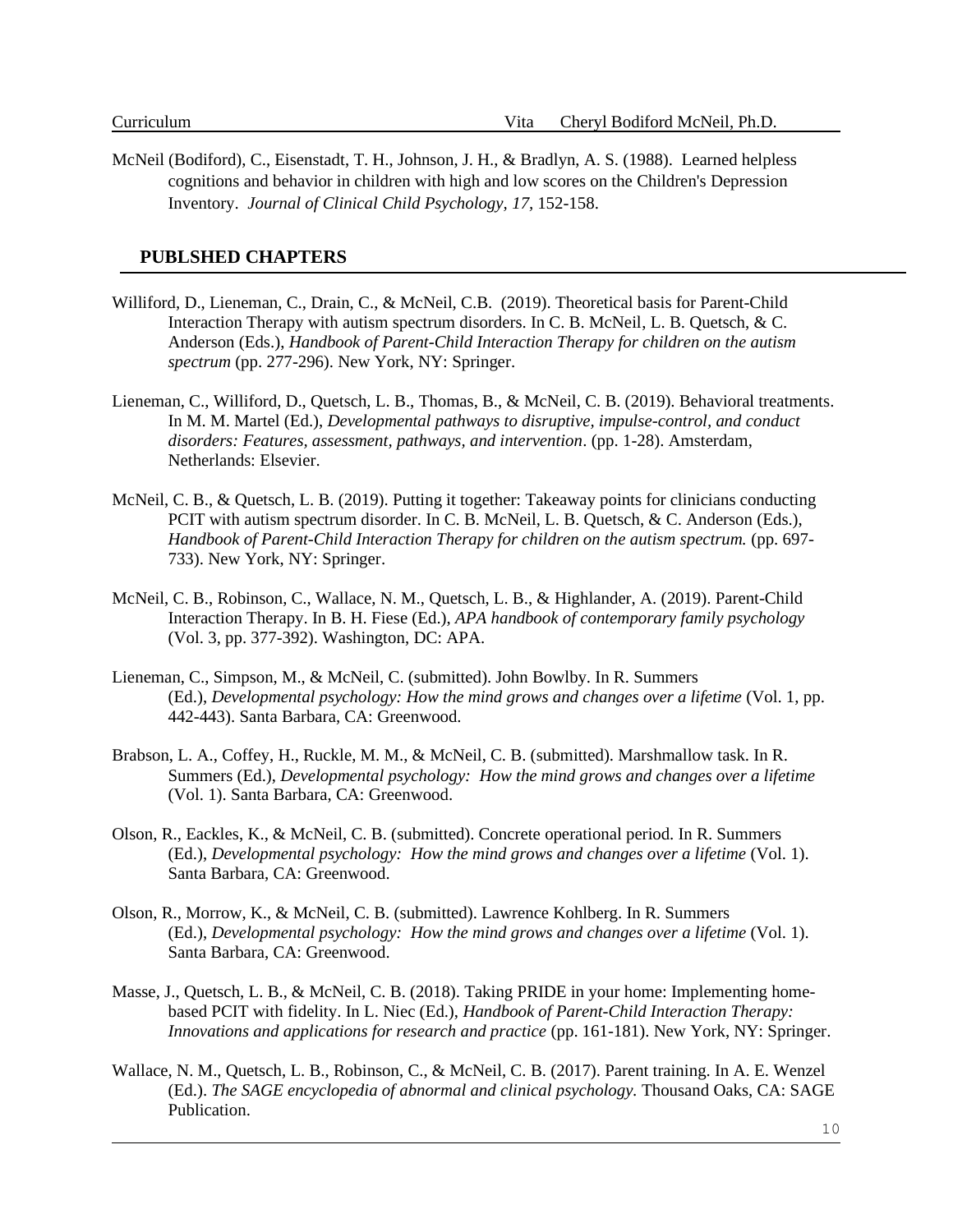- Quetsch, L. B., Robinson, C., Wallace, N. M., & McNeil, C. B. (2017). Effective discipline. In A. E. Wenzel (Ed.). *The SAGE encyclopedia of abnormal and clinical psychology.* Thousand Oaks, CA: SAGE Publication.
- Robinson, C., Wallace, N. M., Quetsch, L. B., & McNeil, C.B. (2017). Parent-Child Interaction Therapy. In A. E. Wenzel (Ed.). *The SAGE encyclopedia of abnormal and clinical psychology.* Thousand Oaks, CA: SAGE Publication.
- Quetsch, L. B., Wallace, N. M., Robinson, C., & McNeil, C.B. (2017). Treatment fidelity. In A. E. Wenzel (Ed.). *The SAGE encyclopedia of abnormal and clinical psychology.* Thousand Oaks, CA: SAGE Publication.
- Robinson, C., Quetsch, L. B., Wallace, N. M., & McNeil, C.B. (2017). ODD diagnosis. In A. E. Wenzel (Ed.). *The SAGE encyclopedia of abnormal and clinical psychology.* Thousand Oaks, CA: SAGE Publication.
- Wallace, N. M., Robinson, C., Quetsch, L. B., & McNeil, C.B. (2017). ODD incidence and prevalence. In A. E. Wenzel (Ed.). *The SAGE encyclopedia of abnormal and clinical psychology.* Thousand Oaks, CA: SAGE Publication.
- Liebsack, B. K., Herschell, A. D., Quetsch, L. B., & McNeil, C. B. (2017). Child maltreatment. In A. E. Wenzel (Ed.). *The SAGE encyclopedia of abnormal and clinical psychology.* Thousand Oaks, CA: SAGE Publication.
- Tiano, J. D., McNeil, C. B., & Peer, S. O. (2016). Maternal and paternal observed parenting behaviors and acceptability of child behavior management techniques: A comparative study. In K. Alvarez (Ed.). *Parent-Child Interactions and Relationships: Perceptions, Practices and Developmental Outcomes.* New York, NY: Nova Science Publishers.
- Costello, A., Travers, R., Quetsch, L. B., Robinson, C., Wallace, N. M., & McNeil, C. B. (2016). Parent-Child Interaction Therapy for the treatment and prevention of child abuse and neglect. In N. Columbus (Ed.). *Child abuse and neglect: Perceptions, psychological consequences and coping strategies.* New York, NY: Nova Science Publishers.
- Borduin-Quetsch, L., Wallace, N., Norman, M., Travers, R., & McNeil, C. (2015). Parent-Child Interaction Therapy for children with disruptive behavior disorders. In K. O'Conner, C. Schaefer, & L. Braverman (Ed.). *Handbook of play therapy, second edition* (pp. 343-356). Hoboken, NJ: John Wiley & Sons, Inc.
- Tempel, A. B., Herschell, A. D., & McNeil, C. B. (2016). Parent-Child Interaction Therapy. In L. A. Reddy, T. M. Files-Hall, & C. S. Schaefer (Eds.), *Empirically based play interventions for children,* Washington, DC: American Psychological Association Press.
- Wallace, N. M., Quetsch, L. B., Robinson, C., Gentzler, A. L., & McNeil, C. B. (2015). Emotion regulation difficulties in caregivers and children: Transmission, influences and implications for parent-training treatment approaches. *Psychology of impulsivity: Advances in psychology research* (pp. 27-46). NY: Nova Science Publishers.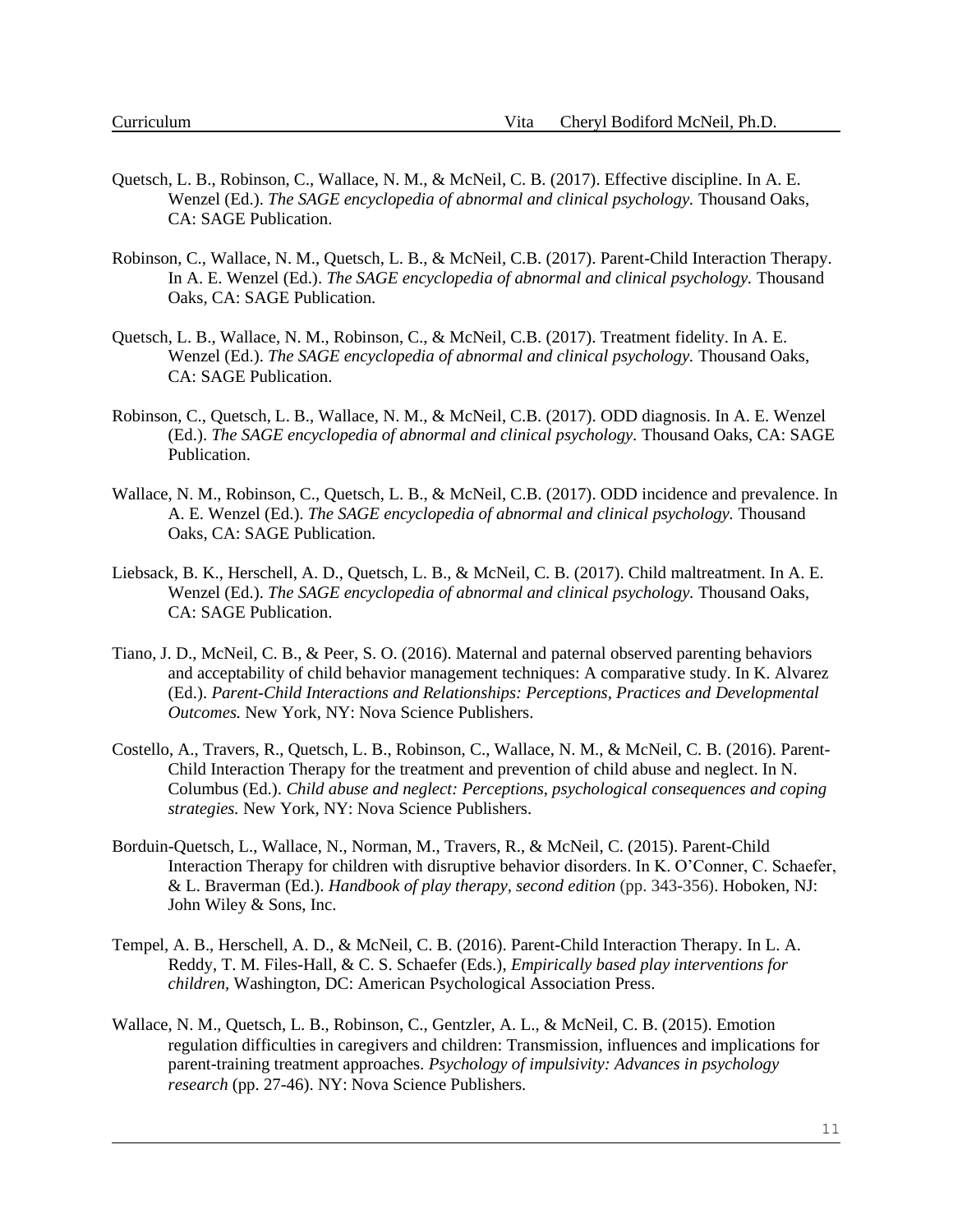- Foley, K., & McNeil, C.B. (2015). Scholar-practitioner model. In R. Cautin & S. Lilienfeld (Eds.), *The encyclopedia of clinical psychology*, Somerset, NJ: Wiley-Blackwell.
- McNeil, C.B., Norman, M., & Wallace, N. (2015). Parent-Child Interaction Therapy. In R. Cautin & S. Lilienfeld Eds., *Encyclopedia of clinical psychology*, Somerset, NJ: Wiley-Blackwell.
- Norman, M. A., Wallace, N., Nunley, S., & McNeil, C. B., (2015). Attention-Deficit Hyperactivity Disorder. In Cautin, R. & Lilienfeld, S. (Eds.), E*ncyclopedia of clinical psychology*. New York, NY: Wiley-Blackwell.
- McNeil, C. B., Costello, A. H., Travers, R. M., & Norman, M. A. (2013). Parent-Child Interaction Therapy with children traumatized by physical abuse and neglect. In S. Kimura & A. Miyazaki (Eds.), *Physical and emotional abuse: Triggers, short and long-term consequences and prevention methods.* New York, NY: Nova Science Publishers.
- Widmer, R. P., McNeil, D. W., McNeil, C.B., & Hayes-Cameron, L. (2013). Helping children have comfortable and positive experiences during dental care. In A. C. Cameron & R. P. Widmer (Eds.), *Handbook of pediatric dentistry* (4<sup>th</sup> ed.). Edinburgh: Mosby.
- McNeil, C. B., Costello, A. H., Travers, R. N., & Norman, M. A. (2012). Parent-Child Interaction Therapy with children traumatized by physical abuse and neglect. In S. Kimura  $\&$  A. Miyazaki (Eds.), *Physical and emotional abuse: Triggers, short and long-term consequences and prevention methods*. Hauppauge, NY: Nova Science Publishers.
- Chengappa, K., Stokes, J. O., Costello, A. H., Norman, M. A., Travers, R., & McNeil, C. B. (2012). Parent-Child Interaction Therapy for severe sibling conflict in young children. In N. Gotsiridze-Columbus (Ed.), *Siblings: Social adjustments, interaction and family dynamics*. Nova Science Publishers: Hauppauge, NY.
- Stokes, J.O., Tempel, A.B., Chengappa, K., Costello, A. H., & McNeil, C.B. (2011). Teacher-Child Interaction Training: Description, historical underpinnings, and case example. In R. Newley (Ed.), *Classrooms: Management, effectiveness, and challenges.* New York, NY: Nova.
- Costello, A. H., Stokes, J., Chengappa, K., Tempel, A. B., & McNeil, C. B. (2011). PCIT for Oppositional Defiant Disorder: Integration of child-directed play therapy and behavior management training for parents. In A. A. Drewes, S. C. Bratton, & C. Schaefer (Eds.), *Integrative play therapy* (pp. 39-59). New York: Wiley.
- Filcheck, H. A., & McNeil, C. B. (2008). Evaluation of a Whole-Class Token Economy to Manage Disruptive Behavior in Preschool Classrooms. In D. H. Molina's (Ed.), *School psychology: 21st century issues and challenges* (pp. 29-77). New York, NY: Nova.
- Masse, J. J., & McNeil, C. B. (2008). Oppositional Defiant Disorder. In E. Altmaier & B. Johnson (Eds.), *Encyclopedia of counseling: Changes and challenges for counseling in the 21st century*. Thousand Oaks, CA: Sage.
- Wagner, S. M., Foley, K. P., & McNeil, C. B. (2008). Parenting and parent training. In E. Altmaier and B. Johnson (Eds.), *Encyclopedia of counseling: Changes and challenges for counseling in the 21st century*. Thousand Oaks, CA: Sage.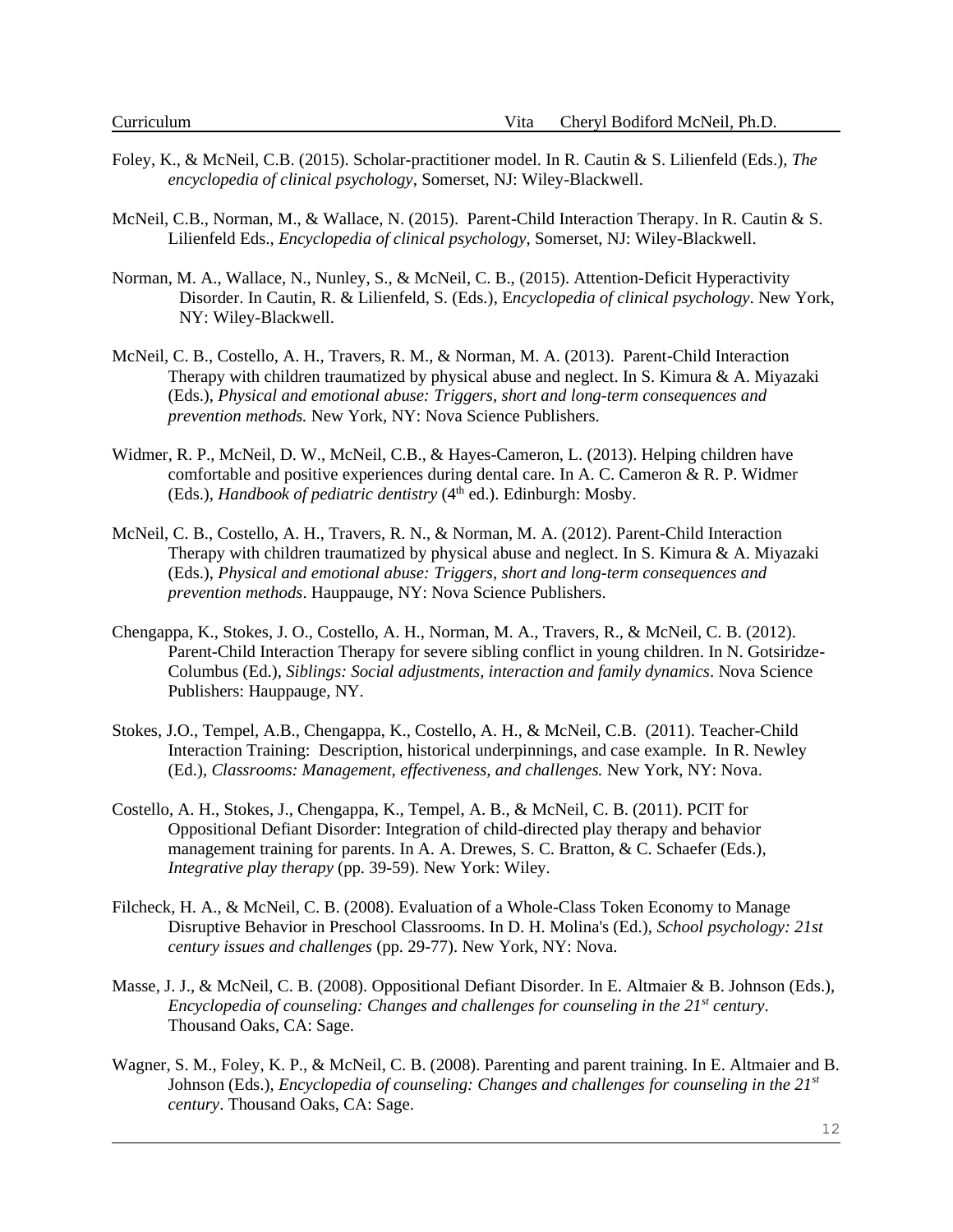- Cameron, A. C., Widmer, R. P., Drummond, B., McNeil, D. W., McNeil, C.B., McDonald, J., & Cooper, M. (2008). Child management. In A. C. Cameron & R. P. Widmer (Eds.), *Handbook of pediatric dentistry* (3rd ed., pp. 9-37). Edinburgh: Mosby.
- Herschell, A. D., & McNeil, C. B. (2007). Parent-Child Interaction Therapy with physically abusive families. In C. E. Schaefer & J. Briesmeister (Eds.), *Handbook of Parent Training* (3rd ed.). New York, NY: Wiley.
- McNeil, C. B., Bahl, A. B., & Herschell, A. D. (2006). Involving and empowering parents in short-term play therapy for disruptive children. In H. G. Kaduson & C. E. Schaefer (Eds), *Short-term play therapy for children* (pp. 169-201). New York, NY: Guilford Press.
- Filcheck, H. A., McNeil, C. B., & Herschell, A. D. (2005). Parent interventions with physically abused children. In P. F. Talley & A. Urquiza (Eds.), *Handbook for the treatment of abused and neglected children.* Binghamton, NY: Haworth Social Work.
- Herschell, A. D., & McNeil, C. B. (2005). Parent-Child Interaction Therapy for children experiencing externalizing behavior problems. In L. A. Reddy, T. M. Files-Hall, & C. S. Schaefer (Eds.), *Empirically based play interventions for children* (pp. 169-190). Washington, DC: American Psychological Association Press.
- Cameron, A. C., Widmer, R. P., Drummond, B., McNeil, D. W., McNeil, C. B., McDonald, J., & Cooper, M. (2003). Child management. In A. C. Cameron & R. P. Widmer (Eds.), *Handbook of pediatric*   $$
- McNeil, C. B., & Bernard, R. S. (2003). Early intervention. In T. H. Ollendick & C. S. Schroeder (Eds.) *Encyclopedia of Pediatric and Clinical Child Psychology* (pp. 197-199). New York, NY: Kluwer.
- McNeil, C. B., & Filcheck, H. A. (2003). Differential social reinforcement/positive attention. In T. H. Ollendick & C. S. Schroeder (Eds.) *Encyclopedia of Pediatric and Clinical Child Psychology* (pp. 182-184). New York, NY: Kluwer.
- Filcheck, H.A., & McNeil, C. B.. (2003). Head Start. In T. H. Ollendick & C. S. Schroeder (Eds.) *Encyclopedia of Pediatric and Clinical Child Psychology* (pp. 274-276). New York, NY: Kluwer.
- McNeil, C. B., & McClellan, C.B. (2003). Lying. In T. H. Ollendick & C. S. Schroeder (Eds.) *Encyclopedia of Pediatric and Clinical Child Psychology* (pp 349-351). New York, NY: Kluwer.
- McNeil, C. B., & Ware, L.M. (2003). Parent training. In T. H. Ollendick & C. S. Schroeder (Eds.) *Encyclopedia of Pediatric and Clinical Child Psychology* (pp. 443-445). New York:, NY Kluwer.
- Ware, ,L.M., & McNeil, C. B. (2003). Adoption. In T. H. Ollendick & C. S. Schroeder (Eds.) *Encyclopedia of Pediatric and Clinical Child Psychology* (pp. 25-27). New York, NY: Kluwer.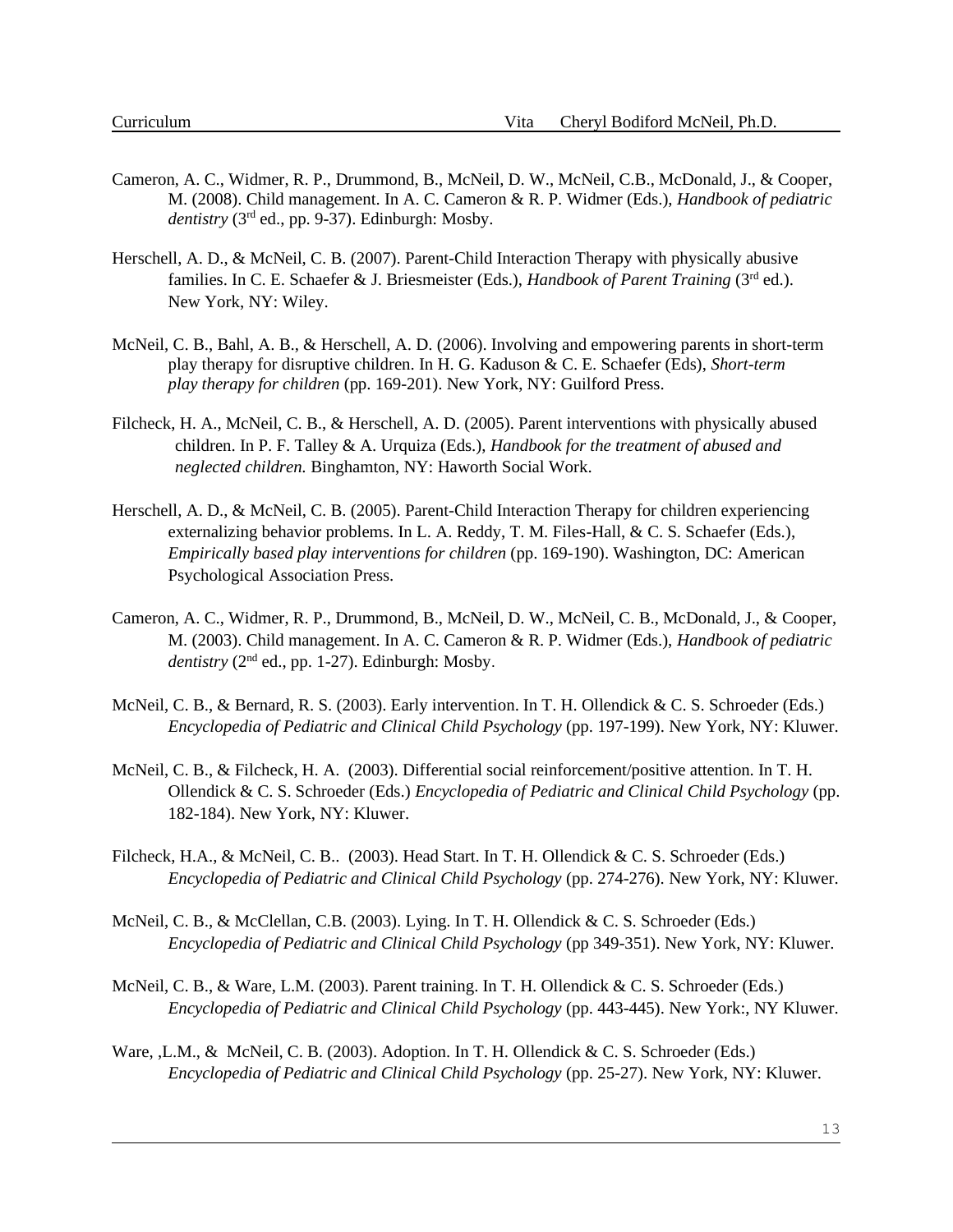- McNeil, C. B., Bahl, A., & Herschell, A. D. (2000). Involving and empowering parents in short-term play therapy for disruptive children. In H. Kaduson & C. Schaefer (Eds.), *Short-Term Play Therapy Interventions with Children*. New York, NY: Guilford.
- Herschell, A. D., Lumley, V. A., & McNeil, C. B. (2000). Parent-Child Interaction Therapy. *Innovations in clinical practice: A source book, 18,* Sarasota, FL: Professional Resource Press.
- Cameron, A., Widmer, R., Brummond, B., McNeil, D., McNeil, C., & McDonald, J. (1997). Child management. In A. C. Cameron & R. P. Widmer (Eds.), *Handbook of pediatric dentistry* (pp. 13- 37). London: Mosby-Wolfe.
- McNeil, D. W., & McNeil, C. B. (1995). Child management. In A. C. Cameron & R. P. Widmer (Eds.), *A handbook of paediatric dentistry* (pp 1-32). Sydney, Australia: University of Sydney, Westmead Hospital.

#### **PUBLISHED AUDIOTAPES AND TRANSCRIPT**

- McNeil, C. B., Hembree-Kigin, T. L., & Eyberg, S. M. (1998). *Working with Oppositional Defiant Disorder in children.: A six-hour continuing education workshop on audiotape*. Secaucus, NJ: Genesis Direct Inc.
- McNeil, C. B., Hembree-Kigin, T. L., & Eyberg, S. M. (1998). *Working with Oppositional Defiant Disorder in children: A published manuscript of the six-hour continuing education workshop*. Secaucus, NJ: Genesis Direct Inc.

#### **PUBLISHED VIDEOTAPES**

- McNeil, C.B. (2016). *Does Time-Out Traumatize Children?* A 1-hour continuing education video published by PCIT International.
- McNeil, C.B. (2007). *Parent-Child Interaction Therapy.* A 2-hour DVD in the APA Psychotherapy Training Video Series hosted by Jon Carlson.
- McNeil, C. B., Hembree-Kigin, T. L., & Eyberg, S. M. (1998). *Helping the oppositional child: Videotaped demonstration.* Secaucus, NJ: Genesis Direct Inc.

#### **PUBLISHED TREATMENT PROGRAMS**

McNeil, C. B. (2001). *The Tough Class Discipline Kit.* Longmont, CO: Sopris West.

McNeil, C. B. (1995). *The AD/HD Classroom Kit: An Inclusive Approach to Behavior Management.* King of Prussia, PA: Center for Applied Psychology.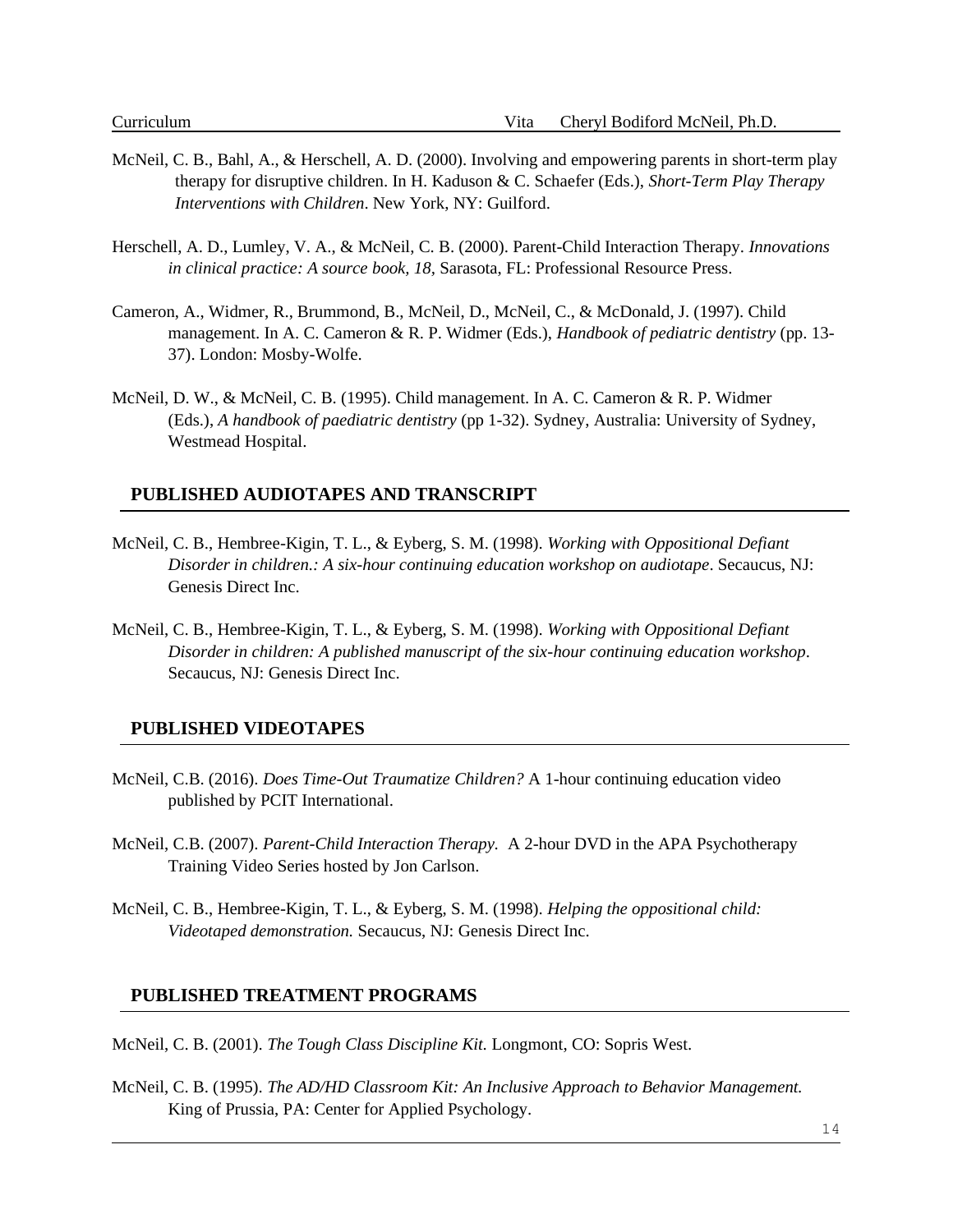#### **ABSTRACTS, PROCEEDINGS, AND NEWSLETTER ARTICLES**

- Quetsch, L. B., Lieneman, C., & McNeil, C. B. (2017). The role of time-out in trauma-informed treatment for young children. *Division 29: The Society for the Advancement of Psychotherapy.*  Online publication.
- Quetsch, L. B., & McNeil, C. B. (2016). *The evaluation of Children's Center for Success*. Buffalo, NY: United Way.
- Costello, A. H., & McNeil, C. B. (2012, February). Tips for managing oppositional behavior in young children: An overview for parents. *West Virginia Bureau for Behavioral Health and Health Facilities Parenting Perspectives Newsletter*.
- Tempel, A. B., Costello, A. H., & McNeil, C. B. (2011). Case conferences and clinical presentations from the behavioral perspective*. The Behavior Therapist, 34*(2), 26-28.
- Goldfine, M. E., Foley, K. P., & McNeil, C. B. (2008). From the mouths of freshmen: Using qualitative student feedback to improve teaching effectiveness. *The Behavior Therapist,* 113-116.
- Rork, K.E., & McNeil, C.B. (2008). A behavioral model of school consultation. *The Behavior Therapist, 31*(4), 69-73*.*
- McNeil, C. B., & Tiano, J. (2008). Clinician's Corner. *PCIT Newsletter, Volume 2*.
- Capage, L. C., Foote, R., McNeil, C. B., & Eyberg, S. M. (1998). Parent-Child Interaction Therapy: An effective treatment for young children with behavior problems. *The Behavior Therapist, 21*, 137- 138.
- Blanc, H. M., Ross, C. N., & McNeil, C. B. (1997). Parenting stress in mothers of young behavior problem children with and without developmental disabilities. *The West Virginia Journal of Psychological Research and Practice, 6,* 111-112. [Abstract]
- Blanc, H. M., Ross, C. N., McNeil, C. B., Eyberg, S. M., & Hembree-Kigin, T. L. (1997). Parenting stress in mothers of young children with behavior problems. *The West Virginia Journal of Psychological Research and Practice, 6,* 113. [Abstract]
- McNeil, C. B., & Capage, L. (1995). Parent-Child Interaction Therapy: Short-Term Treatment for Behavior Problems in Young Children. *West Virginia Psychological Association Newsletter, 18*, 5.
- Funderburk, B. W., Eyberg, S. M., Newcomb, K., McNeil, C. B., Hembree-Kigin, T., & Capage, L. (1995). Parent-Child Interaction Therapy with behavior problem children: Maintenance of treatment effects in the school setting. *Proceedings of the AABT 29th Annual Convention, 373.*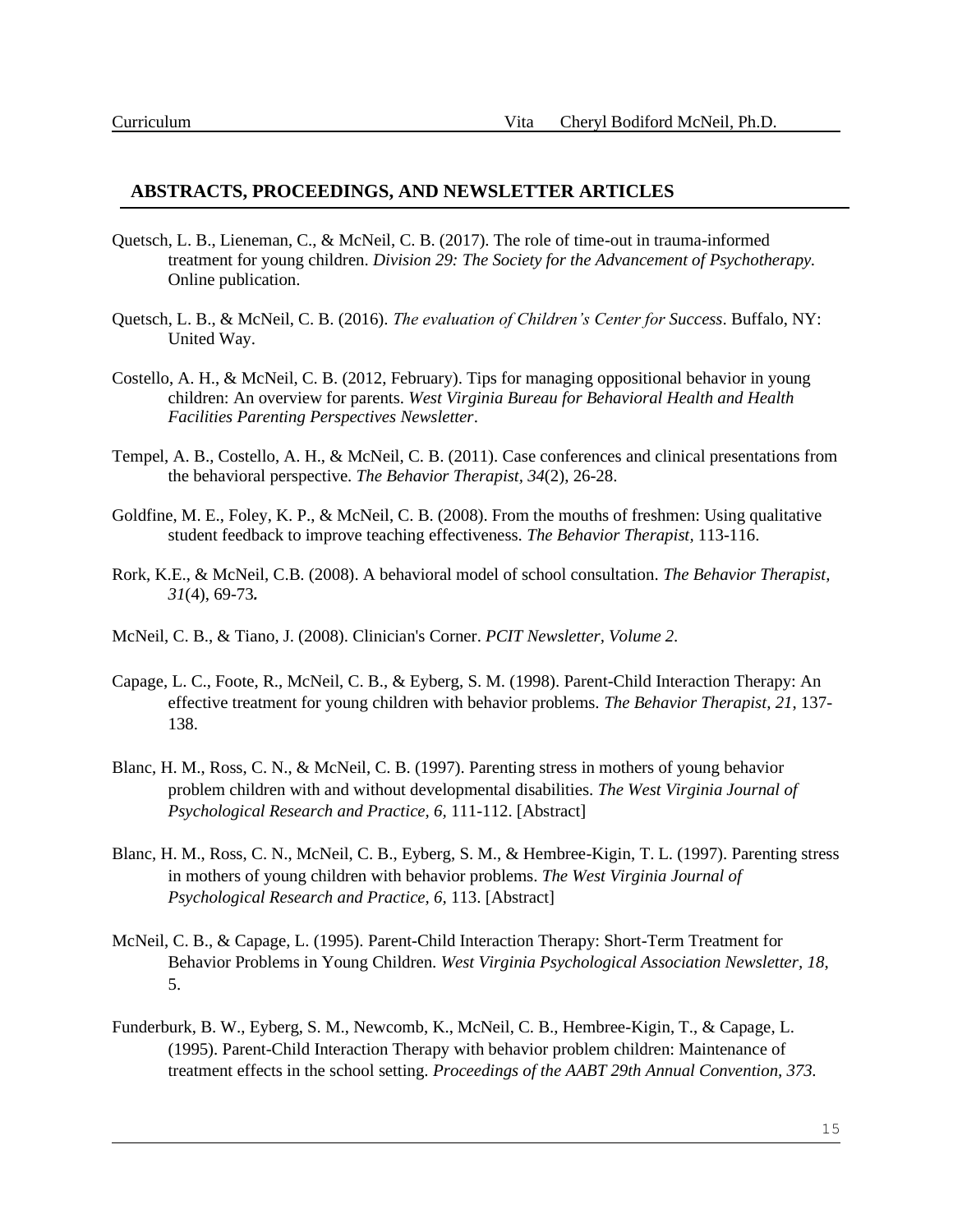- McNeil, C. B. (1995). An interview with Cheryl Bodiford McNeil, Ph.D. *The Child Therapy News, 2*(5), 7-9.
- Fennell, E., Eisenstadt, T., McNeil (Bodiford), C., Rediess, S., & Mickle, J. (1987). The assessment of neuropsychological dysfunction in children shunted for hydrocephalus. *Journal of Clinical Child Psychology and Experimental Neuropsychology, 9,* 104. [Abstract]
- McNeil (Bodiford), C., & Eisenstadt, T.H. (1987). A review of "Psychological perspectives on childhood exceptionality." Edited by Robert T. Brown and Cecil R. Reynolds. *Journal of Clinical Child Psychology,* Spring Issue.

## **GRANT ACTIVITY**

01/19 - 09/19: PI for funded State Opioid Response Grant titled "Training West Virginia Therapists in Parent-Child Interaction Therapy to Deal with Child Behavioral and Emotional Concerns Secondary to the Opioid Crisis." Personally responsible for developing all aspects of the grant, providing all set up work, and training the therapists. Budget of \$214,119 until 9/19 with option for Year 2 funding from 10/1/19 through 9/30/19.

06/30/18 - 06/30/20: PI for an R21 subaward with Susan Perlman titled "Dyadic Synchrony as a Mechanism of Parent-Child Interaction Therapy (PCIT): A Neuroscience-Based Approach." Personally responsible for fidelity reviews of the treatment. Budget of \$17,289.28.

09/17 - 08/20: Co-PI with Dr. Daniel W. McNeil and Co-investigator Lauren Quetsch for funded grant titled "Provider-Patient-Caregiver Interactions in Pediatric Dentistry" submitted to NIDCR (NIH). Personally involved in developing the concept/methodology, analyzing pilot data, and writing up the proposal. Budget of \$550,000 with start date of 09/15/17.

07/17 - 07/20: Consultant/PCIT trainer for a SAMHSA grant entitled "Resiliency for Appalachia-Youth Overcoming Trauma." Consultant expenses = \$40,000 per year.

03/16 - 06/18: Co-PI with Amy Herschell and co-investigator Susannah Poe. Grant titled "Evaluation of an Online Behavioral Parent Training Curriculum for Young Children with Disruptive Behavior" submitted to the CDC on  $03/22/16$ . Award total \$407,702. Project period =  $7/1/16$  through 6/30/17 with a 1-year renewal from 7/1/17 through 6/30/18 for an additional \$370,000.

04/01/18 - 03/31/22: Co-PI with Karen Bearss and Benjamin Handen on a submitted R01 (PA-16-388) to NIH titled, "Parent Child Interaction Therapy in ASD: Outcomes, Moderators, and Underlying Mechanisms." WVU subaward is \$464,784 with a total grant budget across 3 sites (U Washington, Pitt, and WVU) of \$3,058,632. If funded, the projected start date is 4/1/18.

07/15 - 06/18: Consultant of NIH R01 grant titled "Promoting Self-Regulation Skills and Healthy Eating Habits". The grant is under PI Robert Nix with a total budget of \$2,100,000, with our budget covering only training and curriculum development costs for myself and 3 doctoral students. My graduate students and I developed the PCIT curriculum and trained several cohorts of Head Start home-based therapists.

07/01/14 - 06/30/16: PI on an NICHD grant proposal through the Exploratory/Developmental Research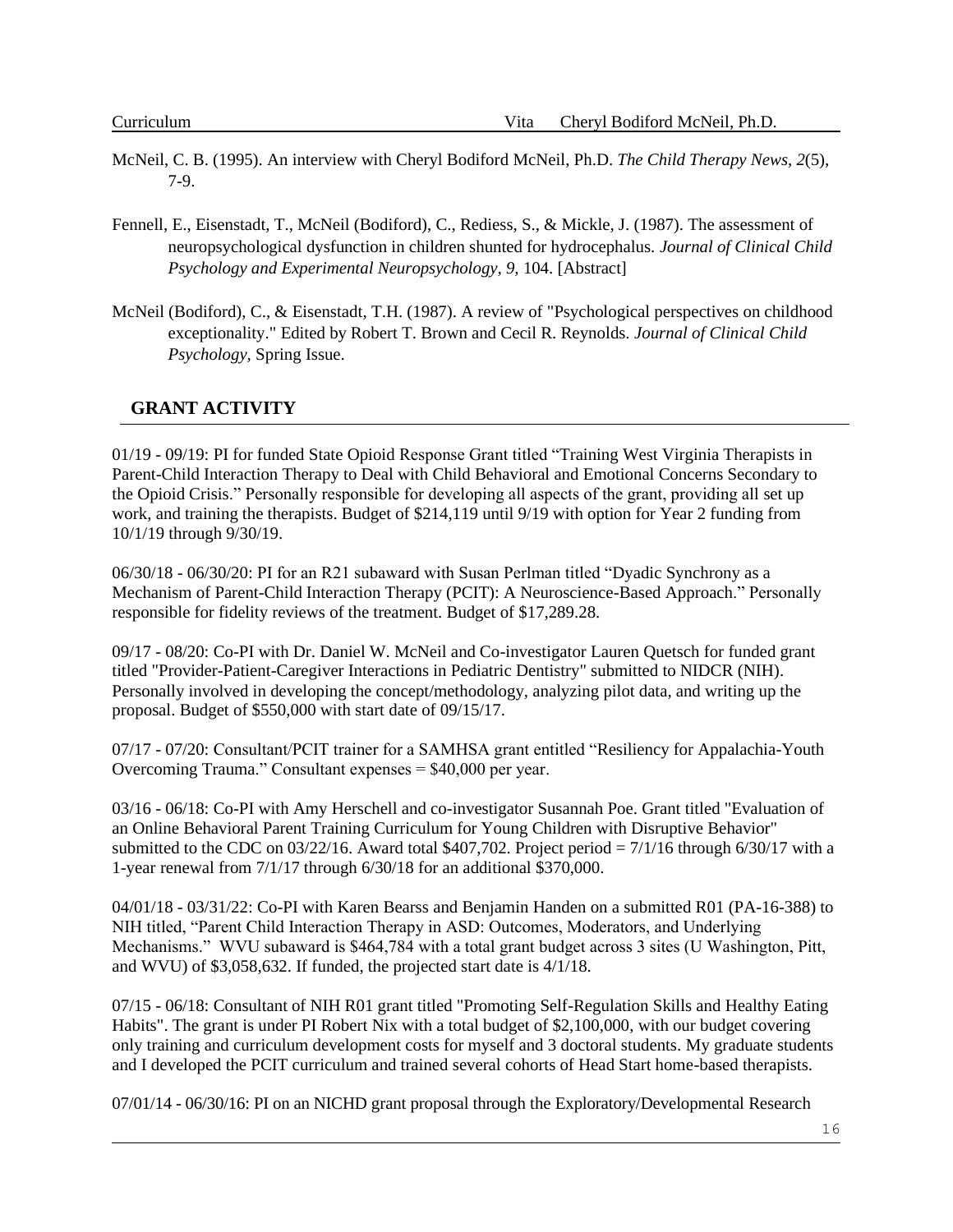Grant Program (R21; PA-11-261) entitled, "Implementing PCIT in Child Welfare using Telehealth and Brief Treatment." The overall grant is \$150,000 for 2 years, with a WVU subaward of \$24,000. Status: Received a score of 30 (28<sup>th %</sup>ile) on first submission. Resubmitted in November 2013. Status: unfunded.

12/01/16 - 06/30/19: Consultant on a SAMHSA grant with FMRS in Beckley, WV (PI is Randy Venable) to train community agencies throughout West Virginia to develop PCIT programs.

2012 - 2016: Consultant on an NIH R01 grant proposal with Amy D. Herschell of Western Psychiatric Institute and Clinics entitled, *A Statewide Trial to Compare Three Training Models for Implementing an EBT*. Funded through 2016.

2013 - 2017: Consultant on a 5-year project with United Way of Buffalo and Erie County entitled, "Children's Center for Success." This is a United Way collaboration that includes the Erie/Niagara Birth to 8 Coalition and the New York State Office of Children and Family Services. This \$250,000 initiative was funded from 7/1/13 through 6/30/14, with a renewal in place for the 2014 to 2016 fiscal years.

2011 - 2016: Consultant and Mentor for a K23-Award through NIH submitted by Jonathan Comer of Columbia University in NYC entitled, "Evaluating the Feasibility of Internet-delivered Parent-Child Interaction Therapy." Status = Funded for 5 years beginning Spring 2011

2011 - 2013: P.I. on a NIH grant entitled, "Project Connect: Translating PCIT into foster care settings." A parent R15was obtained for a PA-10-070: Academic Research Enhancement Award. The project was funded  $7/1/2011$  with a WVU budget of \$65,773 for the two-year period (F&A = \$21,167). I was the P.I. on the WVU subaward application in collaboration with Joshua Mersky, Ph.D. from the University of Wisconsin-Milwaukee. The larger grant = \$451,105. Status = Funded for 07/01/2011 through 12/31/2013

2009 - 2015: Consultant on a 6-year SAMHSA grant with Delaware entitled, "Bringing Evidence-based Systems of Care and Treatment to Delaware's Young Children and Their Families."

2003 - 2006: Consultant on a SAMHSA subcontract entitled, "Evaluating the Treatment Effectiveness of Parent-Child Interaction Therapy in Clackamas County, OR." \$80,000 granted for July 2003-July 2006.

2002 - 2006: Consultant on a SAMHSA subcontract entitled, "Disseminating Parent-Child Interaction Therapy to the Bridges Program in Eastern Kentucky" \$81,463.56 granted for July 1, 2002-June 30, 2006.

2002 - 2003: P.I. on a WVU Research Incentive Competitive Grants Program for a grant entitled, "Managing Disruptive Behavior in Head Start Classrooms." \$26,889.50 granted for July 1, 2002-June 30, 2003.

2002 - 2003: Consultant on a South Carolina Department of Public Safety State Victims Assistance Program Grant entitled, "Train the Trainers: Parent-Child Interaction Therapy." \$12,912 granted for July 1, 2002 - June 30, 2003.

1999 – 2000: As Principal Investigator, received \$12,000 from WVU for a Public Service Grant entitled, "Dissemination of a Whole-Classroom Approach to Managing Disruptive Behavior in Elementary Classrooms"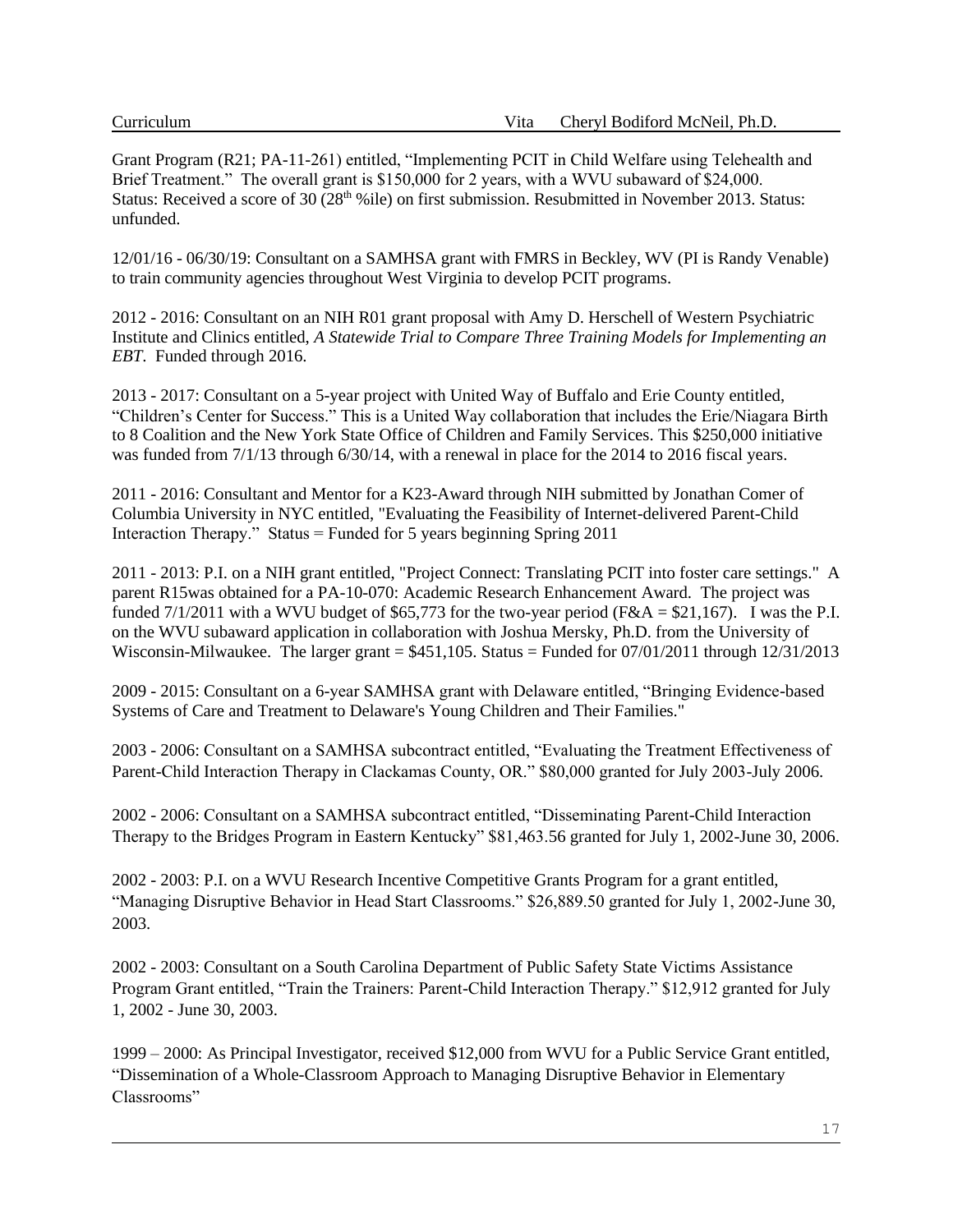1996 – 1999: As Co-Principal Investigator, received a \$353,255 grant (WVU Subcontract:\$102,391) from NIMH as an R21 (exploratory/developmental grants for treatment). Grant with Anthony Urquiza, Ph.D. at U.C. Davis Medical Center, entitled, "Parent-Child Physical Abuse Treatment Program"

1996 - 1998: Consultant, Sierra Foundation Grant, UC Davis Medical Center for a project entitled, "Parent-Child Interaction Therapy with foster parents, abusive parents, and pediatrician referrals" (\$6,000)

04/1994 - 05/1994: As Co-Principal Investigator, received \$17,000.00 from Oklahoma Association of Community Action Agencies to train Head Start teachers using both telecommunications and live formats. The grant was entitled, "Early Childhood Behavior Management Training by Telecommunication."

08/1993 - 12/1993: As Co-Principal Investigator, received \$10,594.88 from Southwestern Bell Telephone Company and State Representative Laura Boyd for a project entitled, "Use of Two-Way Compressed Video for specialized Training in Prenatal Substance Abuse."

03/1992 - 05/1992: As Co-Principal Investigator, received \$6033.17 for a pilot seed grant from the University Affiliated Program of Oklahoma for a project entitled, "Development and Piloting of a Model Interdisciplinary Training Program: Early Identification and Behavioral Intervention for Fetal Drug/Alcohol Exposed Children."

1991 -1993: As Co-Principal Investigator, received \$49,619 from Oklahoma Planning Council on Developmental Disabilities for a project entitled, "Early Intervention for Infants and Toddlers with Fetal Drug Exposure."

# **CONTRACTS**

| 2009-2011      | Received funding to support two doctoral students and my own supervision from North<br>Central West Virginia Head Start.                                                                                                                                                                        |
|----------------|-------------------------------------------------------------------------------------------------------------------------------------------------------------------------------------------------------------------------------------------------------------------------------------------------|
| $00$ – present | Received approximately 8 contracts to provide intensive training to mental health centers<br>across the U.S. and Norway in Parent-Child Interaction Therapy (e.g., Columbus, KS,<br>Texas Children's Hospital, CATS program in Buffalo, ARC in Columbia, SC, etc).<br>Approx. amount: \$40,000. |
| $7/99 - 1/00$  | Received \$10,976 to provide mental health services to North Central West Virginia Head<br>Start (with Post-Doctoral Fellow Laura Capage and the Quin Curtis Center)                                                                                                                            |
| 7/93 to $6/94$ | Received \$6420 to train foster parents in management of severe behavior problems.                                                                                                                                                                                                              |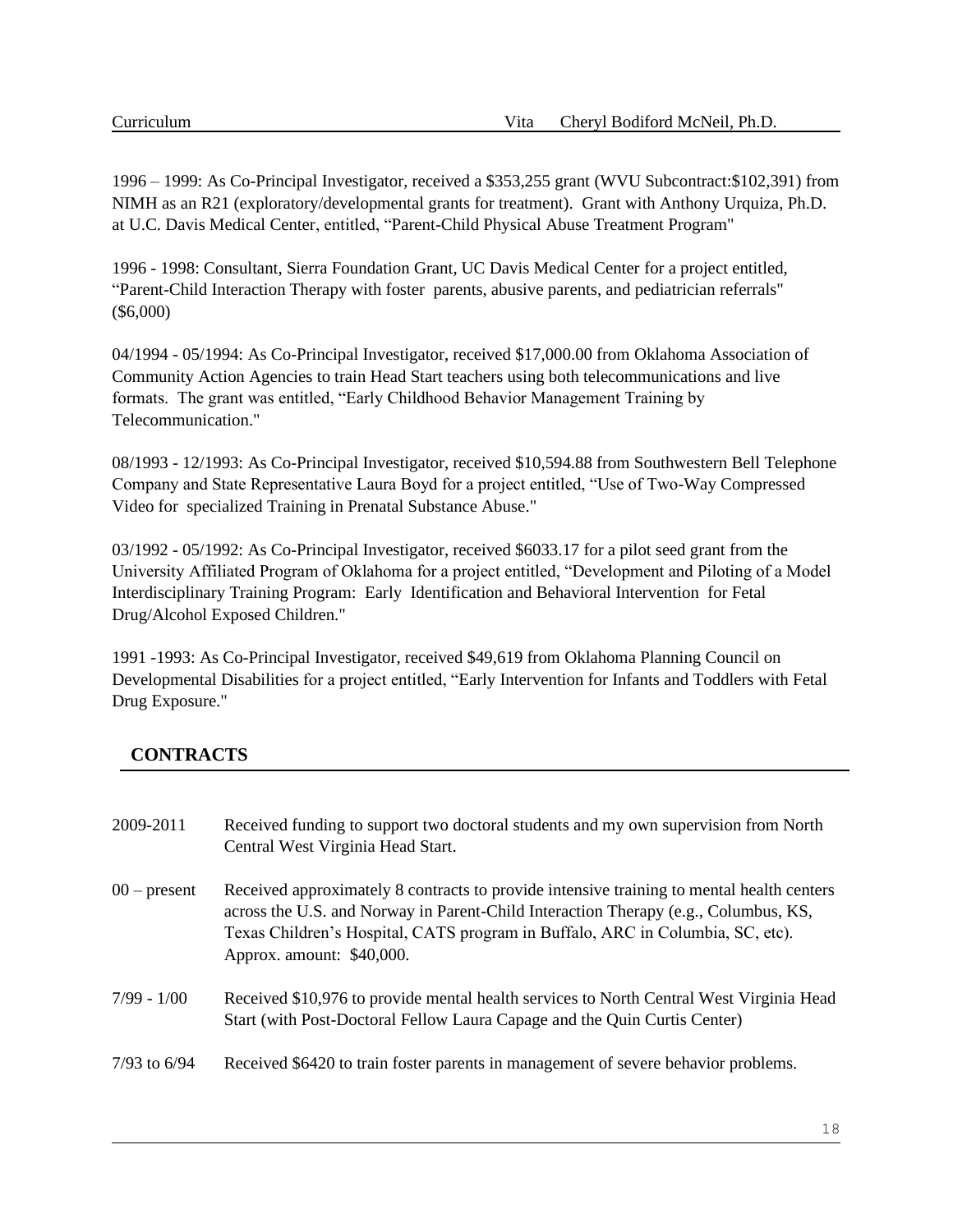| Curriculum     | Cheryl Bodiford McNeil, Ph.D.<br>Vita                                                                                                                                                      |  |
|----------------|--------------------------------------------------------------------------------------------------------------------------------------------------------------------------------------------|--|
| 7/93 to 10/93  | Received \$24,000 from Indian Health Services to train mental health professionals in<br>Parent-Child Interaction Therapy.                                                                 |  |
| 7/92 to 6/93   | Received \$15,134 to train DHS shelter workers, Nova trainers, and foster parents in<br>management of severe behavior problems.                                                            |  |
| 5/90 to 6/93   | Received \$42,000 from State Department of Health, Child Guidance, to train mental<br>health professionals in Parent-Child Interaction Therapy.                                            |  |
| 4/91 to $6/93$ | Received \$35,520 from Indian Health Services to train mental health professionals in<br>Parent-Child Interaction Therapy.                                                                 |  |
| 2/92 to 8/92   | Received \$4200 from State Department of Education, Special Education Services, to<br>train teachers of deaf-blind/multihandicapped children in management of severe behavior<br>problems. |  |
| 3/92           | As co-trainer, received \$2500 to train school psychometrists and psychologists in the<br>assessment of Attention-deficit Hyperactivity Disorder.                                          |  |
| 10/92 to 6/92  | Received contract for \$29,967 from Department of Human Services for experiental<br>workshops to train foster parents in management of severe behavior problems.                           |  |
| 4/91 to 7/91   | Received \$5,000 from Rogers County Health Dept. to train mental health<br>professionals in the use of PCIT.                                                                               |  |
| 10/90 to 3/91  | Received \$15,100 from Department of Human Services to train foster parents in the<br>management of severely behaviorally disturbed children.                                              |  |

# **HONORS AND AWARDS**

Received the Elizabeth Hurlock Beckman Award from the American Psychological Association for inspiring Dr. Laura Capage to make a difference in her community by creating the Monongalia County Child Advocacy Center – October, 2019.

Received award for Distinction in Mentoring Undergraduates in Research at WVU on April, 2019. Fellow Status, Association for Behavioral and Cognitive Therapies, September 2016.

Nominated for Eberly Family Distinguished Professor for Outstanding Teaching on October 5<sup>th</sup>, 2015. Nominated for Outstanding Researcher award by my department on October 15<sup>th</sup>, 2015.

Nominated for Outstanding Undergraduate Mentor due to my mentorship of undergraduate research assistants on March 15<sup>th</sup>, 2016.

Received award for Outstanding Service Award McNair Scholars Program on April 24<sup>th</sup>, 2016. Received the Delaware's B.E.S.T. "PCIT Leading Star Award" at the statewide PCIT conference. Received the Eberly College of Arts and Sciences Outstanding Public Service Award 2011-2012.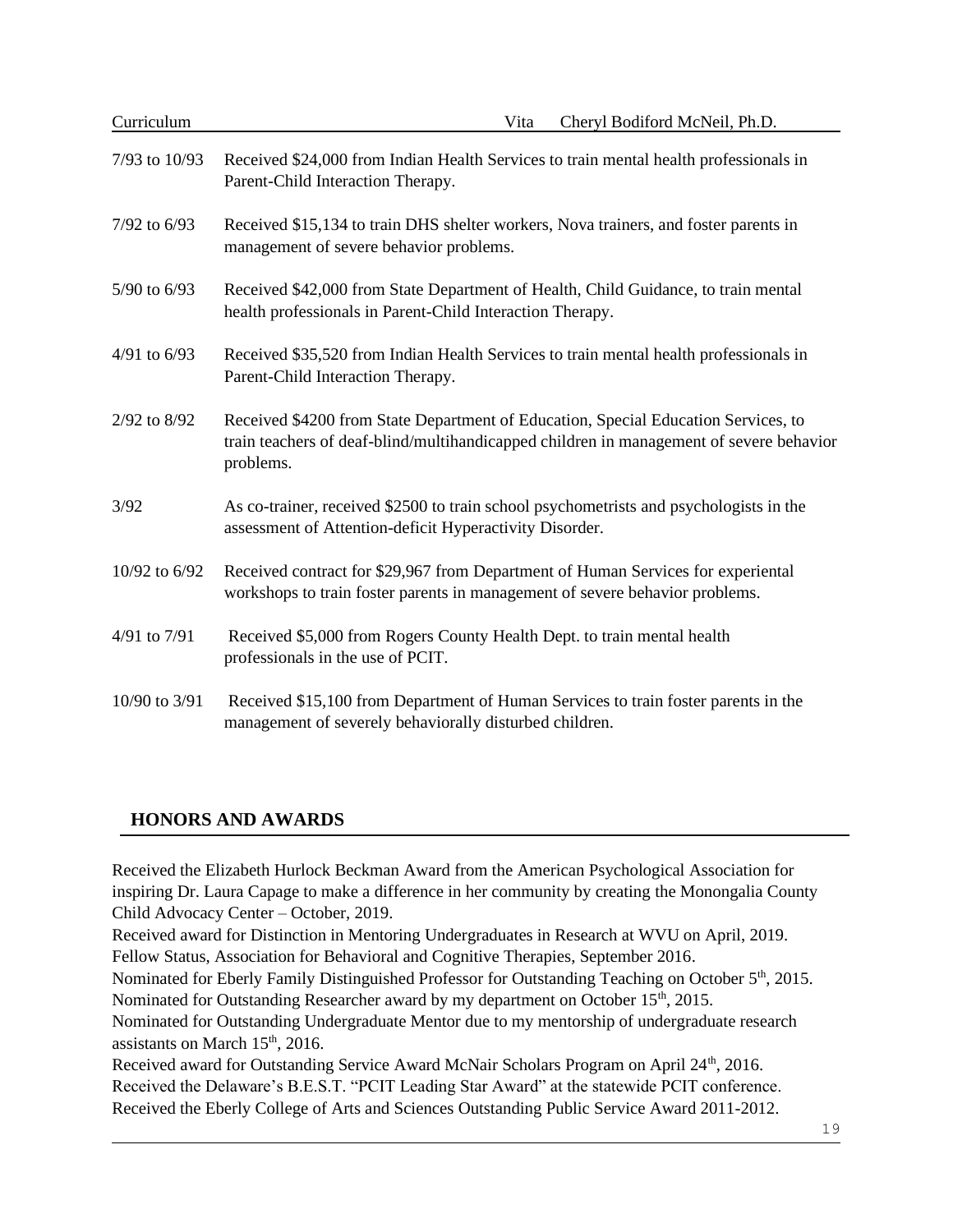Nominated as one of the professors to be profiled for the WVU Women in Science and Engineering Giving Circle website. Nominated by students to be interviewed for a WVU Today article entitled, "WVU's dedicated faculty share passion with students." Three university professors were described in the article as outstanding professors. Received the John R. Williams Outstanding Teacher Award from the WVU Honors College (2009). Nominated by the WVU chapter of the National Society of Collegiate Scholars for the 2006 national Faculty of the Year Award. Eyberg Award for Leadership and Dedication to the Treatment of Children and Families (2001) Ethel and Gerry Heebink Award for Distinguished Service to the State of West Virginia (2000) Golden Apple Teaching Award from Golden Key Honorary - 1999-2000 academic year WVU Foundation Outstanding Teacher Award - 1998-1999 academic year Outstanding Teacher Award - WVU Eberly College of Arts and Sciences, 1998-1999 academic year Nominated for Outstanding Teacher Award - WVU Eberly College of Arts and Sciences, 1997 Nominated for Outstanding Teacher Award - WVU Eberly College of Arts and Sciences, 1996 WVU "Outstanding Professor," Panhellenic Council, April 1995 Supervision Award from the 1993-1994 Psychology Internship Class Award for Excellence in "New Leadership" Granted by 1991-1992 Psychology Internship Class Winner of the 1987 Florida Psychological Association Student Paper Competition USPHS Child Psychology Traineeship, 1985 - 1986 Winner of the 1986 Florida Psychological Association Student Research Competition The Molly Harrower Award for Excellence in Psychodiagnostic Assessment, 1986 Valedictorian - Louisiana State University, 1983 Graduating Class Phi Beta Kappa, Louisiana State University Chapter

### **PROFESSIONAL ASSOCIATIONS**

Member, Children's Mental Health Workgroup, WV Child Advocacy Network Member of the International Concerns Committee, PCIT International Member of the Training Task Force, PCIT International Member of the Advisory Board, PCIT International American Psychological Association American Psychological Association, Division 53, Clinical Child Psychology APA, Division 16, School Psychology American Professional Society on the Abuse of Children (APSAC) WV APSAC - Vice President (1996, 1997) Association for Behavior Analysis Association for the Advancement of Behavior Therapy (now ABCT) Children and Adults with Attention Deficit Disorders (CH.A.D.D.) West Virginia Psychological Association WVU Chapter of Phi Beta Kappa (Vice President 1999, President, 2000)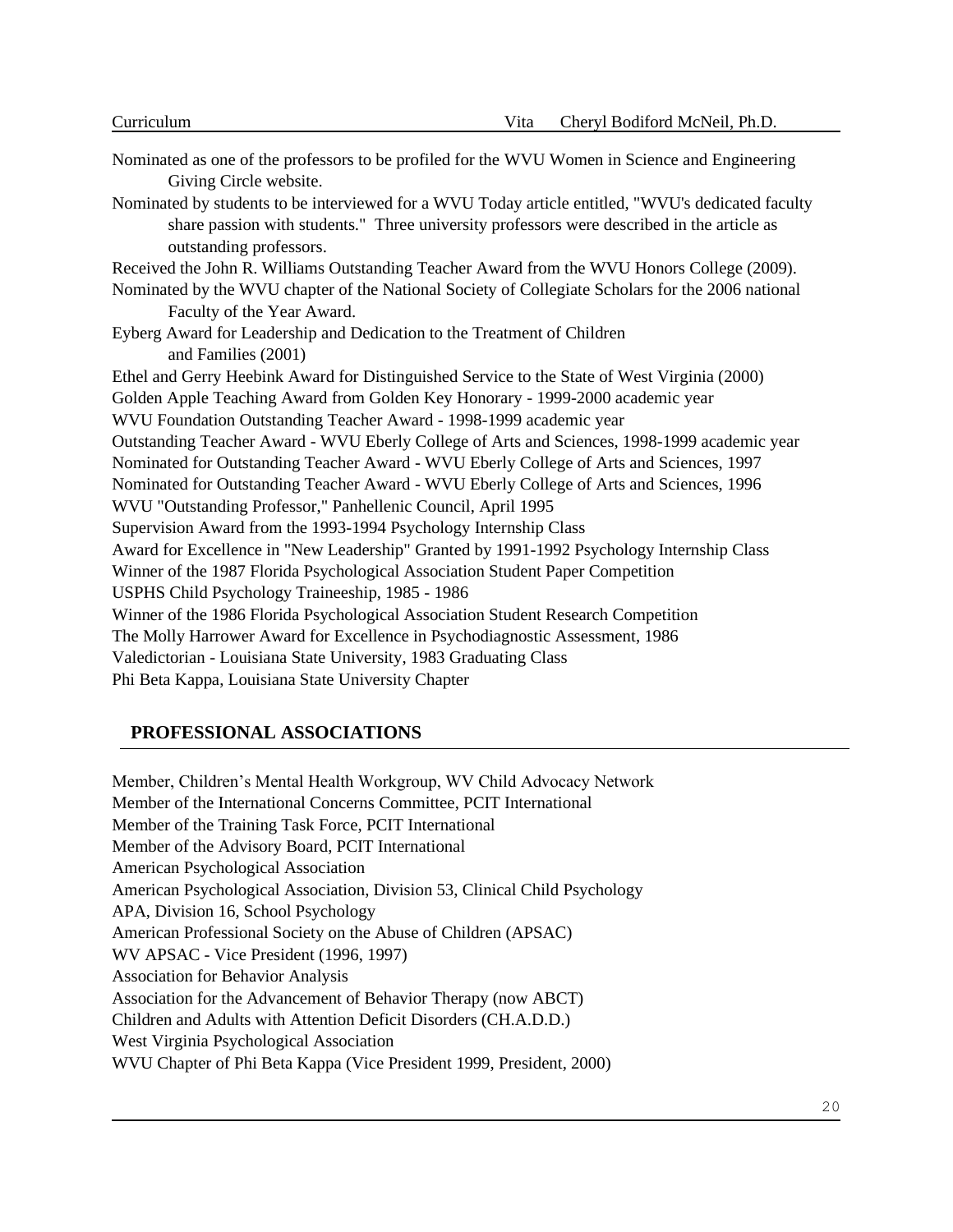### **CLINICAL AND PROFESSIONAL EXPERIENCE**

**Full Professor,** Department of Psychology, West Virginia University, Morgantown, WV (2006 – present)

**Associate Professor,** Department of Psychology, West Virginia University, Morgantown, WV (1999 - 2006)

**Assistant Professor**, Department of Psychology, West Virginia University, Morgantown, West Virginia (August 1995 - 1999).

**Visiting Assistant Professor**, Department of Psychology, West Virginia University, Morgantown, West Virginia (August 1994 - 8/95). Responsibilities during this 2/3 time position included teaching child behavior modification at the graduate level, teaching childhood exceptionality to undergraduates, supervising a vertical team, teaching selected seminars, attending faculty meetings, and conducting research.

**Assistant Professor**, Department of Pediatrics, University of Oklahoma Health Sciences Center, Oklahoma City, Oklahoma (July 1993 - August 1994).

**Clinical Instructor and Director of the Behavior Clinic,** Child Study Center, Oklahoma City, Oklahoma (1989 - 1993). Responsibilities included the establishment of a systematic treatment program for young behaviorally disordered children, evaluation of treatment effectiveness, and solicitation of external funds as well as publication presentation of research at conferences, community outreach, and teaching (e.g., pediatric residents, psychology interns, medical students, practicum students).

**Visiting Academic**, Department of Medical Psychology, Westmead Teaching Hospital, University of Sydney, Australia (September 1992 - March 1993). Responsibilities included consultation with Sydney Public Schools- Itinerant Support Teachers for Behavior Disorders, 2) training of staff at Red Bank House, a center for Child and Adolescent Psychiatry, and 3) collaboration with Westmead Hospital's Attention Deficit Disorders Clinic.

**Predoctoral Internship**, Child Specialization, University of Oklahoma Health Sciences Center, Oklahoma City, Oklahoma. APA approved internship. (July 1988 - June 1989). Specialized training experiences included the following: Early Childhood Intervention Clinic, Psychosocial Program, Learning Disabilities Program, Interdisciplinary Training Program in Child Abuse/Neglect at University of Oklahoma Health Sciences Center, Community Mental Health at North Care.

**Adult and Child Practica**, Psychology Clinic, Shands Teaching Hospital, University of Florida, Gainesville, Florida (May 1984 - June 1988).

### **RESEARCH PRESENTATIONS AND POSTERS**

McNeil, C.B. (2019, November). *Anxiety-Focused PCIT: Innovations in the Treatment of Early Childhood Anxiety Disorders.* Panel discussion moderator with Steve Mazza, Anthony Puliafico, Steven Kurtz, Jonathan Comer, Donna Pincus, and Andrea Chronis-Tuscano at ABCT in Atlanta,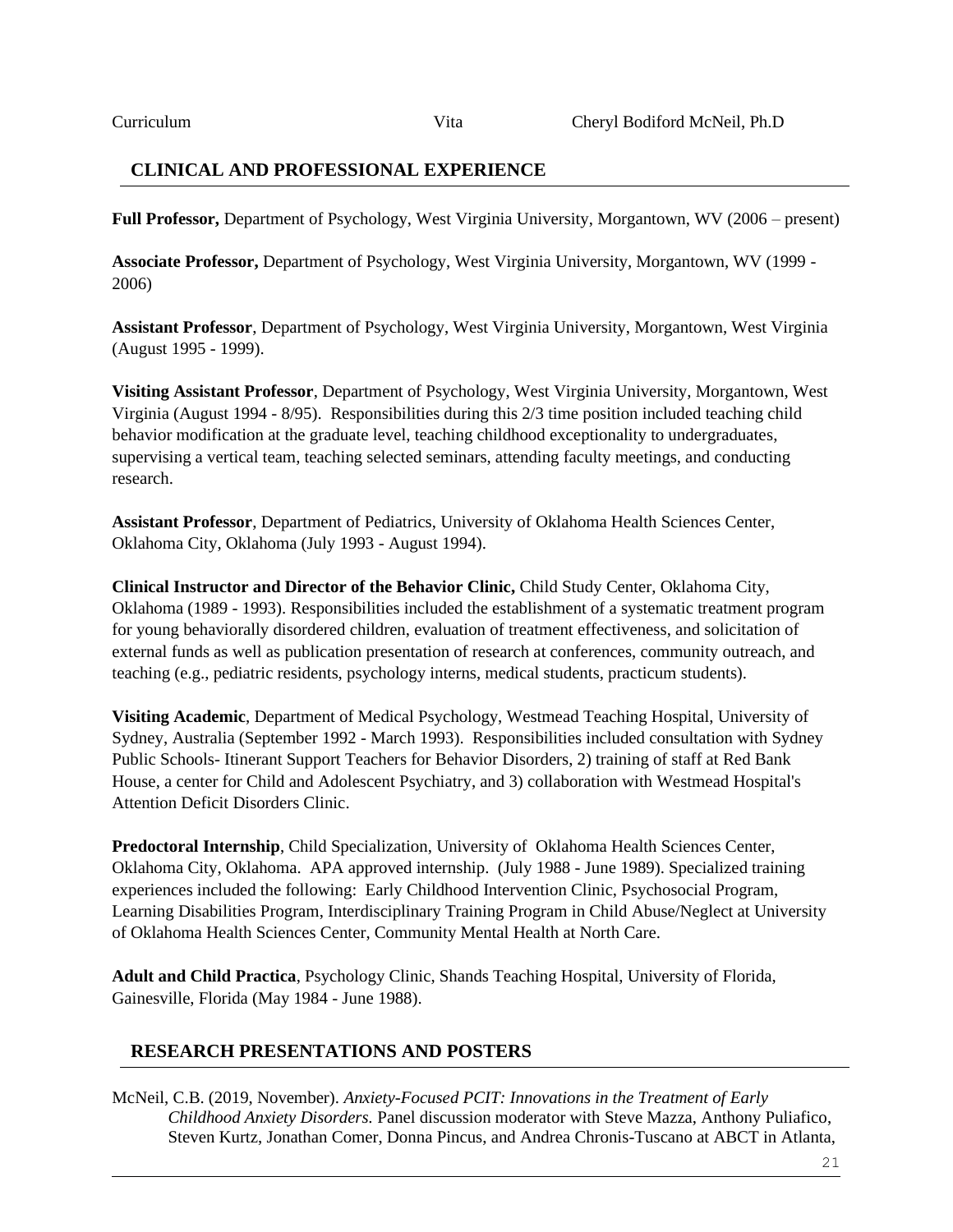Georgia. .

- McNeil, C.B. (2019, November). *Improving the Impact of Evidence-Based Treatments for Youth: What the Manuals Don't Tell You About Navigating Caregiver Challenges.* Panel discussant with, Anthony Puliafico, Andrea Chronis-Tuscano., H. Gemma Stern, Emily Badin, Brian Chu, & Tom Hildebrandt at ABCT in Atlanta, Georgia.
- Quetsch, L. B., & McNeil, C. B. (2019, November). *Addressing disruptive behaviors in children on the autism spectrum: Implementing an adaptation of Parent-Child Interaction Therapy.* Poster accepted to the meeting of the Association for Behavioral and Cognitive Therapies, Atlanta, GA.
- Lieneman, C., Quetsch, L. B., Theodorou, L., Newton, K., & McNeil, C. B. (2019, August). Reconceptualizing attrition in PCIT: "Dropouts" demonstrate impressive improvements. In C. C. Lieneman & C. B. McNeil (Chairs), *Statewide PCIT initiatives: What can we learn from largescale data?* Symposium presented at the PCIT International Convention, Chicago, IL.
- Lieneman, C., Kohlhoff, J., Cibralic, S., Morgan, S., Wallace, N., & McNeil, C.B. (2019, August). *Measuring attachment in 12-24-month-olds with behavior problems*. Poster presented at the meeting of PCIT International, Chicago, IL.
- Han, R. C**.** & McNeil, C. B. (2019). "Fostering" effective foster parent training programs: Parent-Child Interaction Therapy adaptations for the child welfare setting. Research in Brief presented at the 2019 PCIT International Biennial Convention, Chicago, IL.
- Owen C. K., & McNeil C. B. (2019, August) *Parent-Child Interaction Therapy for Children on the Autism Spectrum: Research, Training Readiness, and Clinical Considerations*. Paper presented at the PCIT International Convention, Chicago, IL.
- McNeil, C. B., Owen, C. K., Eackles, K., Quetsch, L. B., Hickey, K. M., Lilly, C., Heima, M., McNeil D. W. (2019, June). *Frankl Scores in the Assessment of Young Child Behavior during Dental Appointments.* Poster presented at 97th Annual General Session of the International Association for Dental Research, Vancouver, Canada.
- Manivannan, N., Lieneman, C.*,* & McNeil, C. (2019, April). *Strange Situation Procedure vs. Attachment Q-Set measuring attachment security in toddlerhood.* Poster presented at the Spring Undergraduate Research Symposium, Morgantown, WV.
- Lieneman, C., Olson, R., Quetsch, L. B., Theodorou, L, Newton, K., & McNeil, C. B. (2018, November). *Reconceptualizing attrition in PCIT: "Drop-outs" demonstrate impressive improvements in behavior*. Poster presented at the 2018 meeting of the Association for Behavioral and Cognitive Therapies, Washington, D.C.
- Lieneman, C., Girard, E., Quetsch, L. B., & McNeil, C. B. (2018, November). *Emotion regulation and attrition in Parent-Child Interaction Therapy*. Poster presented at the 2018 meeting of the Association for Behavioral and Cognitive Therapies, Washington, D.C.
- Owen, C. K.; Eackles, K.; Simpson, M.; Folio, F.; Quetsch, L. B.; Lilly, C.; Heima, M.; McNeil, C. B.; McNeil D. W. (2018, November). *Young Child Behavior and Distress during Structured Health Care Appointments*. Poster presented at 52nd Annual Association for Behavioral and Cognitive Therapies Convention, Washington D.C.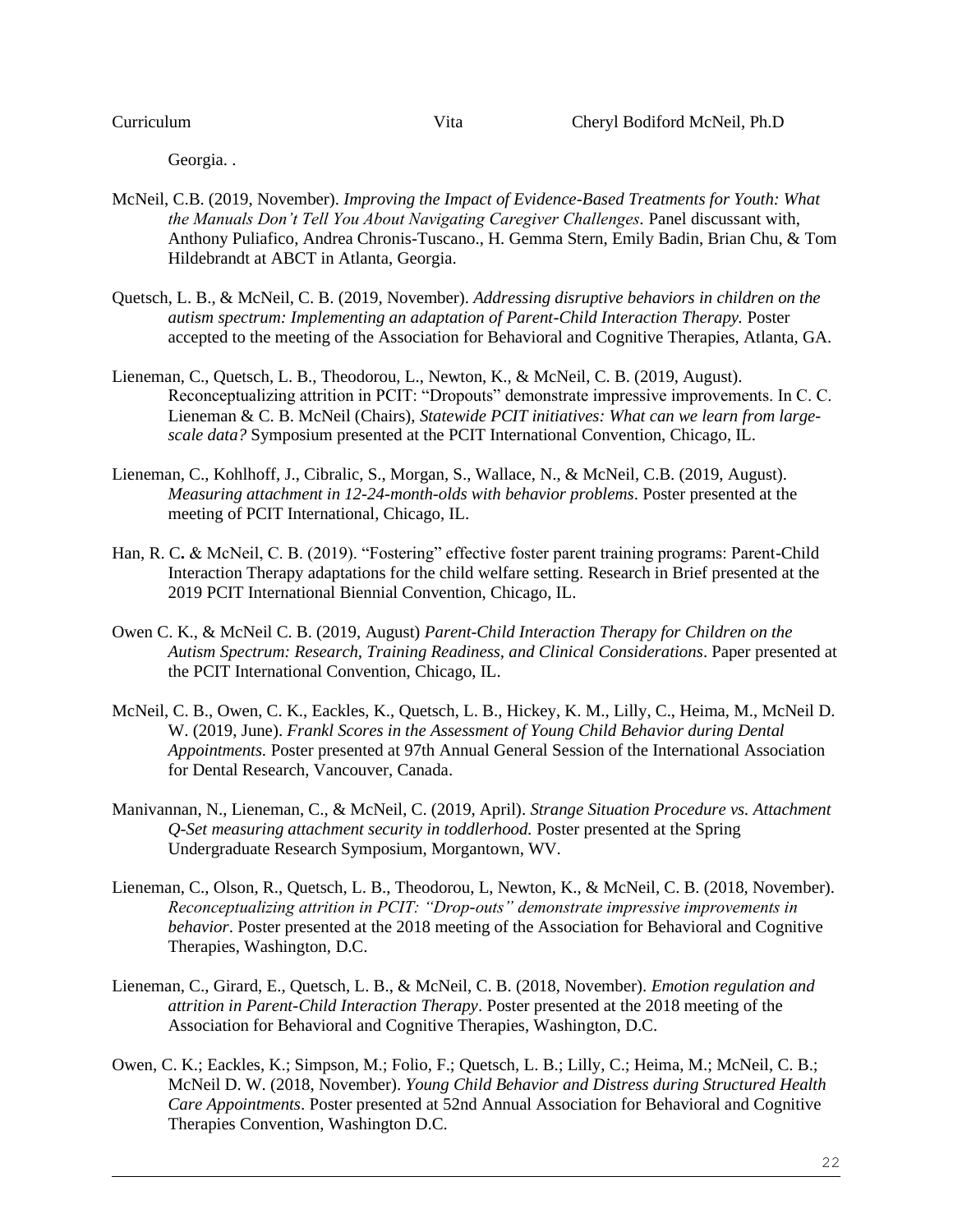- Quetsch, L. B., Girard, E., Lieneman, C., Drain, C., Eackles, K., & McNeil, C. B. (2018, November). *Comparisons in child behaviors, therapeutic skills, and barriers to treatment participation for a Hispanic vs. non-Hispanic low-income sample: Outcomes in Parent-Child Interaction Therapy*. Poster presented at the 2018 meeting of the Association for Behavioral and Cognitive Therapies, Washington, D.C.
- McNeil, C.B. (2018, June). *PCIT with Older Children*. Panel discussant with Wolfgang Briegel and Beverly Funderburk. Presented at the 2018 meeting of the Parent-Child Interaction Therapy World Congress, Schweinfurt, Germany.
- Lieneman, C., Girard, E., Quetsch, L. B., & McNeil, C. B. (2018, June). *The impact of emotional regulation on attrition in Parent-Child Interaction Therapy*. Poster presented at the 2018 meeting of the Parent-Child Interaction Therapy World Congress, Schweinfurt, Germany.
- Niec, L., McNeil, C. B., Skowron, E., Funderburk, B., Schoonover, C., & Todd, M., & Borgen, (2018, June). Discussant on symposium entitled "PCIT in the Child Welfare System" at the Parent-Child Interaction Therapy World Congress. Scheinfurt, Germany.
- Quetsch, L. B., Girard, E., Lieneman, C. C., Drain, C., Eackles, K., & McNeil, C. B. (2018, November). *Comparisons in child behaviors, therapeutic skills, and barriers to treatment participation for a Hispanic vs. non-Hispanic low-income sample: Outcomes in Parent-Child Interaction Therapy.*  Poster accepted to the meeting of the Association for Behavioral and Cognitive Therapies, Washington, DC.
- Quetsch, L. B., Owen, C., Girard, E., & McNeil, C. B. (2018, November). *Comparing outcomes in*  Parent-Child Interaction Therapy for children with and without ASD. Poster accepted to the meeting of the Association for Behavioral and Cognitive Therapies, Washington, DC.
- Herschell, A. D., Maise, A., Hutchison, S. L., Shaffer, S., McNeil, C.B., Johnson, V., Dotson, P., Schaffner, K.F., & Wallace, N. M. (2018, December). Implementing Intensive Family Coaching: Findings from the Early Childhood Wellness Initiative.  $11<sup>th</sup>$  Annual Conference on the Science of Dissemination and Implementation. Washington, D.C.
- Eackles, K., Coffey, H., Simpson, M., Drain, C., Lieneman, C., Quetsch, L., Girard, E.*,* & McNeil, C., (April 2018). *Examining relations between child mental health history and caregiver perceptions of child problem behaviors.* Poster presented at the Laurel Highlands Undergraduate Psychology Conference, Johnstown, PA.
- Lieneman, C., Girard, E., Quetsch, L., Highlander, A., McNeil, D., & McNeil, C. (2017, September). *Families referred to PCIT: An examination of cultural concerns*. Poster presented at the meeting of PCIT International, Traverse City, MI.
- Manivannan, N., El-Khatib, J., Bjorkgren, K., Thompson, A., Highlander, A., Quetsch, L. Lieneman, C., & McNeil, C. (2017, April). *Parent-Child Interaction Therapy*. Poster presented at the Undergraduate Spring Symposium, Morgantown, WV.
- Ruckle, M., Highlander, A., Veshecco, E., Drain C., Quetsch, L., Lieneman C., & McNeil, C. B. (2017, April). *Undergraduate research in West Virginia University's psychology department*. Poster accepted to the Undergraduate Spring Symposium, Morgantown, WV.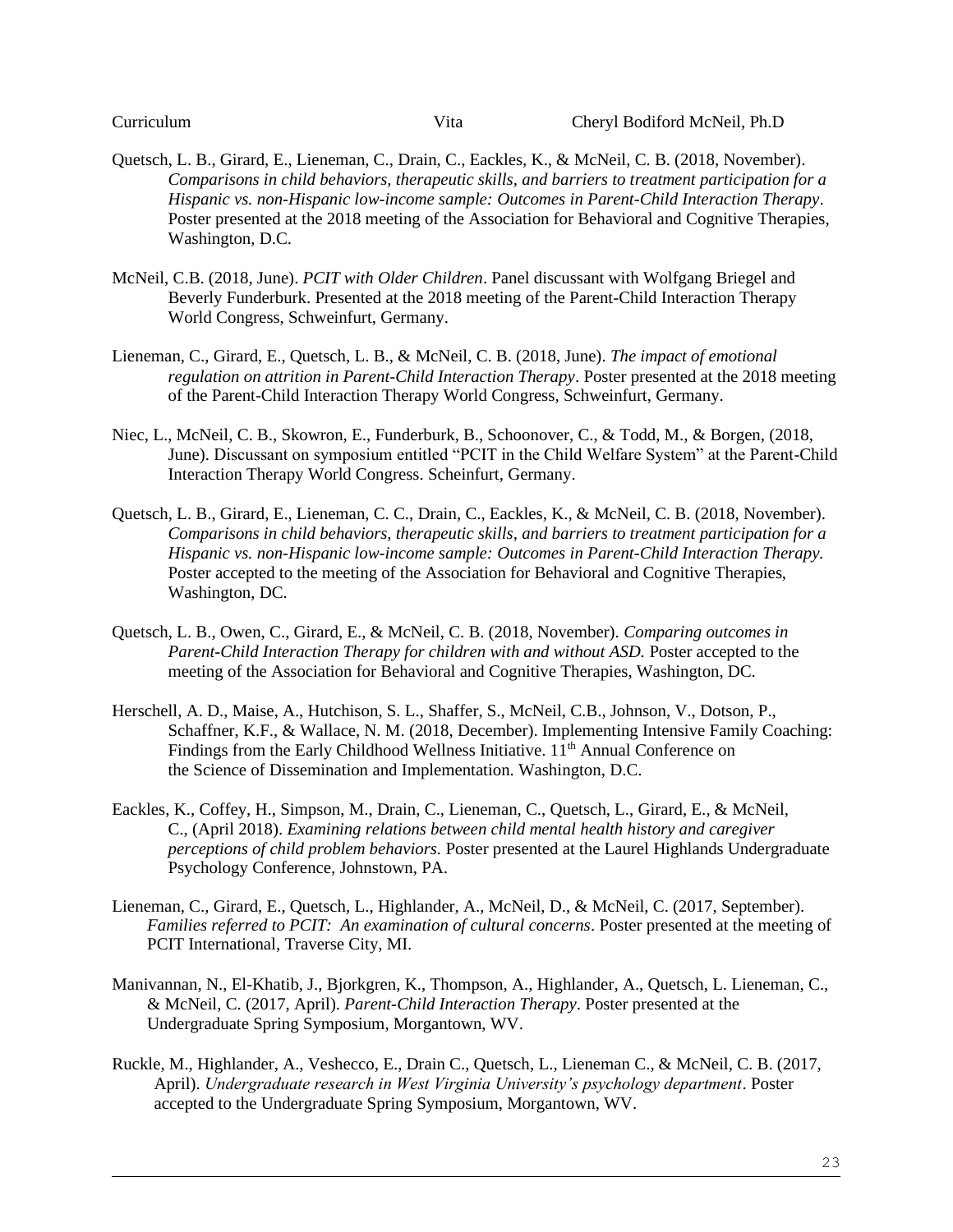- Drain, C., Coffey, H., Veshecco, E., Thompson, A., Lieneman, C., Quetsch, L. B., & McNeil, C.B. (2017, February). *A review on efficacy versus effectiveness in Parent-Child Interaction Therapy*. Poster accepted to the Undergraduate Research Day at the Capitol, Charleston, WV.
- Coffey, H., Eackles, K., Ruckle, M., Drain, C., Lieneman, C., Quetsch, L. B., Girard, E., & McNeil, C. B. (February 2018). *The correlation between income and length of intervention in Parent-Child Interaction Therapy.* Poster presented at the West Virginia Undergraduate Research Day at the Capitol, Charleston, WV.
- Simpson, M., Morrow, K., Eackles, K., Lieneman, C., Quetsch, L. B., & McNeil, C. B. (2018, April). *Teaching child-directed interaction in Parent-Child Interaction Therapy.* Workshop presented at Tri-State Undergraduate Psychology Conference, Wheeling, WV.
- Ruckle, M., Morrow, K., Coffey, H., Eackles, K., Lieneman, C., Quetsch, L. B., & McNeil, C. B. (2018, April). *The use of PRIDE skills during child-directed interaction in Parent-Child Interaction Therapy.* Workshop presented at Laurel Highlands Undergraduate Psychology Conference, Johnstown, PA.
- Girard, E., Wallace, N., Morgan, S., Kohlhoff, J., & McNeil, C.B. (2017, September). *PCIT-Toddler*. Presented at the PCIT International Convention, Traverse City, Michigan.
- Blair, K., Bennett, K., Mersky, J., Topitzes, J., & McNeil, C.B. (2017, September). *Brief PCIT: An Intervention Designed to Reach More Child Welfare Families*. Poster presented at the PCIT International Convention, Traverse City, Michigan.
- Lieneman, C. Quetsch, L., & McNeil, C.B. (2017, September). *Emotion Regulation Improvements in Parents and Children Receiving PCIT*. In E. Girard (Chair), *Understanding emotion regulation in the context of Parent-Child Interaction Therapy: Background, new research, and case examples.* Symposium presented to the Parent-Child Interaction Therapy International Convention, Traverse City, MI.
- Hutchison, S., Herschell, A.D., Wallace, N.M., Shaffer, S., Schaffner, K., Johnson, V., McNeil, C.B., & Maise, A. (2017, September) *Strategies to Improve Early Implementation of Intensive Famiy Coaching in Publically-Insured Children.* Paper presented at the PCIT International Convention, Traverse City, Michigan.
- Wallace, N.M., Shaffer, S., Schaffner, K., Johnson, V., Jackson, C., Maise, A., McNeil, C.B., & Herschell, A.D. (2017, September). *The Early Childhood Wellness Initiative (ECWI): An Evaluation of Satisfaction and Therapist Burnout within the Intensive Family Coaching Model.* Presented at the PCIT International Convention, Traverse City, Michigan.
- Quetsch, L. B., Ray, S., Wyant, K., Highlander, A., & McNeil, C. B. (2017, September). *Evaluation of the Children's Center for Success initiative: Teacher-Child Interaction Training with extreme problem behaviors in a daycare setting.* Poster presented to the Parent-Child Interaction Therapy Convention, Traverse City, MI.
- Quetsch, L. B., & McNeil, C. B. (2017, September). Emotion-regulation in the parent-child relationship. In E. Girard (Chair), *Understanding emotion regulation in the context of Parent-Child Interaction Therapy: Background, new research, and case examples.* Symposium presented to the Parent-Child Interaction Therapy International Convention, Traverse City, MI.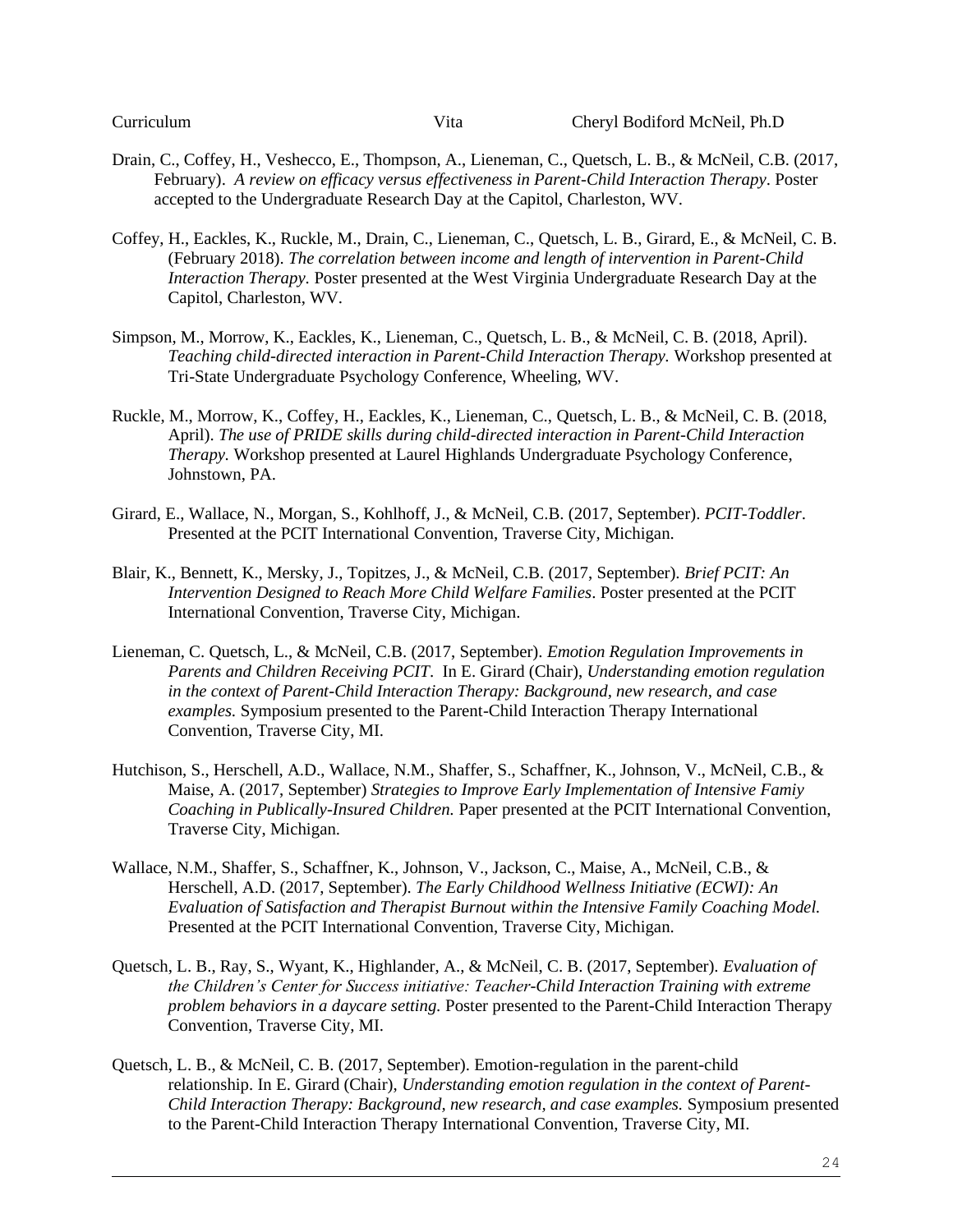- Ray, S., Wyant, K., Quetsch, L. B., & McNeil, C. B. (2017, September). Evaluation of the TCIT services provided by child and adolescent treatment services of Buffalo, NY. In K. Budd (Chair), *Coaching teachers in the classroom: How is it different from coaching parents?* Symposium presented to the Parent-Child Interaction Therapy International Convention, Traverse City, MI.
- Jackson, C., Herschell, A.D., Schaffner, K., Turiano, N.A., & McNeil, C.B. (2017, September). *Expert consultation and caseload: Training mechanisms to facilitate clinician skill and implementation.* Poster presented at the 4th Biennial Society for Implementation Research Collaboration Conference, Seattle, WA.
- Highlander, A., Bjorkgren, K., El-Khatib, J., Manivannan, N., Ruckle, M., Drain, C**.,** Lieneman, C., **&** McNeil, C. (2017, April). *Parent-child interaction therapy in Appalachia*. Poster presented at the Tri-State Undergraduate Research Conference, Wheeling, WV.
- Highlander, A., Quetsch, L. B., & McNeil, C. B. (2017, April). *Differences in outcomes of PCIT implemented with and without incentives*. Poster presented at the Tri-State Undergraduate Psychology Research Conference, Huntington, WV.
- Bjorkgren, K., Wallace, N., Quetsch, L. B., & McNeil, C. B. (2017, April). *Staff-Child Interaction Therapy: An overview.* Poster presented at the West Virginia University Department of Psychology Capstone Poster Session, Morgantown, WV.
- Ruckle M., Highlander A., Veshecco E., Drain C., Quetsch L. B., Lieneman C., & McNeil, C. B. (2017, April). *Undergraduate research in West Virginia University's psychology department.* Poster presented at West Virginia University's Undergraduate Spring Symposium, Morgantown, WV.
- Manivannan, N., El-Khatib, J., Bjorkgren, Thompson, A., Highlander, A., Quetsch, L. B., Lieneman, C., McNeil, C. B. (2017, April). *Parent-Child Interaction Therapy.* Poster presented at West Virginia University's Undergraduate Spring Symposium, Morgantown, WV.
- Highlander, A., Quetsch, L. B., & McNeil, C. B. (2017, March). *Parent-Child Interaction Therapy with and without incentives.* Poster presented at the National Conference for McNair Scholars and Undergraduate Research, University of Maryland, College Park, MD.
- Drain, C., Coffey, H., Veshecco, E., Thompson, A., Lieneman, C., Quetsch, L. B., & McNeil, C. B. (2017, February). *A review on efficacy versus effectiveness in Parent-Child Interaction Therapy.* Poster presented at the West Virginia Undergraduate Research Day at the Capitol, Charleston, WV.
- Quetsch, L. B., McNeil, D. W., Thompson, A., Manivannan, N., Bjorkgren, K., & McNeil, C. B. (2016, October). Measuring provider-parent-child interactions and associated child outcomes: Enhancing pediatric oral health care. Poster presented at the 2016 meeting of the Association for Behavioral and Cognitive Therapies, New York, NY.
- Robinson, C., Wallace, N., Quetsch, L. B., Cupini, J., Glover, H., Smaltz, L., & McNeil, C. B. (2016, October). Evaluating a staff-child interaction therapy workshop for home-based mental health care providers: Effects on therapist skill change. Poster presented at the 2016 meeting of the Association for Behavioral and Cognitive Therapies, New York, NY.
- Lieneman, C., Quetsch, L. B., Highlander, A., & McNeil, C. B. (2016, October). Caregiver-child emotion regulation and parenting stress in a low-income community sample. Poster presented at the 2016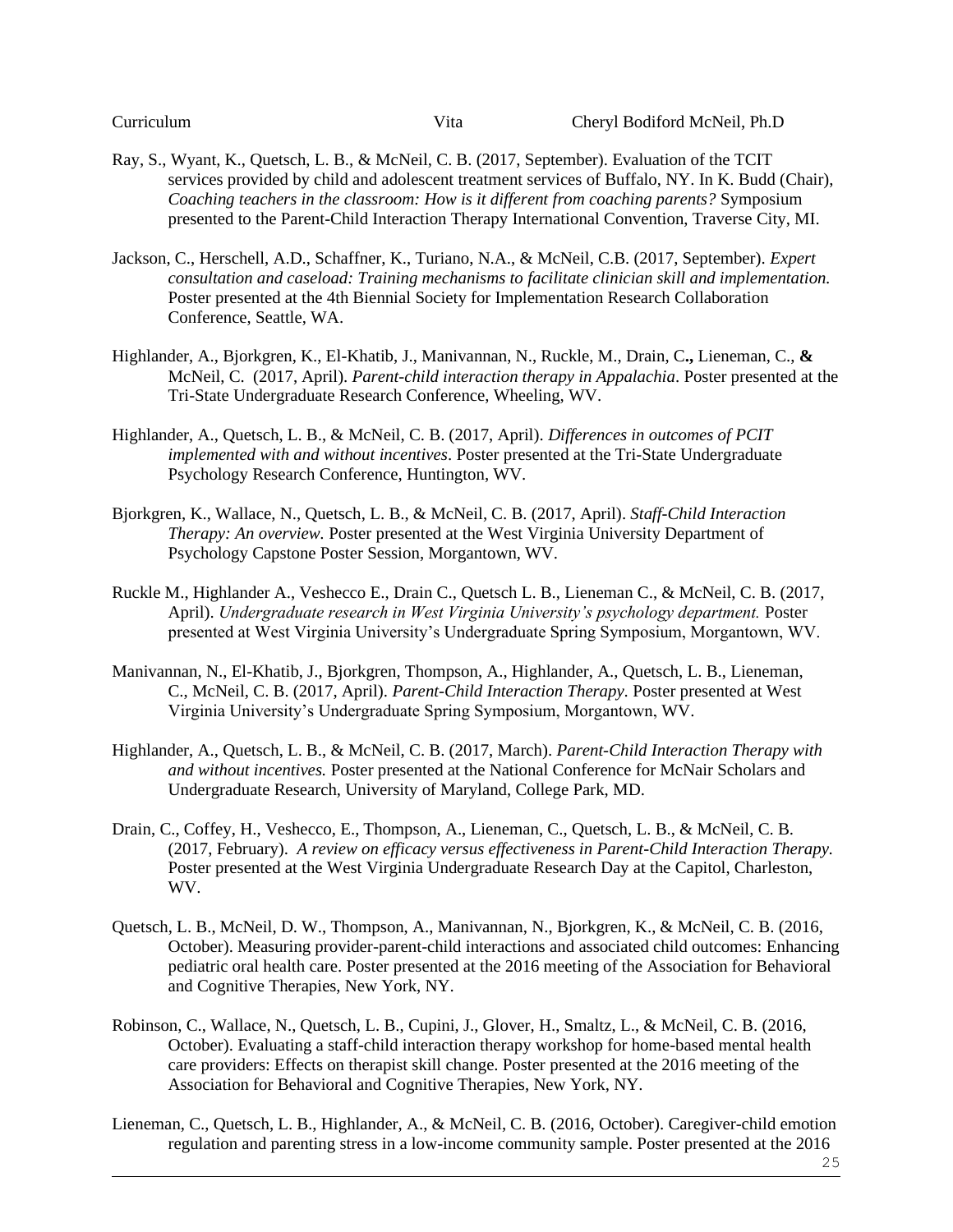meeting of the Association for Behavioral and Cognitive Therapies, New York, NY.

- McCoy, K., Wallace, N., Robinson, C., Quetsch, L. B., Drain, C., El-Khatib, J., & McNeil, C. B. (2016, October) Staff-child interaction therapy: Assessing therapist competency and behavioral knowledge. Poster presented at the 2016 meeting of the Association for Behavioral and Cognitive Therapies, New York, NY.
- Veshecco, E., Quetsch, L. B., Wallace, N. M., Robinson, C., & McNeil, C. B. (2016, July). Staff-Child Interaction Therapy: Child behavior change and therapist skill acquisition. Poster presented at the Summer Undergraduate Research Symposium, Morgantown, WV.
- Highlander, A., Quetsch, L. B., & McNeil, C. B. (2016, June). Differences in outcomes of Parent-Child Interaction Therapy Implemented with and without Incentives. Presentation given at the Ronald E. McNair Post-Baccalaureate Achievement Program Event, Morgantown, WV.
- Pevi, D., Day, L., Adams, E., & McNeil, C. B. (October, 2015) Presented at seminar titled Adapting PCIT for Deaf and Hard of Hearing Populations at the Parent-Child Interaction Therapy International Convention in Pittsburgh, PA on October 2nd, 2015
- McNeil, C.B., Morgan, S., Abragamse, M., Cargo, T., Niec, L. (October, 2015) Presented at seminar titled International and Cultural Perspectives on PCIT Outcomes at the Parent-Child Interaction Therapy International Convention in Pittsburgh, PA on October 2nd, 2015
- McNeil, C. M., Wallace, N. M., Norman, M., Robinson, C., Quetsch, L. B., Babe, C., Bjorkgren, K., Cupini, J., Erhardt, T., McBride, S., McCoy, K., & Veschecco, E. (2015). Parent-directed interaction with the McNeil lab. Mini workshop run at the 2015 Parent-Child Interaction Therapy Convention, Pittsburgh, PA.
- Highlander, A., Quetsch, L. B., & McNeil., C. B. (2016, April). The effectiveness of Parent-Child Interaction Therapy: A meta-analytic review. Poster presented at the Laurel Highlands Conference, Pittsburgh, PA.
- Cupini, J., Drain, C., Erhardt, T., McBride, S., Smaltz, L., Quetsch, L. B., Wallace, N. W., Robinson, C., & McNeil, C. B. (2016, April). An examination of therapist-child relationship changes following Staff-Child Interaction Therapy. Poster presented to the Laurel Highlands Conference, Pittsburgh, PA.
- McBride, S., Bjokgren, K., Smaltz, L., Cupini, J., Drain, C., Quetsch, L. B., Robinson, C., Wallace, N. M., & McNeil, C. B. (2016, April). Does change in therapist competency affect outcomes of child behavior problems in Staff-Child Interaction Therapy? Poster presented to the Tri-State Undergraduate Psychology Research Conference, Huntington, WV.
- Veshecco, E., Glover, H., Manivannan, N., Coffey, H., Wallace, N., Quetsch, L. B., Robinson, C., & McNeil, C. B. (2016, February). Are positive therapist verbalizations associated with better therapist-client relationships? Poster presented at the West Virginia Undergraduate Research Day at the Capitol, Charleston, WV.
- McCoy, K., Thompson, A., El-Khatib, J., Wallace, N., Robinson, C., Quetsch, L. B., & McNeil, C. (2016, February). Staff-Child Interaction Therapy: Measuring the indirect effects of client diagnosis on therapist-client relationship and child disruptive behavior. Poster presented at the West Virginia Undergraduate Research Day at the Capitol, Charleston, WV.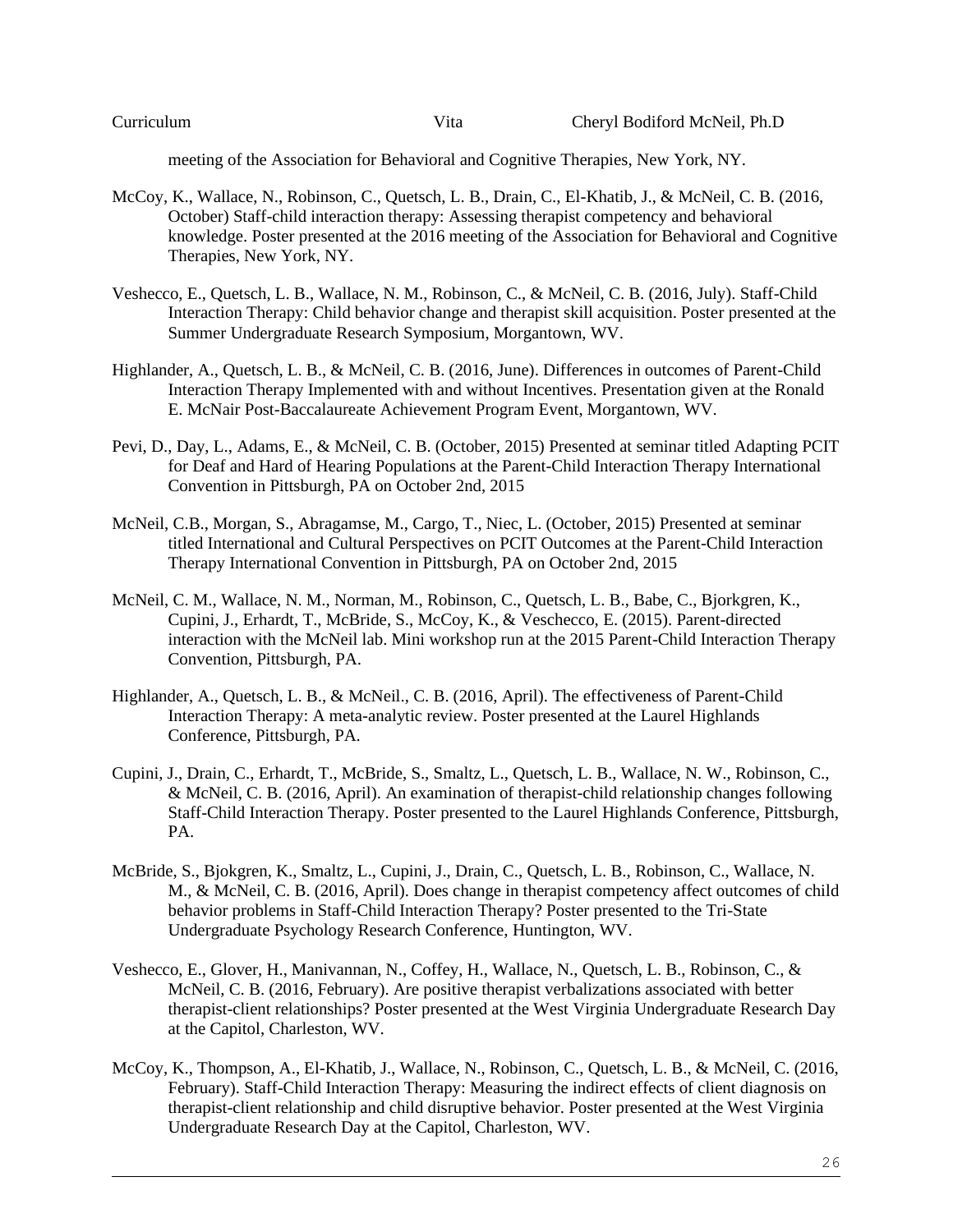- Quetsch, L. B., Wallace, N. M., Herschell, A. D., McNeil, C. B., & Brabson, L. (2015, November). Timeout: Myths and Facts. Poster presented at the 2015 meeting of the Association for Behavioral and Cognitive Therapies, Chicago, IL.
- McNeil, C.B. (2015, November). Does Time-Out Traumatize Children? Paper presented as part of a symposium entitled, "Recent Theoretical and Empirical Developments in the Effective Use of Time-Out" (Camilo Ortiz, Chair). Paper presented at the 2016 meeting of the Association for Behavioral and Cognitive Therapies Conference in Chicago, IL.
- Quetsch, L. B., Girard, E., McNeil, C. B., & Herschell, A. D. (2015, October). Treatment incentives for Parent-Child Interaction Therapy. Poster presented at the 2015 Parent-Child Interaction Therapy Convention, Pittsburgh, PA.
- Robinson, C., Wallace, N. M., Norman, M., Quetsch, L. B., Bjorkgen, K., McBride, S., Veshecco, E., Cupini, J., & McNeil, C. B. (2015, October). Staff-Child Interaction Therapy for home-based mental health providers: Evaluation of staff skill change. Poster presented at the 2015 Parent-Child Interaction Therapy Convention, Pittsburgh, PA.
- Wallace, N. M., Norman, M., Robsinson, C., Quetsch, L. B., Babe, C., Ives, L., McCoy, K., Stankus, J., & McNeil, C. B. (2015, October). Staff-Child Interaction Therapy for in-home bachelors level staff: Measuring the indirect effects of an adapted intervention on therapist-client relationship quality. Poster presented at the 2015 Parent-Child Interaction Therapy Convention, Pittsburgh, PA.
- Norman, M., Wallace, N. M., Robinson, C., Quetsch, L. B., Erhardt, T., Smith, A., & McNeil, C. B. (2015, October). A comparison of Staff-Child Interaction Therapy workshops to attention control workshops in staff and child outcomes. Poster presented at the 2015 Parent-Child Interaction Therapy Convention, Pittsburgh, PA
- Capous, D. E., Wallace, N. M., McNeil, D. J. & McNeil, C. B. (2015). Parent-Child Interaction Therapy across diverse cultural groups. Poster presented at the 2015 Parent-Child Interaction Therapy Convention, Pittsburgh, PA.
- McNeil, C. B., Masse, J., Ake, T., N'zi, A., Namowicz, D., & Scudder, A. (September, 2015) Networking Event: Administrators. Answered questions at the Parent-Child Interaction Therapy International Convention in Pittsburgh, PA on September  $30<sup>th</sup>$ , 2015.
- McNeil, C. B. (September 2015) Follow the Yellow Brick Road. Keynote Address at the Parent-Child Interaction Therapy International Convention in Pittsburgh, PA on September 30<sup>th</sup>, 2015
- Kurtz, S., Campbell, C., Girard, E., Ray, S., Robinson, G., & McNeil, C. B. (September, 2015) *Teacher-Child Interaction Therapy Adapted from PCIT.* Presented at Parent-Child Interaction Therapy International Convention in Pittsburgh, PA on September 30<sup>th</sup>, 2015.
- Topitzes, J., Mersky, J., & McNeil, C.B. (2015). Integrating Parent-Child Interaction Therapy into Foster Parent Training to be presented in the symposium entitled, "Translational Research in Child Welfare" at the Annual Conference of the Society for Social Work and Research to be held in New Orleans, LA.
- Borduin, L., Wallace, N., Ives, L., Babe, C., McCoy, K., Veshecco, E., Stankus, J., Somerville, K., Bailey, B., & McNeil, C. (November, 2014). Emotion Regulation in Families of Children with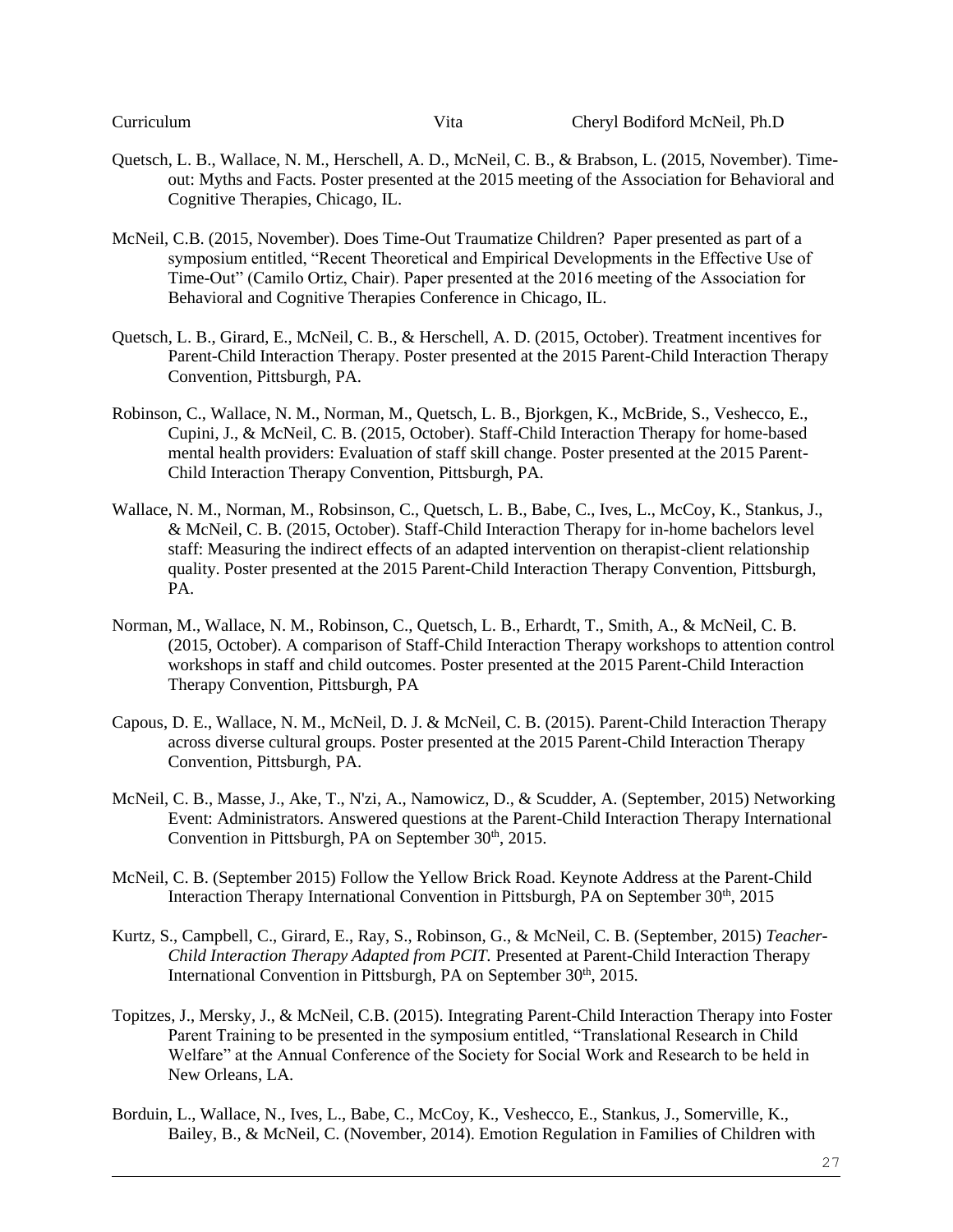Behavior Problems versus Nonclinical Comparisons. Poster presented at the meeting of the Association for Behavioral and Cognitive Therapies (Parenting Poster Session), Philadelphia, PA.

- Chengappa, K., Norman, M., Arthur, A., Feghali, C., Metheny S., Bailey, B., Travers, R., Somerville, K., Bandi, S., Louk, T., Gionti, K., & McNeil, C. B. (2014, November). Parent-Child Interaction Therapy with Parents with Intellectual Disability. Poster presented at the 2014 meeting of the Association for Behavior and Cognitive Therapies.
- McNeil, C.B. (2014). Time-out symposium. Paper presented at the 2014 meeting of the Association for Behavior and Cognitive Therapies.
- Norman, M., Travers, R., Foley, K., Shawler, P., Derlan, C., Larkin, E., Groves, J., & McNeil, C. (2014, November). Effectiveness of Parent-Child Interaction Therapy in a Community Outreach Organization. Poster presented at the 2014 meeting of the Association for Behavior and Cognitive Therapies.
- Quetsch, L., Robinson, C., Norman, M., Mersky, J., Topitzes, D., Bailey, B., Bandi, S., Somerville, K., Coppes, O., Arthur, A., Smith, A., & McNeil, C. (November, 2014). Evaluation of Emotion Regulation in Foster Children. Poster presented at the meeting of the Association for Behavioral and Cognitive Therapies (Parenting and Families Poster Session), Philadelphia, PA.
- Robinson, C.R., Norman, M., Mersky, J., Topitzes, D., & McNeil, C.B.(2014, November) Implementing Evidence-Based Training into the Context of Child Welfare using Modified Model of Parent-Child Interaction Therapy. Poster presented at the annual Association for Behavior and Cognitive Therapy, Philadelphia, PA.
- Wallace, N., Borduin, L., Stokes, J., Somerville, K., Bailey, B., Stankus, J., Ives, L., Louk, T., Babe, C., & McNeil, C. (November, 2014). Evaluation of Emotion Regulation in Caregivers Referred to Parent-Training Program. Poster presented at the meeting of the Association for Behavioral and Cognitive Therapies (Parenting and Families Poster Session), Philadelphia, PA.
- Babe, C., Bailey, B., Gable, M., Ives, L., Louk, T., McBride, S., Somerville, K., Smith, A., Stankus, J., Veshecco, E., Borduin, L., Norman, M., Travers, R., Wallace, N., & McNeil, C. B. (2014) *Parent-Child Interaction Therapy Clinical Panel.* Presented at the meeting of the Tri-State Psychology Conference, Morgantown, WV.
- Morton, R. M., Shook, N. J., Costello, A. H., & McNeil, C. B. (2014, February). *The relation between depressive symptoms and reaction time*. Research presented at the Society of Personality and Social Psychology Conference, Austin, TX.
- Borduin, L., Wallace, N., Norman, M., & McNeil, C. (November, 2013). Measurement of emotion regulation in maltreated children and their caregivers: Psychometric properties of major instruments. Poster presented at the meeting of the Association for Behavioral and Cognitive Therapies (Child and School Related Issues Special Interest Group), Nashville, TN.
- Buczek, T., Gable, M., Norman, M., Travers, R., & McNeil, C. (2014, April). *Efforts being made to decrease bullying in high school.* Poster presented at 23rd Annual Tri-State Psychology Undergraduate Research Conference.
- Costello, A. H., McNeil, C.B., Wallace, N., & Morton, R. M. (2013, November). *Examining factors associated with socially desirable responding on the Child Abuse Potential Inventory*. Poster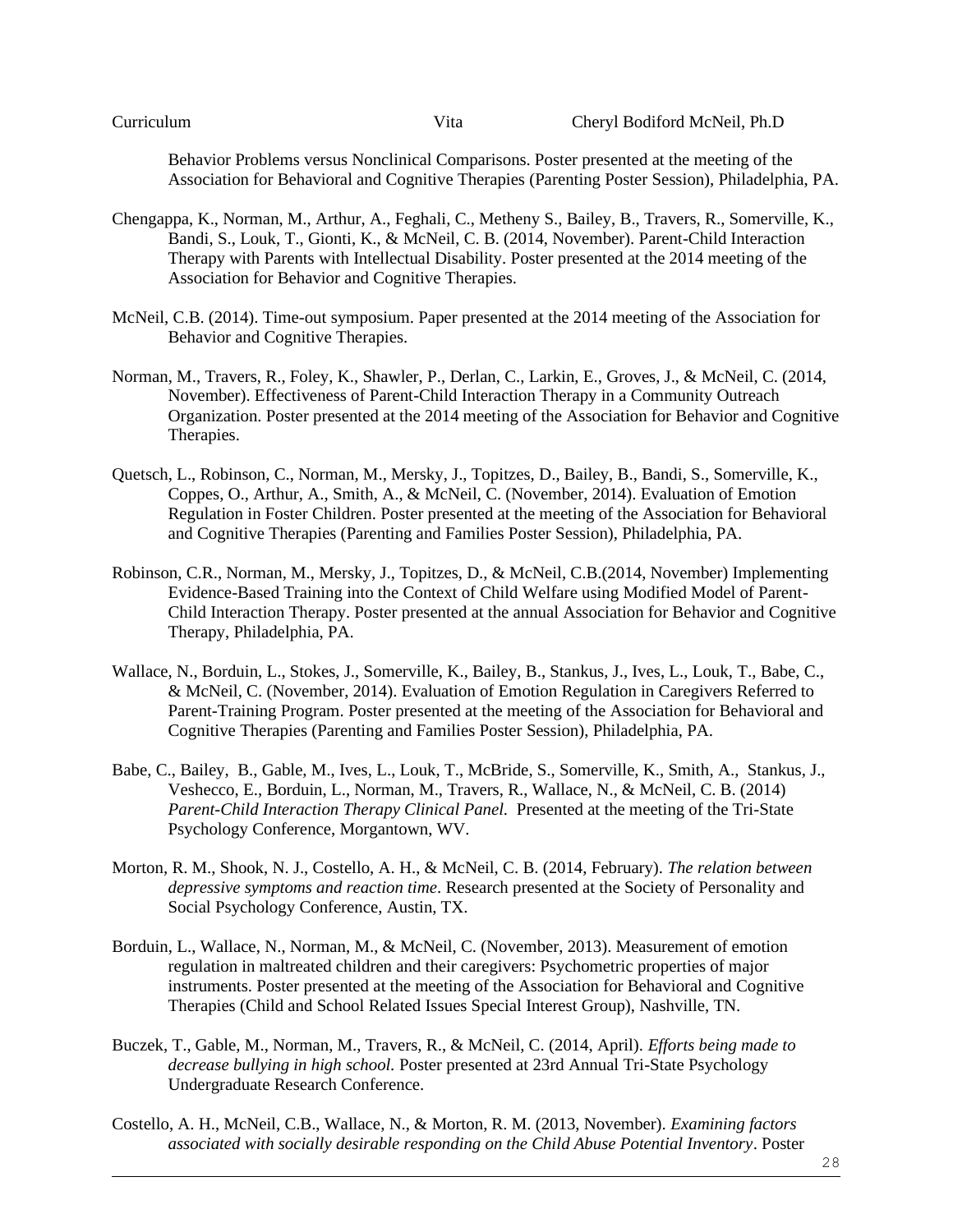presented at the Association for Behavioral and Cognitive Therapies 47th Annual Conference, Nashville, TN.

- DeRoos, R. D., Stokes, J. O., McNeil, C. B., & Wallace, N. (2013, November). *The relations between parental intelligence and talk in a sample of parents with reports of physical abuse*. Poster presentation at the annual meeting of the Association for Behavioral and Cognitive Therapies, Nashville, TN.
- Friman, McNeil, Roberts, Shaw, & Warzak (2013). Is time-out relevant to 21<sup>st</sup> century CBT? Research accepted to the Association for Behavioral and Cognitive Therapies 4<sup>th</sup> National Conference, Nashville, TN.
- Ives, L., Stankus, J., Wallace, N., & McNeil, C. B. (2014, April). An Examination of the Relationship between Demographic Variables and Child Constructs in a Sample of Parent-Child Dyads Referred to Parent Training. Poster presented at the Tri-State Undergraduate Psychology Conference, Morgantown, WV.
- McNeil, C.B. (2013). Panel Discussion: The time-out backup room: Balancing adaptation and fidelity to achieve sustainability. Presented at the PCIT International Conference, Boston, MA.
- McNeil, C.B. (2013). How to teach coaching to PCIT trainees. Presented as part of the Level I Trainer Workshop at PCIT International Conference, Boston, MA.
- Moreno, A., Cue, E., Theodorou, L., McNeil, C., & Norman, M. (2013). *Parent-Child Interaction Therapy Readiness Group Project.* Poster presented at the 2013 Biennial Parent-Child Interaction Therapy convention, Boston, MA.
- Morton, R., Costello, A., Shook, N., & McNeil, C. (2014). The relation between depressive symptoms and reaction time. Poster presented at the Society of Personality and Social Psychology, Austin, Texas.
- Norman, M., McNeil, C., Moreno, A., Cue, E., & Theodorou, L. (2013). *Jackson County Mental Health PCIT readiness group outcomes.* Presented at the 2013 Oregon PCIT conference, Eugene, OR.
- Norman, M., Rork, K., McNeil, C., & Travers, R. (2013). *A comparison of biological and foster parents on parenting practices and knowledge of behavioral principles.* Poster presented at the meeting of the Association for Behavior and Cognitive Therapies, Nashville, TN.
- Norman, M., Bandi, S., Mersky, J., Topitzes, D., Baily, B., & McNeil, C. (2013). *Using the Dyadic Parent-Child Interaction Coding System to evaluate parenting behaviors in African American and Caucasian parents.* Poster presented at the 2013 Biennial Parent-Child Interaction Therapy convention, Boston, MA.
- Somerville, K., Bailey, B., Wallace, N., & McNeil, C. B. (2014, April). An Examination of the Relationship between Demographic Variables and Parent Constructs in a Sample of Parent-Child Dyads Referred to Parent Training. Poster presented at the Tri-State Undergraduate Psychology Conference, Morgantown, WV.
- Tiano, J.D., McNeil, C.B., & Peer, S. (2013, August). Comparing mothers and fathers on treatment acceptability and parenting behaviors. Poster presented at the  $121<sup>st</sup>$  annual meeting of the American Psychological Association, Honolulu, Hawaii.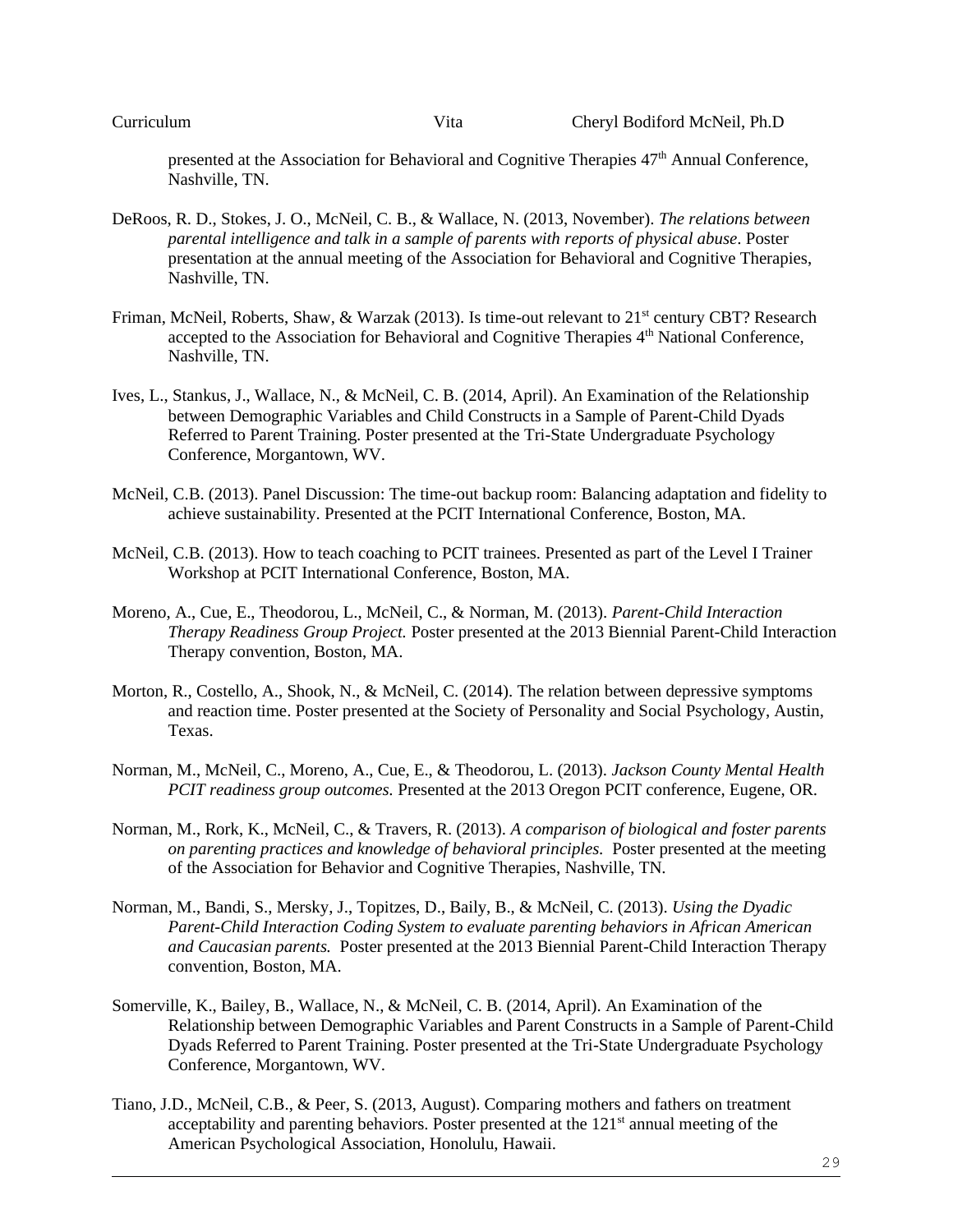- Travers, R. N., Costello, A. H., Norman, M., & McNeil, C. B. (2013, September). *The use of Parent-Child Interaction Therapy with children who have experienced physical abuse and neglect*. Poster presented at the 2013 Biennial PCIT Convention, Boston, MA.
- Travers, R. N., Costello, A. H., Norman, M., Wallace, N., & McNeil, C. B. (2013, September). *A review of tailoring and adaptations to Parent-Child Interaction Therapy for use with diverse cultural populations*. Poster presented at the 2013 Biennial PCIT Convention, Boston, MA.
- Travers, R. N., Costello, A. H., Ortega, J., Glick, H., Wallace, N., & McNeil, C.B. (2013, September). *PCIT with an older child exhibiting significant behavior problems outside of the home: A case study*. Poster presented at the 2013 Biennial PCIT Convention, Boston, MA.
- Wallace, N., Norman, M., Costello, A., Stokes, J. O., Travers, R., Bourdin, L., & McNeil, C. B. (2013, September). *Doctoral internships: Best matches for PCIT*. Poster presented at the 2013 Biennial PCIT Convention, Boston, MA.
- Wallace, N., Norman, M., Stokes, J.O., & McNeil, C. B. (2013, November). Uncovering the issues: Bridging the gap between science and practice in training community-based therapists in the PRIDE skills. Poster presentation at the annual meeting of the Association for Behavioral and Cognitive Therapies, Nashville, TN.
- Comer, J., Furr, J.M., Cooper-Vince, C., McNeil, C.B., & Eyberg, S.M. (2012). Development of an Internet-Delivered Protocol for PCIT: Implications of Real-Time Feedback in a Technology-Assisted Intervention. To be presented as part of Bentley and Edson (Chairs) Symposium entitled, Real-time Strategies: Advancing Training, Treatment, and Tracking with Technology at the Association for Behavioral and Cognitive Therapies,  $46<sup>th</sup>$  Annual Conference, National Harbor, MD .
- Moreno, A., Minor, A., McNeil, C.B., Cue, E., Theodorou, L, & Norman, M. (2013, April). PCIT Readiness Group. Talk presented at the Oregon Statewide PCIT Conference.
- Morton, R. M., McNeil, C. B., Shook, N. J., Costello, A. (2013, April). *BeanFest: An assessment of attitude formation.* Research presented to the University of Charleston 22nd Annual Tri-State Psychology Conference, Charleston, WV.
- Bailey, B., Coppes, O., Smith, A., Somerville, K., Louk, T., Bandi, S., Norman, M., & McNeil, C. (2013). Review of the Dyadic Parent-Child Interaction Coding System psychometric properties. Poster presented at the meeting of the Tri-State Psychology Conference at the University of Charleston.
- Bandi, S., Louk, T., Somerville, K., Smith, A., Coppes, O., Bailey, B., Norman, M., & McNeil, C. (2013). A measure of inter-observer reliability: The kappa statistic. Poster presented at the meeting of the Tri-State Psychology Conference at the University of Charleston.
- Norman, M., Lewis, G., DeRoos, R., Stokes, J., Coppes, O., Arthur, A., Bandi, S., Gionti, K., & McNeil, C. (October, 2011). *A critical review of parent-child interaction therapy for children with disruptive behavior disorders*. Poster presented to the West Virginia Psychological Association, Morgantown, WV.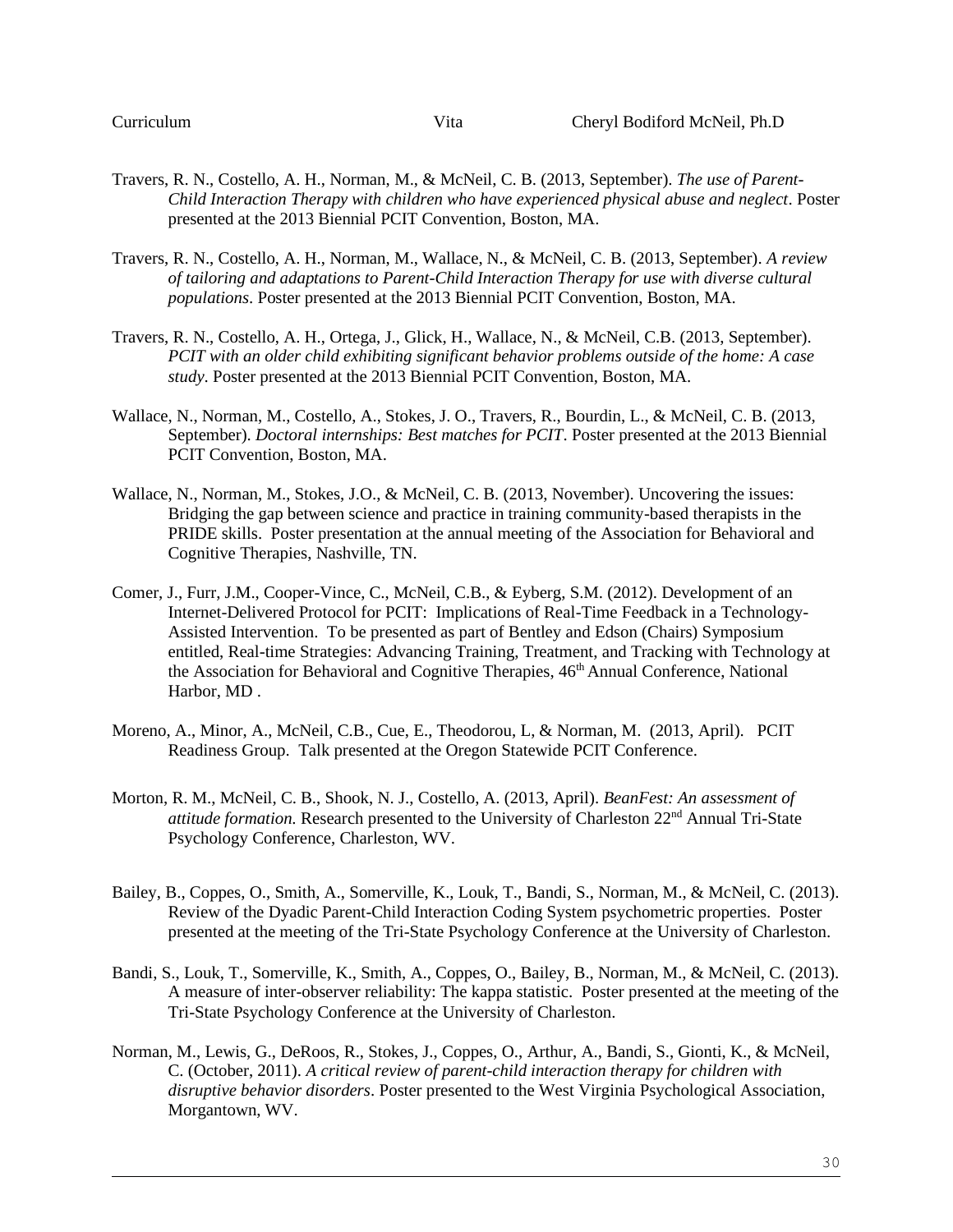- Costello, A. H., McNeil, C. B., Travers, R., Bailey, B., Stokes, J., & Morton, R. (2012, November). Comparing faking versus non-faking parents on the *Child Abuse Potential Inventory*. Poster presented at the Association for Behavioral and Cognitive Therapies, 46<sup>th</sup> Annual Conference, National Harbor, MD .
- Stokes, J. O., Tempel, A. B., Costello, A. H., DeRoos, R., Shaner, M., Lewis, G., Gionti, K., & McNeil, C. B. (2012, November). Observation of parent-child interactions inabusive and comparison families. Poster presented at the Association for Behavioral and Cognitive Therapies,  $46<sup>th</sup>$  Annual Conference, National Harbor, MD.
- Tempel, A. B., Chengappa, K., Costello, A. H., & McNeil, C. B. (2012, November). Evaluation of a standard parenting program within a women's state prison facility and a parent training class modeled from Parent-Child Interaction Therapy. Poster presented at the Association for Behavioral and Cognitive Therapies,  $46<sup>th</sup>$  Annual Conference, National Harbor, MD.
- Stokes, J. O., Treadwell, M., DeRoos, R., Gionti, K., Gibson, A., & McNeil., C. B. (2012, November). *Comaprison of mother- and father-child interactions in a child physical abuse sample.* Poster presented at the annual meeting of the Association for Behavior and Cognitive Therapy, National Harbor, MD.
- McNeil, C.B. (2012, November). Discussant on Symposium entitled, *Paving the Road for Community Dissemination and Implementation of Parent-Child Interaction Therapy: Lessons Learned From the Field* (Josh Masse, Chair).
- Comer, J.S., McNeil, C.B., & Eyberg, S.M. (2011, November). Development of an Internet-delivered protocol for in-home Parent-Child Interaction Therapy. In A. H. Costello & C. B. McNeil (Chairs), *Implementing home-based Parent-Child Interaction Therapy (PCIT): Clinical considerations, adaptations, and outcomes.* Papers from symposium presentation at the 45<sup>th</sup> annual meeting of the Association for Behavioral and Cognitive Therapies, Toronto, Canada.
- Masse, J., McNeil, C.B., & Ware, L. (2011, November). Home-based PCIT: An empirical and clinical perspective. In A. H. Costello & C. B. McNeil (Chairs), *Implementing home-based Parent-Child Interaction Therapy (PCIT): Clinical considerations, adaptations, and outcomes*. Papers from symposium presentation at the  $45<sup>th</sup>$  annual meeting of the Association for Behavioral and Cognitive Therapies, Toronto, Canada. Papers from symposium presentation at the  $45<sup>th</sup>$  annual meeting of the Association for Behavioral and Cognitive Therapies, Toronto, Canada.
- Stokes, J. O., Tempel, A. B., & McNeil, C. B. (2011, November). *Antecedents and consequences of compliance in high risk families.* Poster presented at the 45<sup>th</sup> annual meeting of the Association for Behavioral and Cognitive Therapies, Toronto, Canada.
- Tempel, A. B., Stokes, J. O., & McNeil, C. B. (2011, November). *Parental question-type, child*  responding, and parent-reported child behavior in high risk families. Poster presented at the 45<sup>th</sup> annual meeting of the Association for Behavioral and Cognitive Therapies, Toronto, Canada.
- DeRoos, R., Stokes, J. O., Tempel, A.B., & McNeil, C. B. (2011, October). *Parent reports of child behavior are unrelated to actual child behavior.* Poster presentedn at the annual meeting of the West Virginia Psychological Association, Morgantown, WV.
- Norman, M., Lewis., G., DeRoos, R., Stokes, J. O., Coppes, O., Arthur, A., Bandi, S., Gionti, K., & McNeil, C. B. (2011, October). *A critical review of Parent-Child Interaction Therapy for children*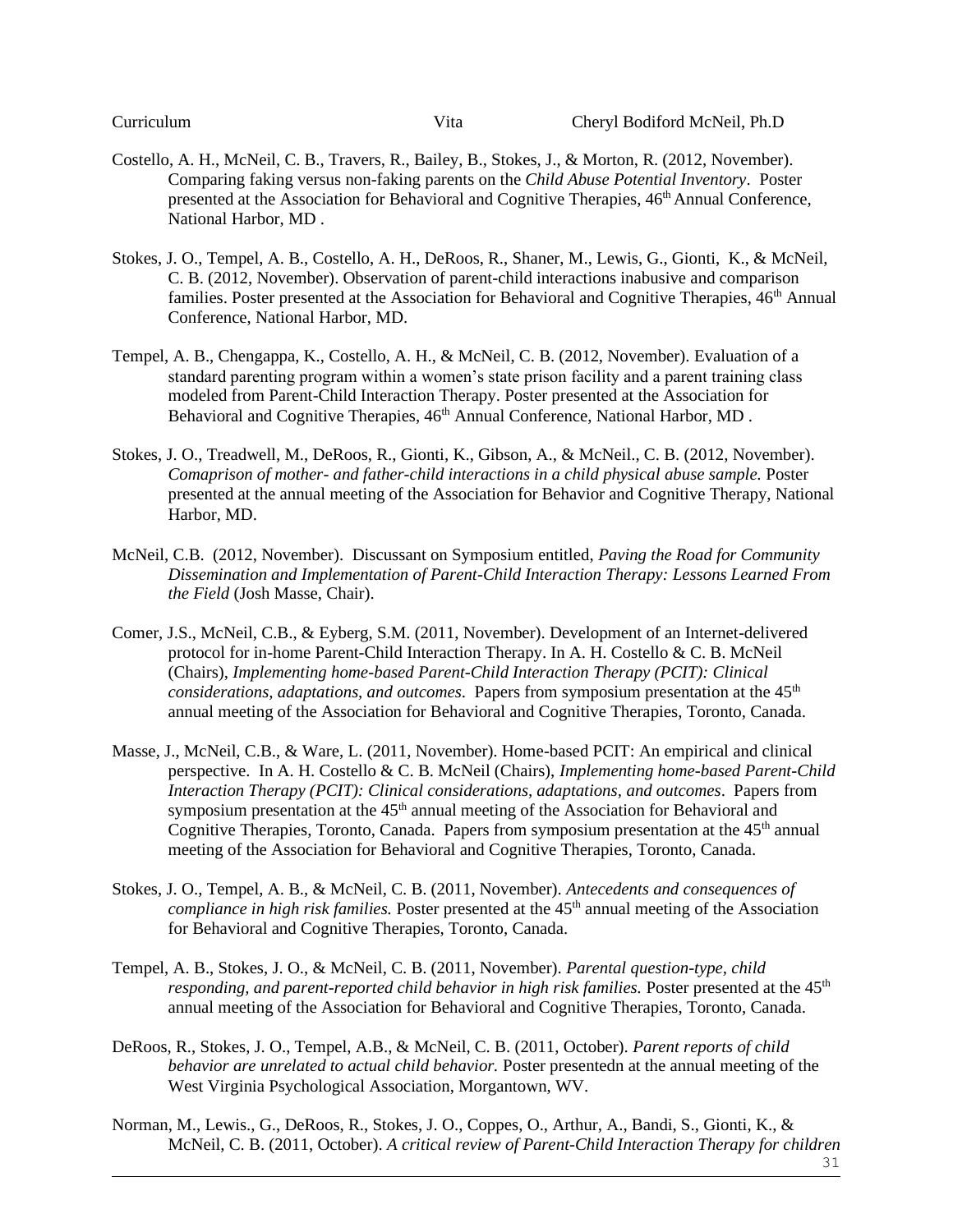*with disruptive behavior disorders*. Poster presentation at the annual meeting of the West Virginia Psychological Association, Morgantown, WV.

- Tempel, A. B., Costello, A. H., Chengappa, K., Scudder, L., Uncapher, C., Treadwell, M., Metheny, S., Siler, A. & McNeil, C.B. (2011, October). *Mother-child contact and mother-reported distress during maternal incarceration.* Poster presented at the Arkansas Psychological Association Conference, Little Rock, AR.
- Tempel, A. B., Chengappa, K., Costello, A. H., Metheny, S., Siler, A., Scudder, L., Uncapher, C., Treadwell, M., & McNeil, C. B. (2011, October). *Use of the Child Abuse Potential Inventory with women in a state correctional facility*. Poster presented at the West Virginia Psychological Association Annual Conference, Morgantown, WV.
- McNeil, C.B. & Chase, R. (2011, September). *Time-out policies, procedures, and practical matters.* A paper presented at the 2011 Biennial PCIT International Conference, Gainesville, FL.
- Costello, A. H., Travers, R., & McNeil, C. B. (2011, September). *Time out back-up room implementation challenges and new ideas*. Poster presented at the Parent-Child Interaction Conference, Gainesville, FL.
- Chengappa, K., Anderson, R., & McNeil, C. B. (2011, September). *PCIT With Autism Spectrum Disorders: A case study.* Poster presented at the Parent-Child Interaction Therapy Conference, Gainesville, FL.
- Stokes, J. O., Tempel, A. B., Costello, A. H., & McNeil, C. B. (2010, November). *Parent-Child Interaction Therapy with an 8-year-old child: A case study.* Poster presented at the Association for Behavioral and Cognitive Therapies 44th Annual Conference, San Francisco, CA.
- Tempel, A.B., & McNeil, C.B. (2010, November). *TCIT implementation in rural Head Start setting.* Symposium presented at the Association for Behavioral & Cognitive Therapies Conference, San Francisco, CA.
- Tempel, A.B., Wagner, S.M., & McNeil, C.B. (2010, November). *Parental speech and child task behavior: A component analysis of facilitative parenting skills.* Poster presented at the Association for Behavioral & Cognitive Therapies Conference, San Francisco, CA.
- Shanholtzer, A.M., Tempel, A.B., & McNeil, C.B. (2010, November). *An examination of turn-taking and child speech behavior during parent-child interactions.* Poster presented at the Association for Behavioral & Cognitive Therapies Conference, San Francisco, CA.
- Chengappa, K., & McNeil, C.B. (2010, November). *Parenting styles among mothers of children with behavior disorders in an Indian sample.* Poster presented at the 44th Annual Association for Behavioral and Cognitive Therapies Conference, San Francisco, CA.
- Chengappa, K. & McNeil, C.B. (2009, October). *Parent-Child Interaction Therapy in the Indian Subcontinent.* In B. Fortson (Chair), Dissemination and Implementation of PCIT Outside the States: Cultural Issues and Adaptations. Symposium conducted at the Parent-Child Interaction Therapy Conference, Traverse City, MI.

Burrell, T. L., Borrego, J., McNeil, C.B., Brestan, E., Chengappa, K., Zisser, A., & Meyerson, D. (2009).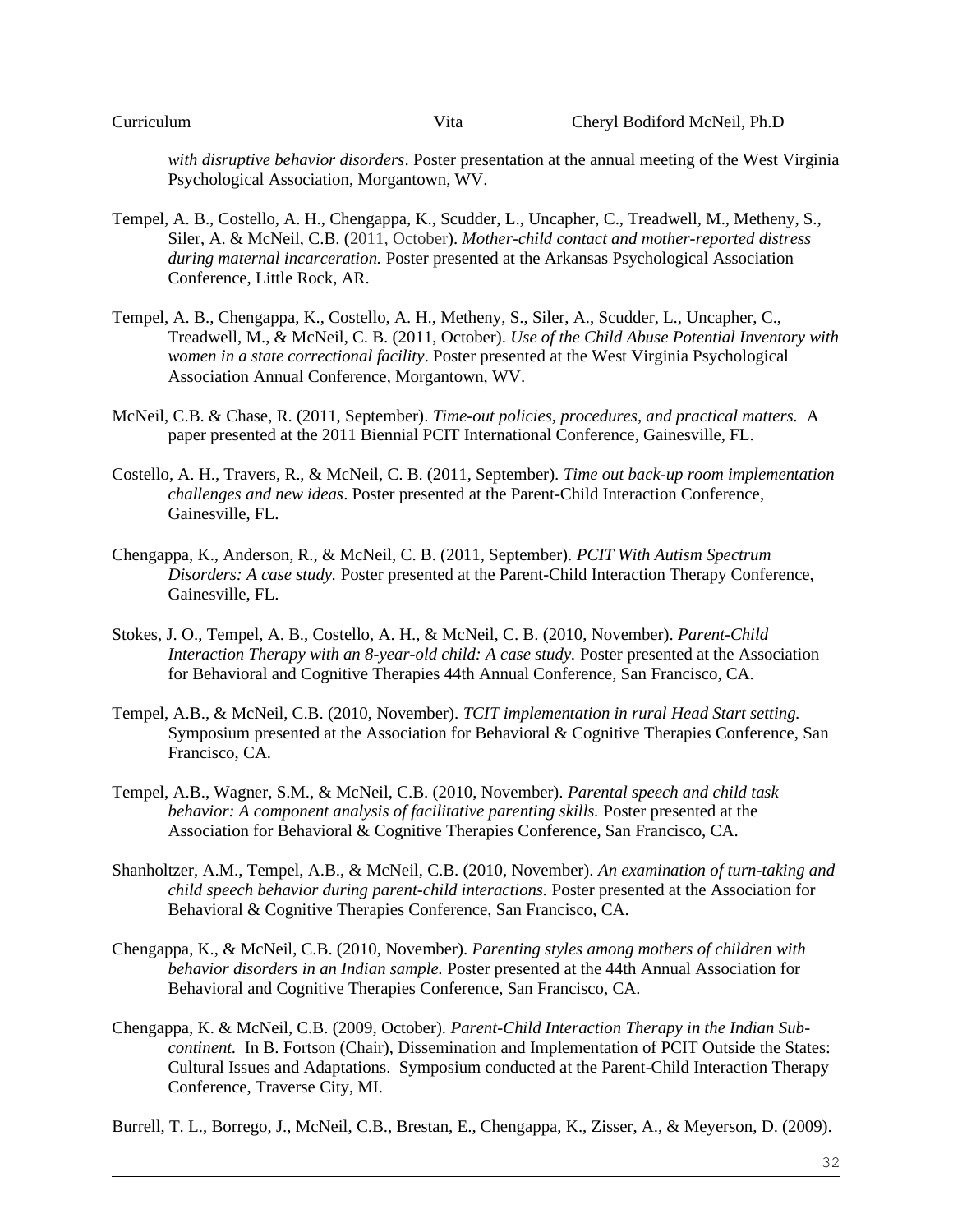*The clinical utility and benefits of Parent-Child Interaction Therapy.* Clinical Round Table at the annual convention of the Association for Behavioral and Cognitive Therapies, New York, NY.

- Frederick, K., Foley, K., Costello, A., Stokes, J., Glass, B., Canning, R., LeMieux, W., Pauley, C., Waitkus, M., & McNeil, C.B. (2009, Nov). *The effects of homework completion on child problem behaviors in a community study of child abuse and neglect and intimate partner violence.* Poster presented to the Child and School-Related Special Interest Group Poster Session at the Association for Behavioral and Cognitive Therapies 43st Annual Convention, New York, New York.
- Foley, K.P., Whitacre, K.B., & McNeil, C.B. (2009, Nov). *Assessing engagement of abusive caregivers in Parent-Child Interaction Therapy and treatment as usual.* Paper presented to the Association for Behavioral and Cognitive Therapies 43st Annual Convention, New York, New York.
- Wagner, S.M., Shawler, P.M., Masse, J.J., Montgomery-Downs, H., & McNeil, C.B. (2009, Nov). *Assessing the risk for sleep disordered breathing in children with attention-deficit/hyperactivity disorder.* Poster presented at the annual meeting of the Associated for Behavioral and Cognitive Therapies, New York City, NY.
- McNeil, C.B. (2009, Oct). Discussant and paper presenter for a symposium entitled, "Research Update: Evidence supporting usage of PCIT with families of children with Autism Spectrum Disorders" at the 9th Annual PCIT Conference.
- Frederick, K. D., Glass, B. M., Pauley, C. P., Foley, K. P., Costello, A., Stokes, J., & McNeil, C. B. (2009, October). *The effects of homework completion on child problem behaviors on a community study of child abuse and neglect and intimate partner violence.* Poster session presented at the Parent-Child Interaction Therapy Conference, Traverse City, MI.
- Chengappa, K., & McNeil, C.B. (2009, Oct). *Dissemination and implementation of PCIT outside the states: Cultural issues and adaptations.* Presented at the 9th Annual National PCIT Conference, Traverse City, MI.
- McNeil, C.B. (2009, Oct). Discussant in symposium entitled, "Dissemination and Implementation of PCIT Outside the States: Cultural Issues and Adaptations." Presented at the 9th Annual National PCIT Conference, Traverse City, MI.
- Tempel, A.B., & McNeil, C.B. (2009, Oct*). Implementation issues in TCIT collaboration*. Presented at the 9th Annual National PCIT Conference, Traverse City, MI.
- Waitkus, M. Glass, B., Frederick, K., Foley, K.P., & McNeil, C.B. (April, 2009). *Effectiveness of Parent-Child Interaction Therapy with a population exposed to child abuse/neglect and intimate partner violence.* Poster presented at the 18th Annual Tri-State Psychology Conference, Morgantown, WV.
- Wagner, S.M., Tempel, A.B., & McNeil, C.B. (2009, October). *Clinical issues in implementing homebased parent-child interaction therapy with children with attention-deficit/hyperactivity disorder: A clinical research case example*. Poster presented at the 9th annual Parent-Child Interaction Therapy Conference, Traverse City, MI.

Shanholtzer, A.M., Tempel, A.B., & McNeil, C.B. (April, 2009). *The effects of parental attention on*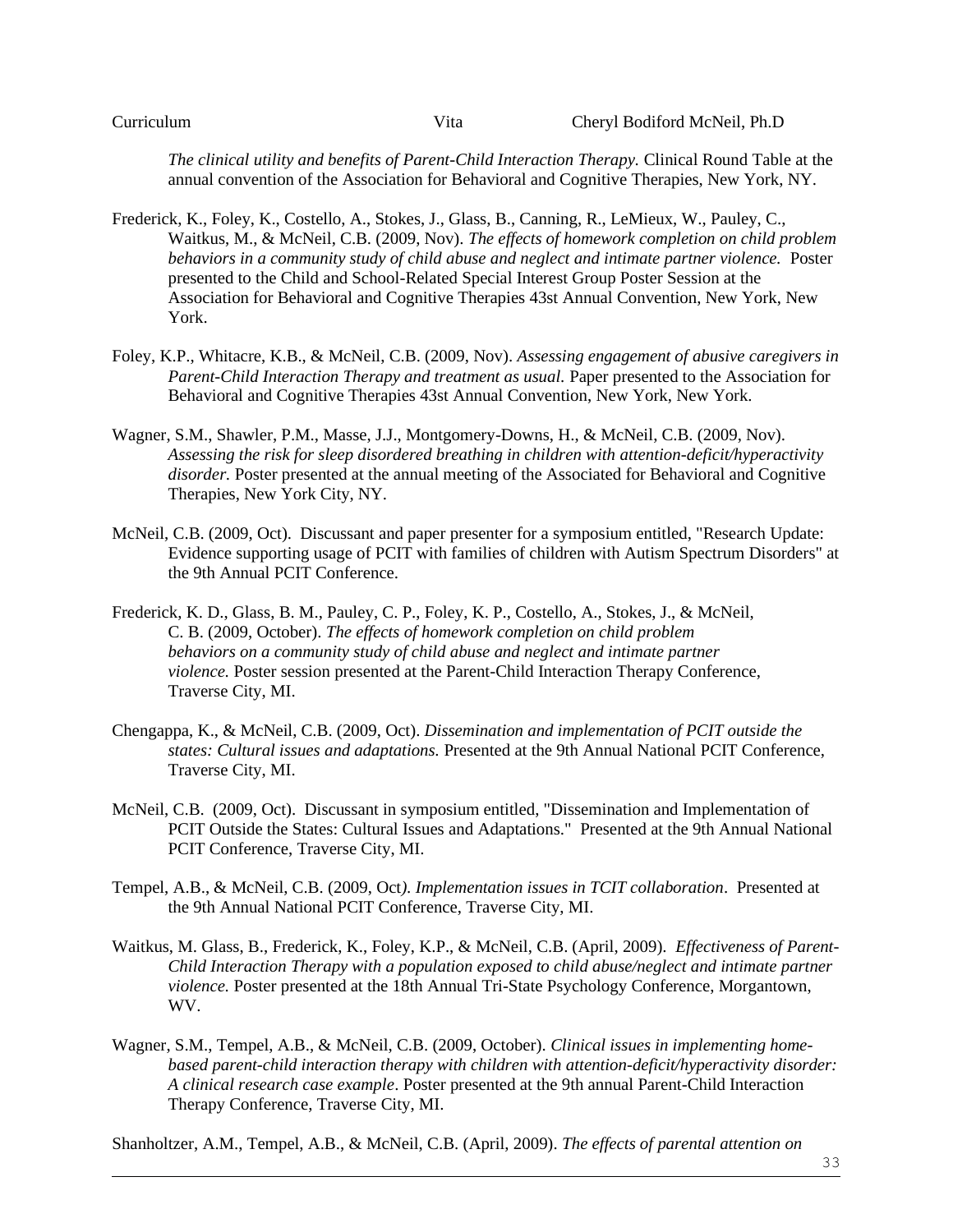*children's verbal task behavior*. Presented at the Psi Chi Undergraduate Research Conference, Morgantown, WV.

- Pauley, C., Canning, R., Foley, K. P., & McNeil, C.B. (April, 2009). *An overview of Parent-Child Interaction Therapy.* Poster presented at the 18th Annual Tri-State Psychology Conference, Morgantown, WV.
- Canning, R., Pauley, C., Foley, K.P., & McNeil, C.B. (April, 2009). *A review of Parent-Child Interaction Therapy*. Symposium presented at the 18th Annual Tri-State Psychology Conference, Morgantown, WV.
- Glass, B., Frederick, K, Waitkus, M., Foley, K.P., & McNeil, C. B. (April, 2009). *Parent-Child Interaction Therapy as a Treatment of Child Abuse and Neglect and Intimate Partner Violence*. Symposium presented at the 18th Annual Tri-State Psychology Conference, Morgantown, WV.
- Chengappa, K., Tempel, A., & McNeil, C.B. (2008, Nov). *Incentives for compliance with behavioral parent training programs: A cost-benefit analysis.* Poster presented at the Child Maltreatment and Interpersonal Violence SIG of the 42nd Annual Convention of the Association for Behavioral and Cognitive Therapies, Orlando, Fl.
- McNeil, C.B. (April 2009). *ADHD and Parent-Child Interaction Therapy*. Symposium discussant at the 18th Annual Tri-State Psychology Conference, Morgantown, WV.
- Derlan, C., Foley, K., & McNeil, C.B. (2008, Nov). *The impact of parental stress, substance abuse, intimate partner violence, and other potential risk factors on treatment outcome for child maltreatment.* Poster presented at the 42<sup>nd</sup> Annual Convention of the Association for Behavioral and Cognitive Therapies, Orlando, Fl.
- Foley, K.P., Derlan, C., & McNeil, C.B. (2008, Nov). *Factors that influence children's adjustment to intimate partner violence.* Poster presented at the 42<sup>nd</sup> Annual Convention of the Association for Behavioral and Cognitive Therapies, Orlando, Fl.
- Frederick, K.D., Glass, B.M., Canning, R.E., Foley, K.P., & McNeil, C.B. (2008, Nov). *The effects of child abuse and neglect on internalizing and externalizing behaviors of young children.* Poster presented at the Child Maltreatment and Interpersonal Violence SIG of the 42nd Annual Convention of the Association for Behavioral and Cognitive Therapies, Orlando, Fl.
- Glass, B.M., Frederick, K.D., Canning, R.E., Foley, K.P., & McNeil, C.B. (2008, Nov). *Parent-Child Interaction Therapy on reducing behavior problems in a community setting.* Poster presented at the Child Maltreatment and Interpersonal Violence SIG of the 42nd Annual Convention of the Association for Behavioral and Cognitive Therapies, Orlando, Fl.
- Tempel, A.B., Wagner, S.M., Lemaster, K., & McNeil, C.B. (2008, Nov). *Parent-Child Interaction Therapy: The effects of behavioral descriptions on young children's on-task behavior.* Poster accepted for presentation at the 42<sup>nd</sup> Annual Convention of the Association for Behavioral and Cognitive Therapies, Orlando, Fl.
- Wagner, S.M., McNeil, C.B., Loren, R., Desai, B., & Shawler, P. (2008, Nov). *Parent motivation to change and associated psychosocial factors.* Poster accepted for presentation at the 42<sup>nd</sup> Annual Convention of the Association for Behavioral and Cognitive Therapies, Orlando, Fl.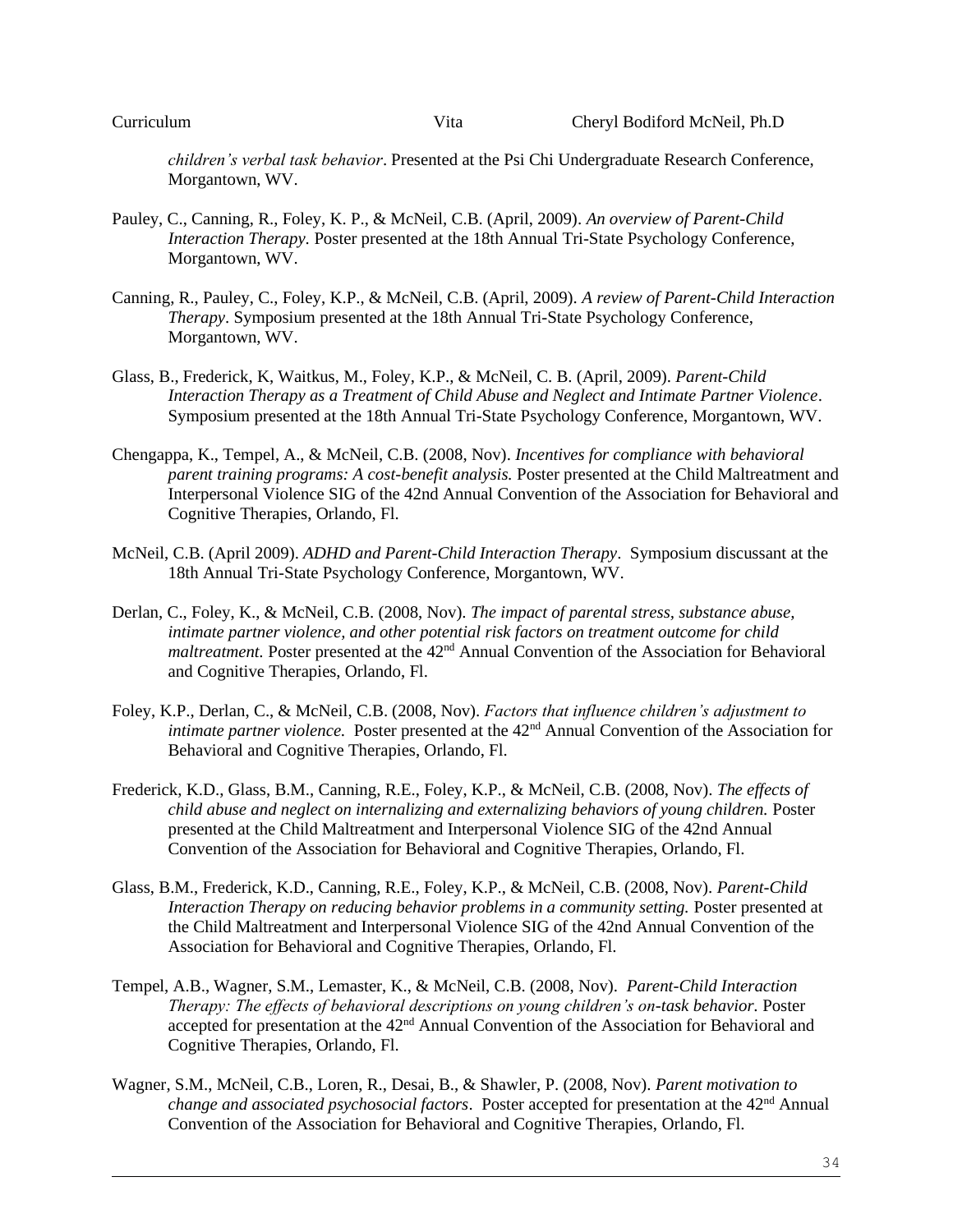- Foley, K.P., McNeil, C.B., Derlan, C., & Shawler, P. (2007, Sept). *Children exposed to intimate partner violence: Exploring factors that promote resiliency.* Poster presented at the 7<sup>th</sup> Annual PCIT Conference in Oklahoma City, OK.
- Masse, J.J. McNeil, C.B., Sapp, T., & Burrell, T.L. (2007, Sept). *Parent-Child Interaction Therapy and Pervasive Developmental Disorders: Theoretical considerations.* Poster presented at the 7<sup>th</sup> Annual PCIT Conference in Oklahoma City, OK.
- Wagner, S.M., Goldfine, M.E., Branstetter, S.A., & McNeil, C.B. (2007, Sept). *Is Parent-Child Interaction Therapy economical? A cost effectiveness study.* A poster presented at the 7<sup>th</sup> Annual PCIT Conference in Oklahoma City, OK.
- Masse, J.J., McNeil, C.B., Burrell, T.L., & Sapp, T. (2007, Nov). *PCIT with high functioning Autism: An overview.* In C.B. McNeil and K.S. Budd (co-chairs), Applying basic Parent-Child Interaction Therapy skills to new populations. Symposium conducted at the 41<sup>st</sup> Annual ABCT Conference in Philadelphia, PA.
- Wagner, S.M., McNeil, C.B., & Shawler, P.M. (2007, Nov). *PCIT for preschoolers with ADHD: Treatment rationale and a critical examination of the literature.* In C.B. McNeil and K.S. Budd (co-chairs), Applying basic Parent-Child Interaction Therapy skills to new populations. Symposium conducted at the 41<sup>st</sup> Annual ABCT Conference in Philadelphia, PA.
- McNeil, C.B. (2007, Nov). *Providing PCIT to groups of foster families.* In L.N. Niec (Chair), Reaching outside the box: Innovative approaches to group PCIT. Symposium conducted at the  $41<sup>st</sup>$  Annual ABCT Conference in Philadelphia, PA
- Derlan, C., Foley, K., Sapp, T., Shawler, P., Larkin, E., Groves, J., & McNeil, C.B. (2007, Nov). *The relation between the Behavioral and Emotional Rating Scale and the Child Behavior Checklist.* Poster presented at the 41<sup>st</sup> Annual ABCT Conference in Philadelphia, PA
- Foley, K.P., & McNeil, C.B. (2007, Nov). *Children exposed to intimate partner violence: Exploring factors that promote resiliency*. In C.B. McNeil and K. Bell (Co-chairs), Young people's resiliency to disaster and trauma. Symposium conducted at the 41st Annual ABCT Conference in Philadelphia, PA.
- Masse, J.J., McNeil, C.B., McNeil, D.W., & Bigfoot, D. (2007, Nov). *Cultural differences in parenting practices and the acceptability of behavioral parent training programs: A comparison between a Native American and a Caucasian sample.* Poster presented at the 41<sup>st</sup> Annual ABCT Conference in Philadelphia, PA.
- Foley, K.P., Shawler, P.M., Larkin, E., Sapp, T., Derlan, C., & McNeil, C.B. (2007, Nov). *The relation between maternal psychopathology and child behavior problems*. Poster presented at the 41st Annual ABCT Conference in Philadelphia, PA
- Chen, Y., Del Ben, K., McNeil, C.B., Fortson, B.L., & Scotti, J.R. (2006, Nov). *Comparison of the psychometric properties of the Impact of Event Scale-Revised in a college versus a clinical sample*. Poster presented at the 22<sup>nd</sup> annual convention of the International Society for Traumatic Stress Studies, Hollywood, CA.
- Foley, K.P., Rork, K., Wagner, S., Grady, E., Burns, M., & McNeil, C.B. (2006, Nov). *Parent-Child Interaction Therapy and ADHD: A Case Study for Evidence-Based Practice.* A poster presented

35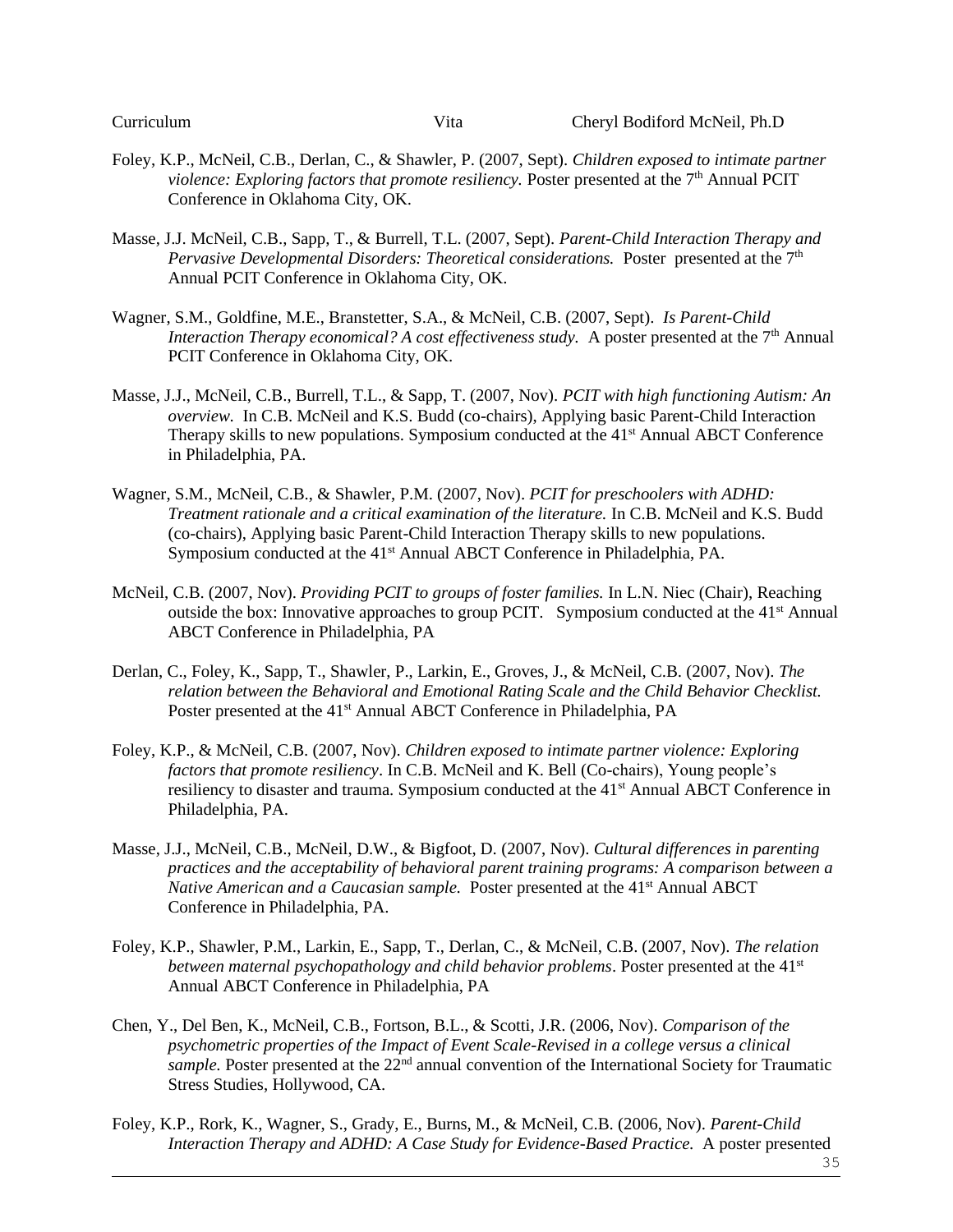at ABCT in Chicago, IL.

- Wagner, S., Shawler, P., & McNeil, C.B. (2006, Nov). *Parent-Child Interaction Therapy for ADHD: A Critical Review of the Literature.* A poster presented at ABCT in Chicago, IL.
- Tiano, J., Burrell, T.L., Grate, R.M., & McNeil, C.B. (2006, Nov). *Comparing Mothers and Fathers On Acceptability of Parent-Training Approaches, Knowledge of Behavioral Principles, and Parenting Behaviors.* A poster presented at the ABCT conference in Chicago, IL.
- Rork, K., Stasko, R., Shawler, P., Grate, R., & McNeil, C.B. (2006, Nov). *Parenting differences between foster and biological parents and implications for prevention and intervention*. A poster presented at ABCT in Chicago, IL.
- Martins, R., Kyle, B., Selby, E., Masse, J., McNeil, C., & McNeil, D. (2006, Nov). *Implications of Cultural Identity for Parenting and Health.* A symposium presentation given at the "Native American Parenting Symposium" at ABCT in Chicago, IL.
- Masse, J.J., McNeil, C.B., McNeil, D.W., & Conley, M. (2006, Nov). *Comparison of parenting practices, acculturation, and the acceptability of behavioral parent training programs between a Native American and a Non-Native American Sample.* A symposium presentation given at the "Native American Parenting Symposium" at ABCT in Chicago, IL.
- Derlan, C., Sapp, T.R., Shawler, P.M., Larkin, E., Foley, K.P., & McNeil, C.B. (2007, April). *The relation between the Behavioral and Emotional Rating Scale (BERS-2) and the Child Behavior Checklist (CBCL)*. A poster presented at the Tri-State Psychology Conference, Huntington, WV.
- Shawler, P.M., Larkin, E., Sapp, T., Derlan, C., Foley, K.P., & McNeil, C.B. (2007, April). *The relation between maternal psychopathology and child behavior problems.* A poster presented at the Tri-State Psychology Conference, Huntington, WV
- Sukumar, B., McNeil, C., Manteuffel, B., & Johnson, S. (2007, March). *Parent-Child Interaction Therapy in Systems of Care: Treatment Outcomes for Children with Disruptive Behavior Disorders in Real World Settings.* A poster presented at the 20<sup>th</sup> Annual System of Care Research Conference at the University of South Florida, Tampa, Fl
- Rork, K.E., Foley, K.P., & McNeil, C.. (2005, Sept). *Parental involvement in the treatment of children.* Poster presented at the West Virginia Psychological Association meeting, Charleston, WV.
- Stevens, S.B., Thompson, A., Masse,J., Burrell, L., Goffreda, C., Conley, M., & McNeil, C.B. (2005, Nov.). *Parent-Child Interaction Therapy with high functioning autism: Case study data supporting the use of behavioral play therapy, ignoring, and time-out.* A presented at the Association for Behavioral and Cognitive Therapies, Washington, DC.
- Filcheck, H.A., & McNeil, C.B. (2005, Nov.). *Evaluation of a whole-class token economy to manage disruptive behavior in preschool classrooms.* A poster presented at the Association for Behavioral and Cognitive Therapies, Washington, DC.
- Rork, K.E., & McNeil, C.B. (2005, Nov.). *Effective teacher consultation: A model of skillful relationshipbuilding.* A paper presented as part of a symposium entitled, "Using empirically supported behavioral intervention in head start." Presented at the Association for Behavioral and Cognitive Therapies, Washington, DC.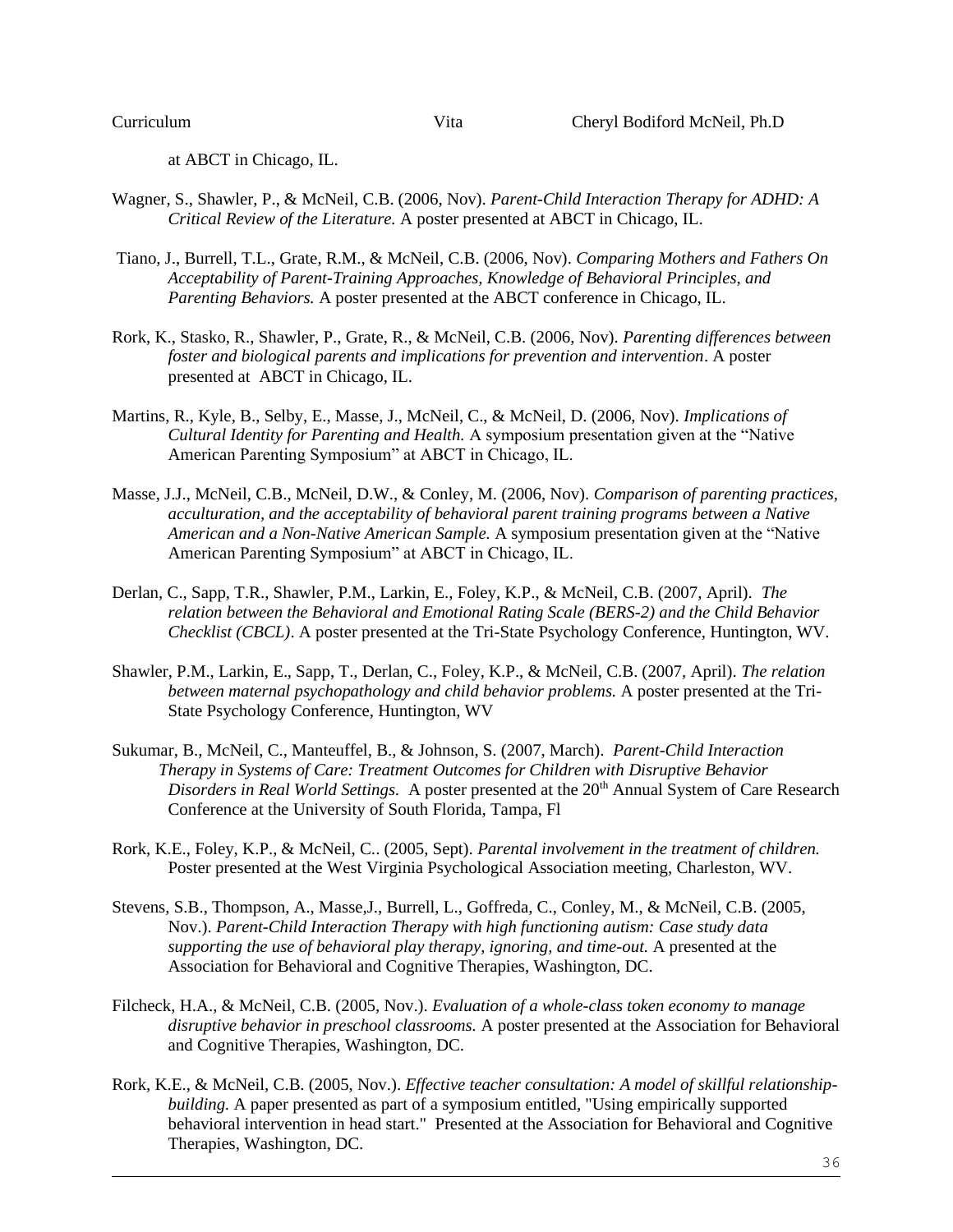- Cronch, L.E., Tiano, J.D., Masse, J., & McNeil, C.B. (2005, Nov.). *Adapting Child-Directed Interaction to classroom consultation.* A paper presented as part of a symposium entitled, "Using empirically supported behavioral intervention in head start." Presented at the Association for Behavioral and Cognitive Therapies, Washington, DC.
- Filcheck, H.A. & McNeil, C.B. (2005, Nov.). *Behavior management in the preschool classroom: Use of PCIT and the level system.* A paper presented as part of a symposium entitled, "Using empirically supported behavioral intervention in head start." Presented at the Association for Behavioral and Cognitive Therapies, Washington, DC.
- McNeil, C.B. (2005, Nov.). Discussant for symposium entitled, *"Using empirically supported behavioral intervention in head start.*" Presented at the Association for Behavioral and Cognitive Therapies, Washington, DC.
- Ware, L., Masse, J., Stevens, S., & McNeil, C.B. (2006, Jan). *Promise and pitfalls of in-home PCIT*. Paper presented at the annual Parent-Child Interaction Therapy Conference, Gainesville, FL.
- Tiano, J.D., Grate, R., Burrell, T.L., Masse, J., Foley, K., & McNeil, C.B. (2006, Jan). *Comparing maternal and paternal attitudes of PCIT.* Poster presented at the annual Parent-Child Interaction Therapy Conference, Gainesville, FL.
- Burrell, T. B., Tiano, J. D., & McNeil, C. B. (2006, February). *Comparing Maternal and Paternal Reports of Child Behavior Problems and Parenting Stress.* Poster presented at the Undergraduate Research Day at the Capitol, Charleston, WV.
- Stasko, R., Rork, K., & McNeil, C.B. (2006, Feb). *Examining posttraumatic stress, anxiety, and depression in foster and biological children.* Poster presented at the Undergraduate Research Day at the Capitol, Charleston
- Grate, R., Tiano, J. D., & McNeil, C. B. (2006, February). *Comparing Mothers' and Fathers' Opinions of Parent-Child Interaction Therapy*. Poster presented at the Undergraduate Research Day at the Capitol, Charleston, WV.
- Grate, R. M., Tiano, J. D., & McNeil, C. B. (2006, April). Father involvement and treatment acceptability of parent-child interaction therapy. Poster presented at the 15th annual Tri-State Psychology Conference, Concord, WV.
- Chen, Y., Scotti, J. R., McNeil, C. B., Stevens, S., Masse, J., Thompson, A., & Rork, K. (2005). *Assessment of PTSD symptoms resulting from a motor vehicle crash in college students*. Poster accepted for presentation at the annual convention of the International Society for Traumatic Stress Studies, Toronto, Canada.
- Burrell, T., Tiano, J., & McNeil, C.B. (2005). *Father involvement and interparent agreement on parent self-report measures.* A poster presented at the Tri-State Psychology Conference, Morgantown, WV.
- Goffreda, C., Masse, J., & McNeil, C.B. (2005). *Incidence and etiology of child abuse in Native American families.* A poster presented at the Tri-State Psychology Conference, Morgantown, WV.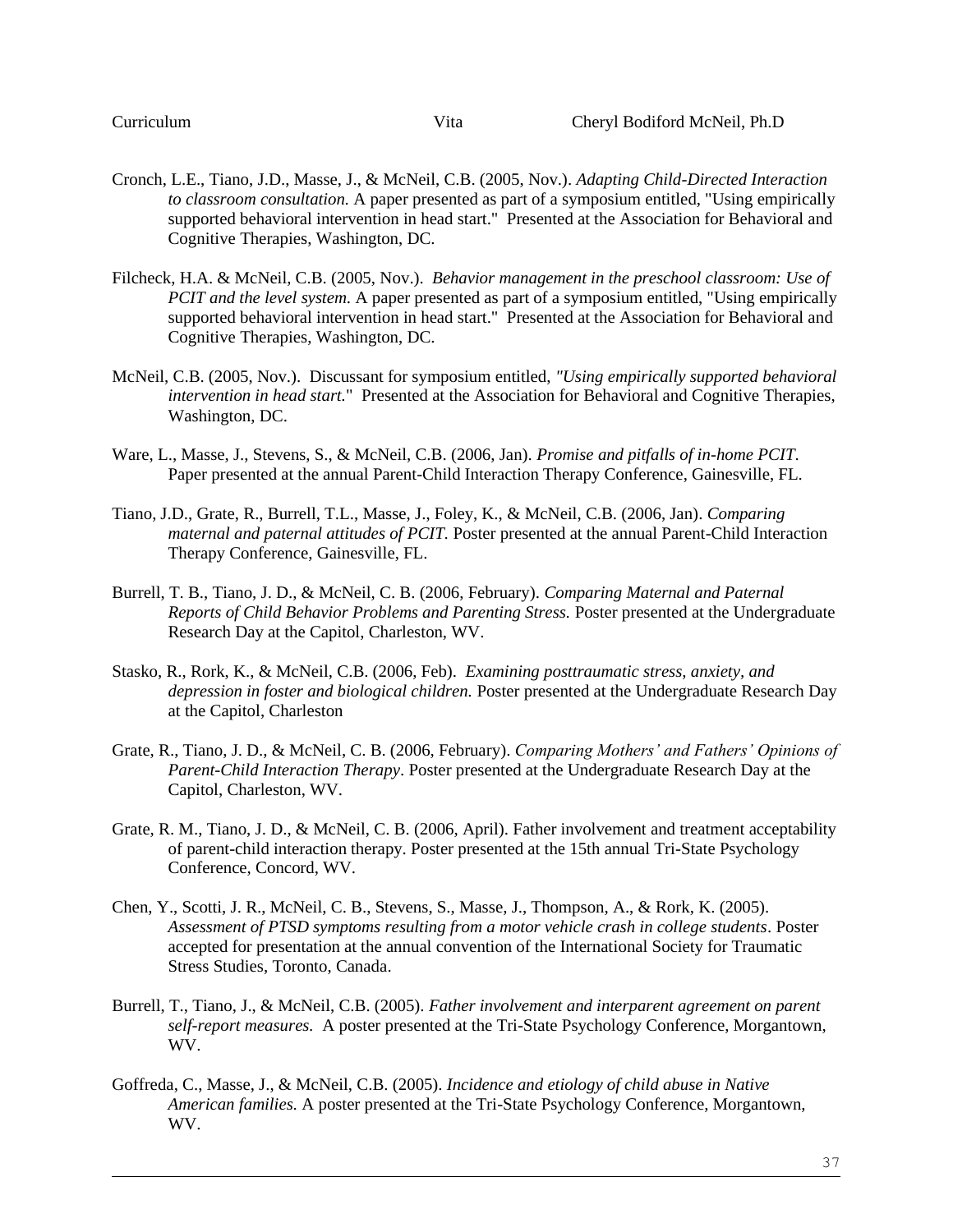| Curriculum |  |
|------------|--|
|            |  |

- Conley, M.K., Tiano, J., & McNeil, C.B. (2005) *Father involvement in care-giving activities*. A poster presented at the Tri-State Psychology Conference, Morgantown, WV.
- Tiano, J.D., Fortson, B.L., Humphreys, L.A., and McNeil, C.B. (2004, Nov). *Managing classroom behavior of head start children using response cost and token economy procedures.* A poster presented at the Association for the Advancement of Behavior Therapy conference, New Orleans, LA.
- Tiano, J.D., Humphreys, L.A., Ware, L.M., & McNeil, C.B. (2004, Nov). *Managing child disruptive behavior in head start classrooms*. A poster presented at the Association for the Advancement of Behavior Therapy conference, New Orleans, LA
- Masse, J.J., Goffreda, C., & McNeil, C.B. (2004, Nov). *Cultural Issues in Providing Parent Training to Native American Families.* A poster presented at the SIG cocktail session of the Association for the Advancement of Behavior Therapy conference, New Orleans, LA.
- McNeil, C.B., & Urquiza, A.J. (2004, Sept). Discipline *and PCIT: Are we all on the same page?* A 1 hour talk presented at the 5<sup>th</sup> annual Parent-Child Interaction Therapy Conference, Sacramento, CA.
- Herschell, A.D., Urquiza, A.J., McNeil, C.B., Zebell, N.M., McGrath, J.M., Vargas, E.C., & Porter, A. (2003, Nov). *Transporting PCIT from university to community mental health settings through therapist trainings.* A paper presented as part of the symposium entitled, "Community Dissemination of Efficacious Child Treatments: Transportability, Training, and Clinical Application (Bauman, chair) at the Association for the Advancement of Behavior Therapy conference, Boston, MA.
- McNeil, C.B., Tiano, J.D., & Filcheck, H.A. (2003, Nov). *Parent-Child Interaction Therapy inPreschool Classrooms.* A paper presented as part of the symposium entitled, "Innovative Approaches to Parent-Child Interaction Therapy (Storch & Floyd, co-chairs) at the Association for the Advancement of Behavior Therapy conference, Boston, MA.
- Ware, L.M., Humphreys, L. A., McNeil, C. B., Shontz, L., McCourt, G., & Filcheck, H.A. (2003,Nov). *Predicting phsical abuse status and abuse potential: An observation of maternal behavior in a sample referred for child disruptive behavior problems*. A poster presented at the Association for the Advancement of Behavior Therapy conference, Boston, MA.
- Herschell, A. D., Calzada, E. J., Eyberg, S. M., & McNeil, C. B. (2003, July). *A Clinician Friendly Parent-Child Interaction Therapy Research Review*. Invited 1.5-hour presentation at the fourth annual Parent-Child Interaction Therapy Conference, Sacramento, CA.
- Barnes, J. M., Ware, L.M., Slavey, N. R., Humphreys, L. A., McNeil, C. B., Urquiza, A. J., &Timmer, S. A. (2002, Nov). *An analysis of parenting behaviors in abusive and nonabusive families.* Poster presented at the Association of the Advancement of Behavior Therapy Annual Convention, Reno, NV
- Filcheck, H. A., Greco, L. A., Bernard, R. S., McNeil, C. B., Simpson, S., & Fittro, E. (2002,Nov).*Using a whole-class token economy in a preschool classroom to manage disruptive behavior.* Poster presented at the Association for the Advancement of Behavior Therapy Annual Convention, Reno, NV.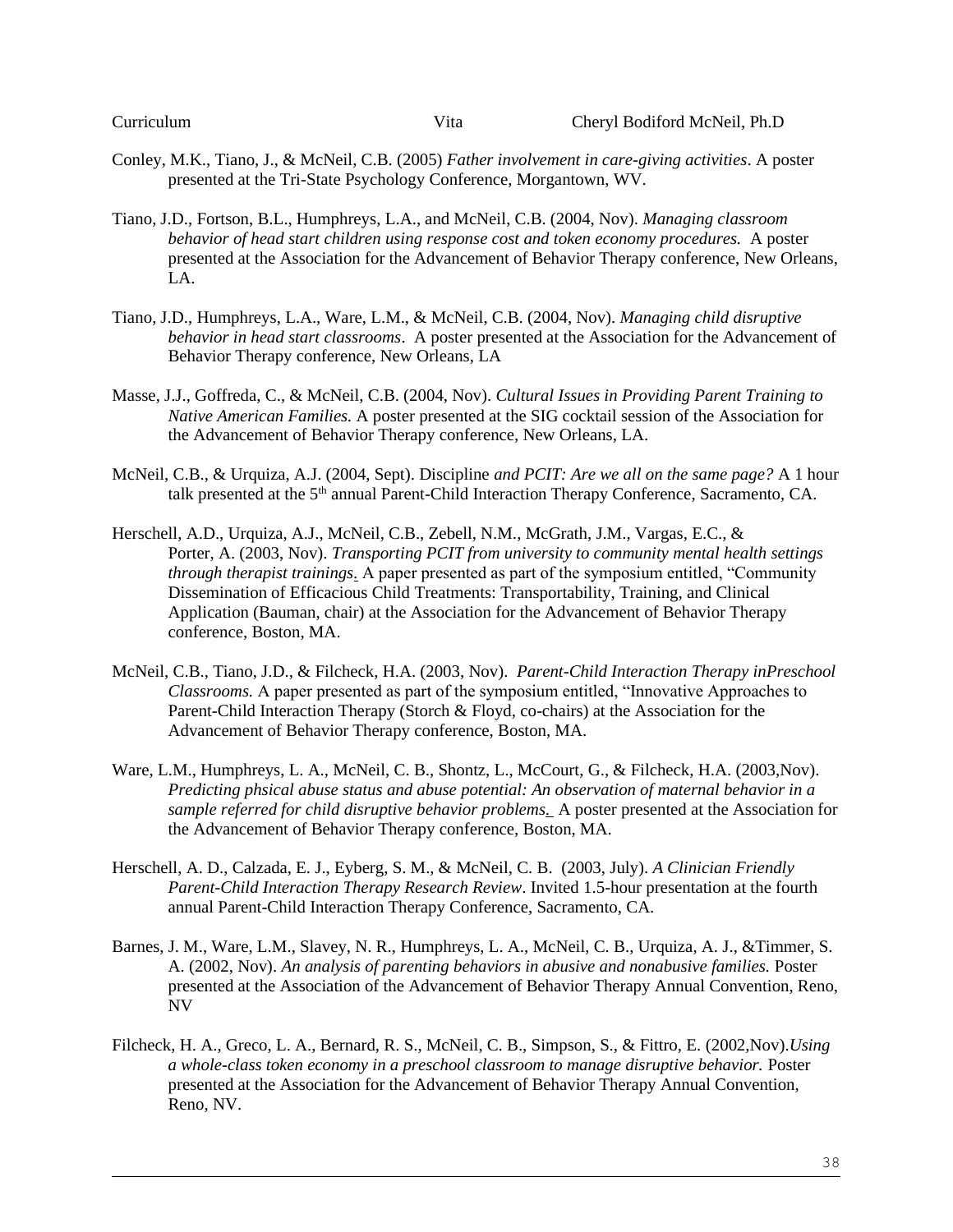- McNeil, C. B. (2002, July). *A Whole-Classroom Approach to Managing Disruptive Behavior inElementary Classrooms*. Invited contininuing education workshop presented at the Sopris West Great Lakes Instittue, Traverse City, MI.
- Tiano, J. D., McCourt, V. M., Shontz, L. E., Humphreys, L. A., Fortson, B. L., Ware, L. M., &McNeil, C. B. (2002, Nov). *United or divided: Sibling adoptive placements*. Poster presented at the child SIG meeting at the Association for the Advancement of Behavior Therapy Annual Convention, Reno, NV.
- Barnes, J. M., Ware, L.M., Slavey, N. R., Humphreys, L. A., McNeil, C. B., Urquiza, A. J., & Timmer, S. A. (2002, Nov). *An analysis of parenting behaviors in abusive and nonabusive families*. Poster to be presented at the Association of the Advancement of Behavior Therapy Annual Convention, Reno, NV
- Filcheck, H. A., Greco, L. A., Bernard, R. S., McNeil, C. B., Simpson, S., & Fittro, E. (2002, Nov). *Using a whole-class token economy in a preschool classroom to manage disruptive behavior.* Poster to be presented at the Association for the Advancement of Behavior Therapy Annual Convention, Reno, NV.
- McNeil, C. B. (2002, July). *A Whole-Classroom Approach to Managing DisruptiveBehavior in Elementary Classrooms*. Invited continuing education workshop presented at the Sopris West Great Lakes Instittue, Traverse City, MI.
- McNeil, C. B., Ware, L. M., Fortson, B., & Tiano, J. (2002, June). *Reactive AttachmentDisorder and PCIT?* Paper presented at the Third Annual Parent-Child Interaction Therapy conference, Sacramento, CA.
- McNeil, C. B. (2002, June). *Ask the Experts Panel Discussion*. Question and answer session conducted at the Third Annual Parent-Child Interaction Therapy conference, Sacramento, CA
- Ware, L. M., Humphreys, L. A., Slavey, N. R., Barnes, J. M., Filcheck, H. A., McNeil, C.B., Urquiza, A.J., & Timmer, S. A. (2002, June). *Observation of parenting style of abusive, nonabusive highrisk, and nonabusive low-risk mothers of children with behavior problems.* Poster presented at the Third Anual Parent-Child Interaction Therapy conference, Sacramento, CA.
- Barnes, J., Ware, L., & McNeil, C. B. (2001, Nov). *The importance of parenting behaviors in the development of language: An examination of abusive and non-abusive families.* A poster presented at the 2001 meeting of the Association for the Advancement of Behavior Therapy, Philadelphia, PA.
- Herschell, A. D., Urquiza, A. J., McNeil, C. B., Blacker, D. M. Zebell, N. M., McGrath, J. M., Vargas, E. C., & Porter, A. L. (2001, Nov). *Disseminating an Empirically Supported Treatment Program to Child Maltreatment Agencies.* Paper presented at the 7th International Family Violence Research Conference, Portsmouth, NH.
- Herschell, A. D., Urquiza, A. J., McNeil, C. B., McGrath, J., Vargas, E., & Zebell, N. M. (2001, Aug). *Disseminatin of Parent-Child Interaction Therapy to child maltreatment agencies*. A paper presented at the annual convention of the American Psychological Association, San Francisco, CA.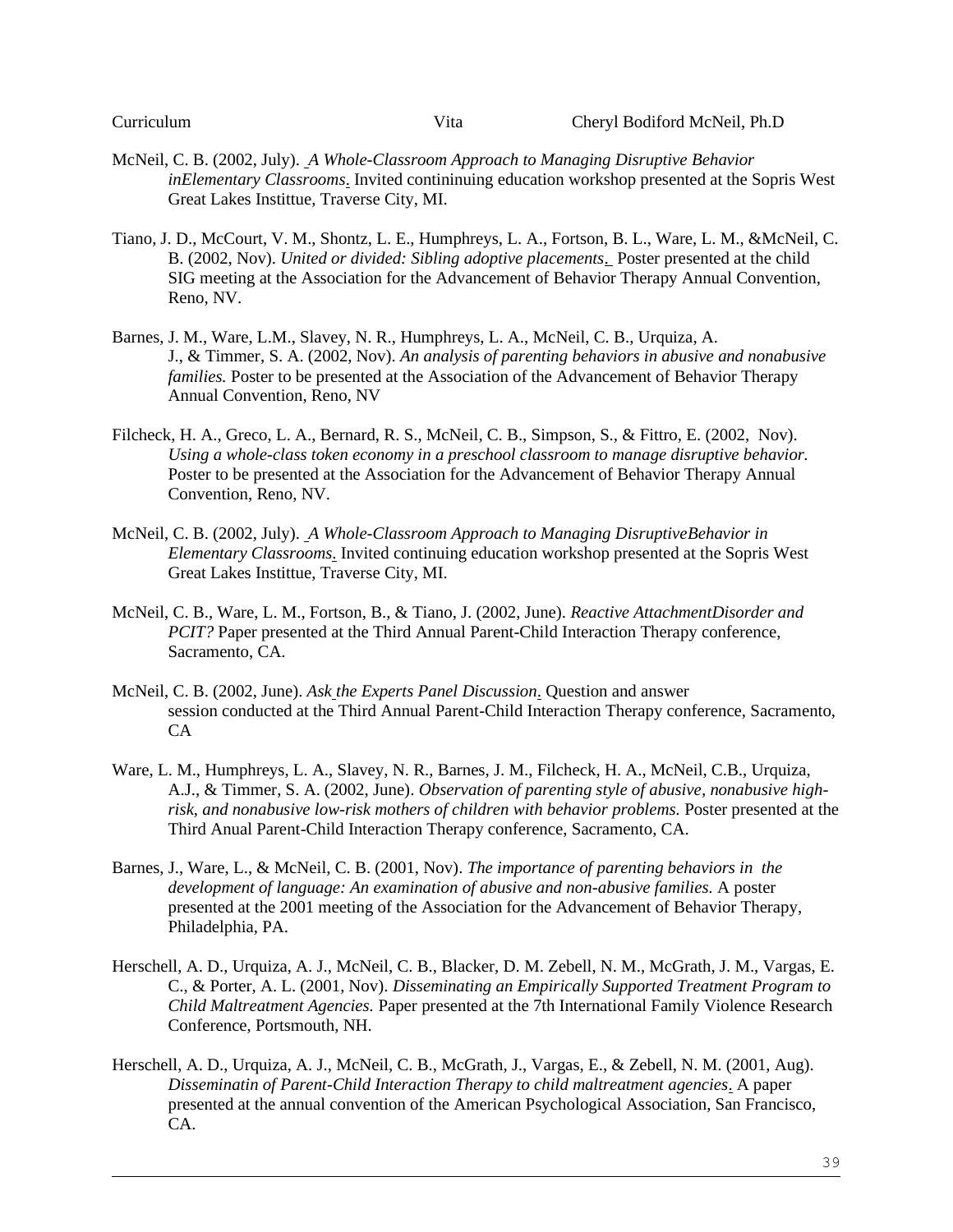- Filcheck, H. A., McNeil, C. B., Greco, L. A., Ware, L. M., & Bernard, R. S. (2001, May). *Parent-Child Interaction Therapy: Can a manualized treatment be functional?* Poster presented at the 2001 Parent-Child Interaction Therapy conference, Sacramento, CA.
- Greco, L. A., McNeil, C. B., Filcheck, H. A., & Bernard, R. S. (2001, May). *Behavioral momentum and stimuls fading in PCIT: Applying behavioral principles to achieve and maintain child compliance.* Poster presented at the 2001 Parent-Child Interaction Therapy conference, Sacramento, CA.
- Ware, L. M., McClellan, C. B., Vincent, J. D., Triplett, H., & McNeil, C. B. (2001, May*). Assessment guiding treatment in Parent-Child Interaction Therapy: A clinical case presentation of Oppositional Defiant Disorder with Pervasive Developmental Disorder Not Otherwise Specified*. Poster presented at the 2001 Parent-Child Interaction Therapy conference, Sacramento, CA.
- Ware, L., & McNeil, C. B. (2001, June). Munchausen *Syndrome by Proxy: A literature review and a clinical case presentation of a mother's intentional production of her child's psychiatric illness.* Poster presented at the annual meeting of the American Professional Society on the Abuse of Children, Washington, DC.
- Berry, T. A., Filcheck, H. A., McNeil, C. B., & Vincent, J. (2000, Nov). *Examining the validity of the compliance test for identifying children with disruptive behavior.* Poster accepted for presentation at the 2000 meeting of the Association for the Advancement of Behavior Therapy, New Orleans, LA.
- Filcheck, H. A., Herschell, A. D., & McNeil, C. B. (2000, Nov). *Whole-classroom token economies in preschool and elementary school classrooms.* Paper accepted for presentation at the 2000 meeting of the Association for the Advancement of Behavior Therapy, New Orleans, LA.
- Filcheck, H. A., McNeil, C. B., & Herschell, A. D. (2000, Nov). *Aspects of attention that affect compliance and general behavior in disruptive and typical children*. Poster accepted for presentation at the 2000 meeting of the Association for the Advancement of Behavior Therapy, New Orleans, LA.
- Herschell, A. D., Brinson, D. M., Farid, P., Starcher, A., N., Morgan, R. J., & McNeil, C. B. (2000, Nov). *Four kids, a teacher, and three management strategies: An empirical inestigation of the AD/HD Classroom Kit*. Poster presented at the annual meeting of the Association for the Advancment of Behavior Therapy, New Orleans, LA.
- Herschell, A. D., & McNeil, C. B. (2000, Nov). *A comparison of dissemination advancements for empirically supported treatments in adult versus child psychology*. Paper presented at the annual meeting of the Association for the Advancement of Behavior Therapy, New Orleans, LA.
- McNeil, C. B., & Filcheck, H. A. (2000, November). *Dissemination issues in child clinical psychology*. Co-chairs of a symposium accepted for presentation at the 2000 meeting of the Association for the Advancement of Behavior Therapy, New Orleans, LA.
- Bahl, A. B., Anhalt, K., Shriver, M. D., McNeil, C. B., & Watkins-Emonet, C. E. (2000, May). *Getting a "Head Start" on training teachers*. A poster presented at the Association for Behavior Analysis meeting, Washington, D.C.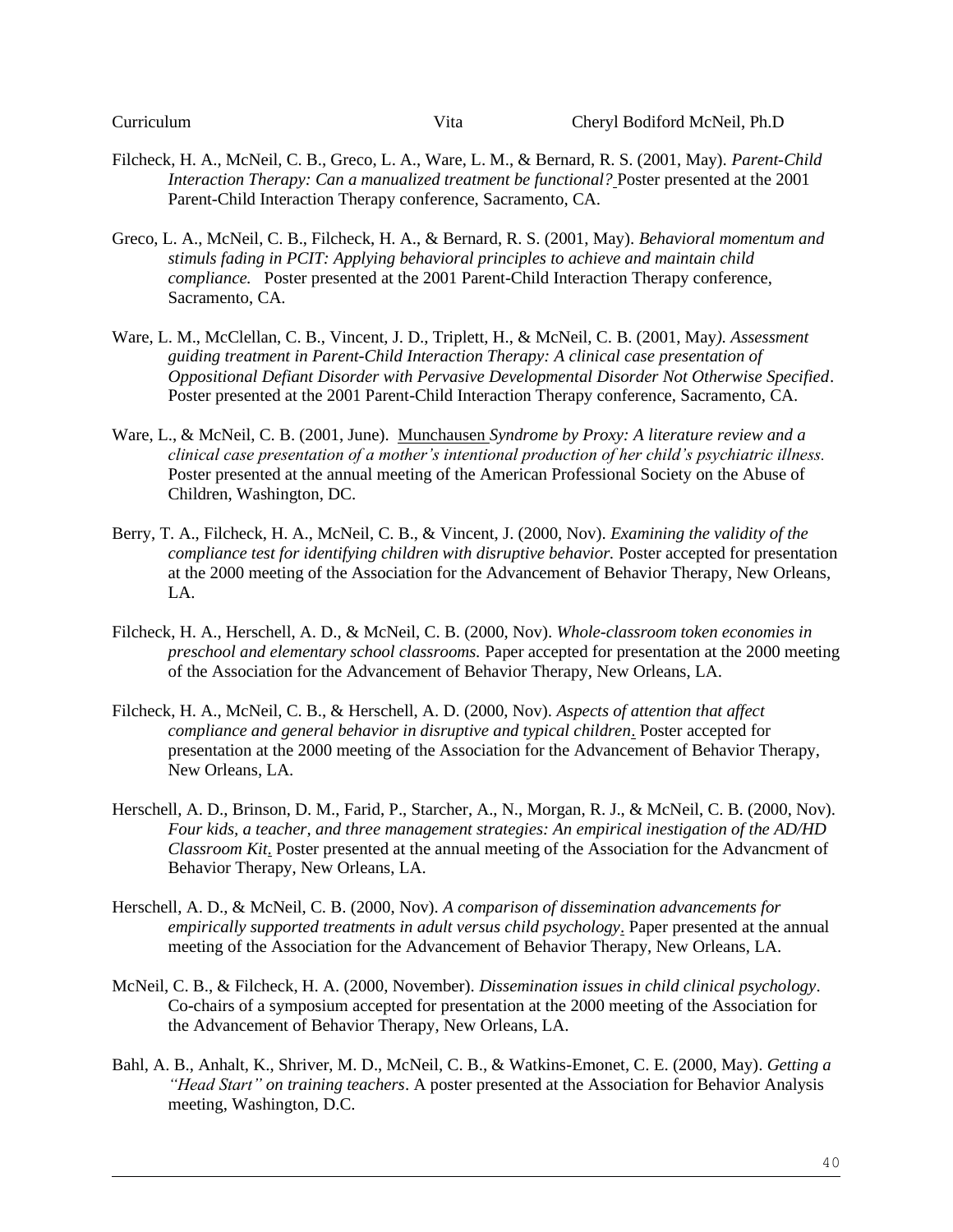- Greco, L. A., Filcheck, H. A., Herschell, A. D., & McNeil, C. B. (2000, May). *Keeping young children in time-out: When the back-up room is not enough.* Poster presented at the 2000 meeting of the Parent-Child Interaction Therapy Conference, Sacramento, CA.
- Greco, L. A., Lumley, V. A., Herschell, A. D., Filcheck, H. A., & McNeil, C. B. (2000, May). *Time-out for mom and dad: Working with challenging parents during Parent-Child Interaction Therapy.* Poster presented at the 2000 meeting of the Parent-Child Interaction Therapy Conference, Sacramento, CA.
- Sorrell, J. T., Greco, L. A., & McNeil, C. B. (2000, May). *Theoretical foundations of PCIT: Contributions of basic behavioral principles.* Poster presented at the 2000 meeting of the Parent-Child Interaction Therapy Conference, Sacramento, CA.
- Barnes, J., Valenti, A., Filcheck, H. A., Vincent, J. D., & McNeil, C. B. (2000, March). *The effectiveness of Head Start programs for helping children with behavior problems.* Poster presented at the 2000 meeting of the Tri-State Psychology Conference, Clarksburg, WV.
- Filcheck, H. A., & McNeil, C. B. (1999, Nov). The *influence of social rewards on child compliance.* Paper presented at the annual meeting of the Association for the Advancement of Behavior Therapy, Toronto, Canada.
- Lumley, V. A., McNeil, C. B., Bahl, A., & Herschell, A. D. (1999, Nov). *Gender differences among young children referred for disruptive behavior disorders.* Poster presented at the meeting of the Association for the Advancement of Behavior Therapy, Toronto, Canada.
- McNeil, C. B., & Herschell, A. D. (1999, Nov). *M&M's, tokens, and praise: The risks and benefits of using rewards with children.* Co-Chairs of a symposium presented at the meeting of the Association for the Advancement of Behavior Therapy, Toronto, Canada.
- Morgan, R., Herschell, A. D., & McNeil, C. B. (1999, Nov). *Evaluation of training procedures for disseminating a whole-classroom approach to managing disruptive behavior.* Poster presented at the meeting of the Association for the Advancement of Behavior Therapy, Toronto, Canada.
- Vincent, J., Herschell, A. D., Brinson, D., Starcher, A., Morgan, R., & McNeil, C. B. (1999, Nov). *Agreement between behavior observation and teacher report.* Poster presented at the meeting of the Association for the Advancement of Behavior Therapy, Toronto, Canada.
- Herschell, A. D., Filcheck, H. A., & McNeil, C. B. (1999, Oct). *Managing AD/HD in regular education classrooms: Description of an inclusive program.* Paper presented at the annual meeting of Children and Adults with Attention-Deficit/Hyperactivity Disorder, Washington, D.C.
- Brinson, D. M., Herschell, A. D., Starcher, A. N., Morgan, R. J., Vincent, J. D., & McNeil, C. B. (1999, March). *Disruptive behavior in elementary classrooms: Effectiveness of and teacher satisfaction with various management strategies.* Poster presented at the Tri-State Psychology Conference, Huntington, WV.
- Morgan, R. J., Herschell, A. D., & McNeil, C. B. (1999, March). *Dissemination of a whole classroom approach to behavior management: A case example.* Poster presented at the Tri-State Psychology Conference, Huntington, WV.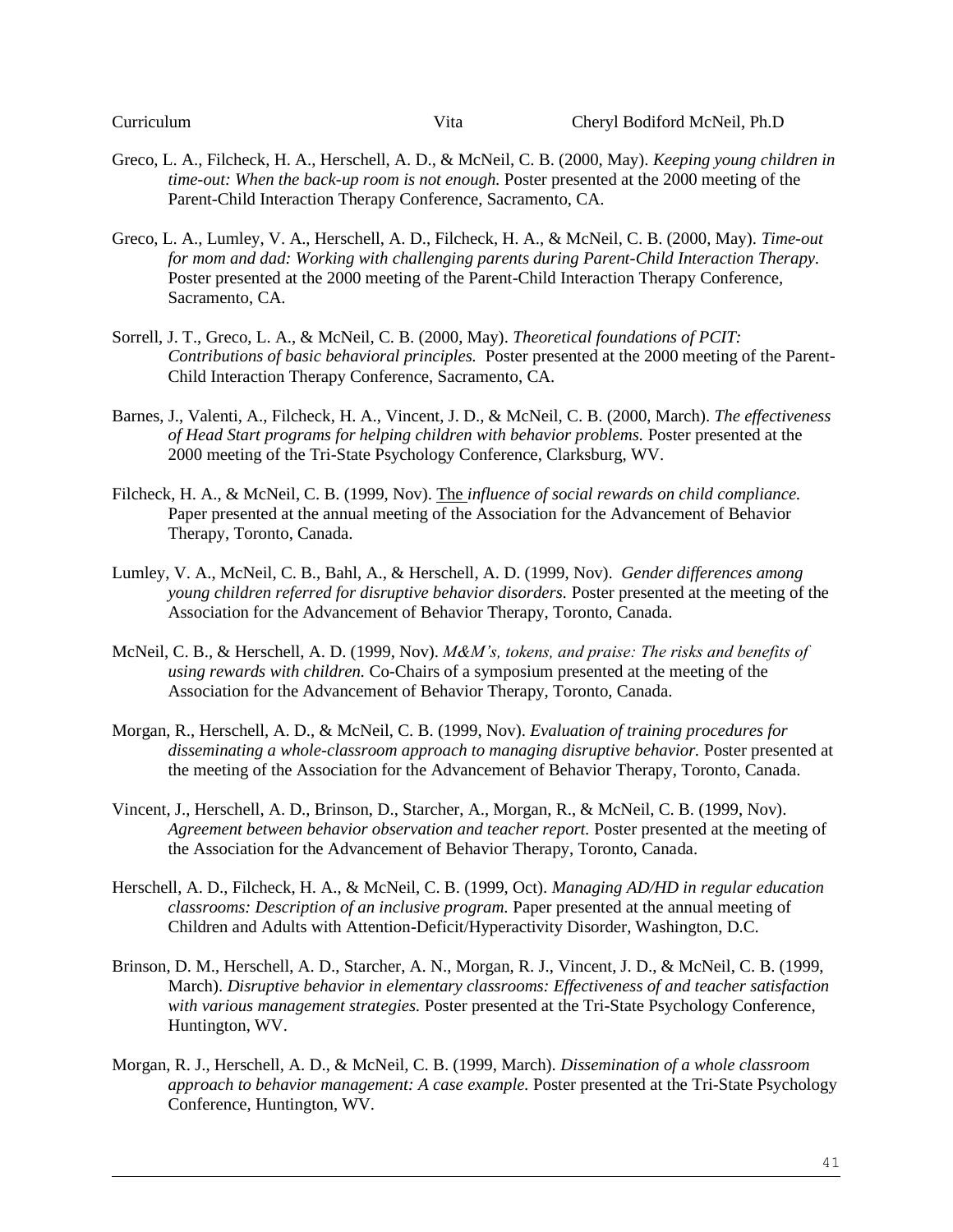- Vincent, J. D., Herschell, A. D., Brinson, D. M., Starcher, A. N., Morgan, R. J., & McNeil, C. B. (1999, March). *Teacher report versus direct observation of child disruptive behavior.* Poster presented at the Tri-State Psychology Conference, Huntington, WV.
- Bahl, A., & McNeil, C. B. (1998, November). *Coaching teachers: Applying parent training techniques in the classroom.* Paper presented at the annual meeting of the Association for Advancement of Behavior Therapy, Washington, DC.
- Herschell, A. D., McNeil, C. B., & Bahl, A. (1998, November). *The ins and outs of time-out: Its place in today's elementary classrooms.* Paper presented at the annual meeting of the Association for Advancement of Behavior Therapy, Washington, DC.
- Capage, L., McNeil, C. B., Bahl, A., Herschell, A. D., Mumaw, K. J., Rizzuto, L. B., Vincent, J. D., Thayer, C. R., & Billmeyer, T. (1998, November). *The role of therapist communication style in Parent-Child Interaction Therapy.* Poster presented at the annual meeting of the Association for Advancement of Behavior Therapy, Washington, DC.
- Bahl, A., McNeil, C. B., Herschell, A. D., & Anhalt, K. (1998, September). *Managing behavior problems in regular education classrooms: Description of an inclusive program.* Three hour workshop presented at the third national conference on advancing school-based mental health services, Virginia Beach, VA.
- Bahl, A. B., McNeil, C. B., Cleavenger, C. J., Blanc, H. M., Bennett, G. M., & Anhalt, K. (1997, November). *Effective management of Attention-Deficit Hyperactivity Disorder in regular education classrooms*. Presented as a poster at the meeting of the Association for the Advancement of Behavior Therapy, Miami Beach, FL.
- Anhalt, K., Bahl, A. B., McNeil, C. B., Cleavenger, C. J., Blanc, H., & Bennett, G. M. (1997, November). *A whole-classroom approach to managing disruptive behavior: A case study.* Poster presented at the meeting of the Association for the Advancement of Behavior Therapy conference, Miami Beach, FL.
- Bennett, G. M., Capage, L. C., & McNeil, C. B. (1997, November). *A comparison between African American and Caucasian children referred for treatment of disruptive behavior disorders.* Poster presented at the meeting of the Association for the Advancement of Behavior Therapy conference, Miami Beach, FL.
- Anhalt, K., McNeil, C. B., & Bahl, A. (1996, November). School-based interventions for ADHD: An examination of effective components. In S. Little (Chair), *Implementing behavior interventions in the classroom.* Symposium conducted at the meeting of the Association for the Advancement of Behavior Therapy, New York, NY.
- Bahl, A., McNeil, C. B., & Anhalt, K. (1996, November). Managing ADHD in the classroom: Description of a model program. In S. Little (Chair), *Implementing behavior interventions in the classroom.* Symposium conducted at the meeting of the AABT, New York, NY.
- Capage, L., McNeil, C. B., Bahl, A., & Blanc, H. (1996, November). Parent-Child Interaction Therapy: A program for behavior problem children and disturbed parent-child relationships. In R. Gallagher (Chair), *Externalizing behavior disorders in youth: Where we stand and where we should be heading.* Symposium conducted at the meeting of the AABT, New York, NY.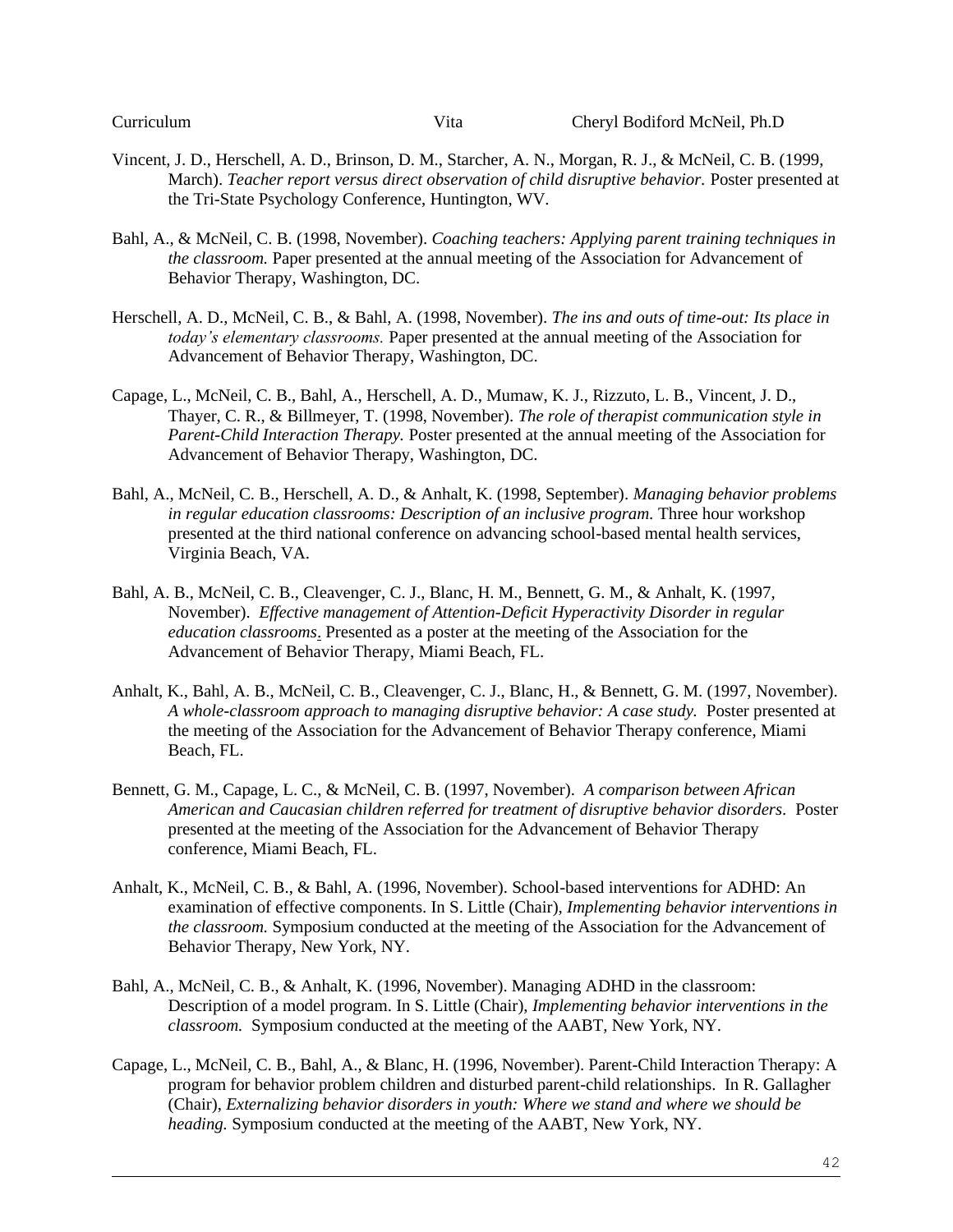- Blanc, H., Ross, C., & McNeil, C. B. (1996, November). *Parenting stress in behavior problem children with and without developmental disabilities.* Poster session presented at the annual meeting of the AABT, New York, NY.
- Blanc, H. M., Ross, C. N., McNeil, C. B., Eyberg S. M., & Hembree-Kigin, T. (1996, August). *Parenting stress in mothers of young children with behavior problems*. Poster presented at APA, Toronto, Canada.
- Capage, L., McNeil, C. B., Bahl, A., & Blanc, H. (1996, August). *Value of intervention for changing disruptive behavior in young children.* Poster presented at APA, Toronto, Canada.
- Freeman, K. A., Beeler, L., & McNeil, C. B. (1996, May). *Using a data-based intervention approach to treat Oppositional Defiant Disorder.* In J. R. Matthews, & R. P. Hawkins (Chairs) symposium, "Second symposium on clinical service as science: Use of data for monitoring and decision making." Symposium conducted at ABA, San Diego, CA.
- Bahl, A. B., Spaulding, S. A., & McNeil, C. B. (1996, May). *Parent-Child Interaction Therapy: A case study.* In J. R. Matthews, & R. P. Hawkins (Chairs) symposium, "Second symposium on clinical service as science: Use of data for monitoring and decision making." Symposium conducted at ABA, San Diego, CA.
- Blanc, H., Ross, C., & McNeil, C. B. (1996, April). Stress levels in parents of toddlers referred for treatment of severe behavior problems. In H. Cloonan (Chair), *Mental health issues and interventions in infants and young children*. Symposium conducted at the meeting of the West Virginia Psychological Association, Charleston, WV.
- Capage, L., McNeil, C. B., Anhalt, K., & Bahl, A. (1996, April). Parent-Child Interaction Therapy: An effective early intervention tool. In H. Cloonan (Chair), *Mental health issues and interventions in infants and young children.* Symposium conducted at the meeting of the West Virginia Psychological Association, Charleston, WV.
- Funderburk, B. W., Eyberg, S. M., Newcomb, K., McNeil, C. B., Hembree-Kigin, T., & Capage, L. (1995, August). *Parent-Child Interaction Therapy with behavior problem children: Maintenance of treatment effects in the school setting*. Poster session presented at the annual meeting of the American Psychological Association, New York, NY.
- McNeil, C. B. (1995, August). Timeout for specific problems: Rationale and appraisal. In C. Franks (Chair), *Time out for timeout? Its place in today's behavior therapy.* Symposium conducted at the meeting of the American Psychological Association, New York, NY.
- McNeil, C. B. (1994). *The ADHD Reinforcement Game: A variable reinforcement system for the entire class.* Presented as an "Innovative Program" at the International CH.A.D.D. (Children and Adults with Attention Deficit Disorders) conference, New York, New York.
- Gurwitch, R. & McNeil, C. B. (1994). *Prenatal substance exposure and behavior management issues.* An invited continuing education workshop presented at the annual meeting of the Southwestern Psychological Association, Tulsa, Oklahoma.
- Rey, J., Sullivan, M. A., McNeil, C. B., & Brooks, J. A. (1993). *Diagnostic criteria for disruptive behavior disorders in a preschool population: Implications for DSM-IV*. A poster presented at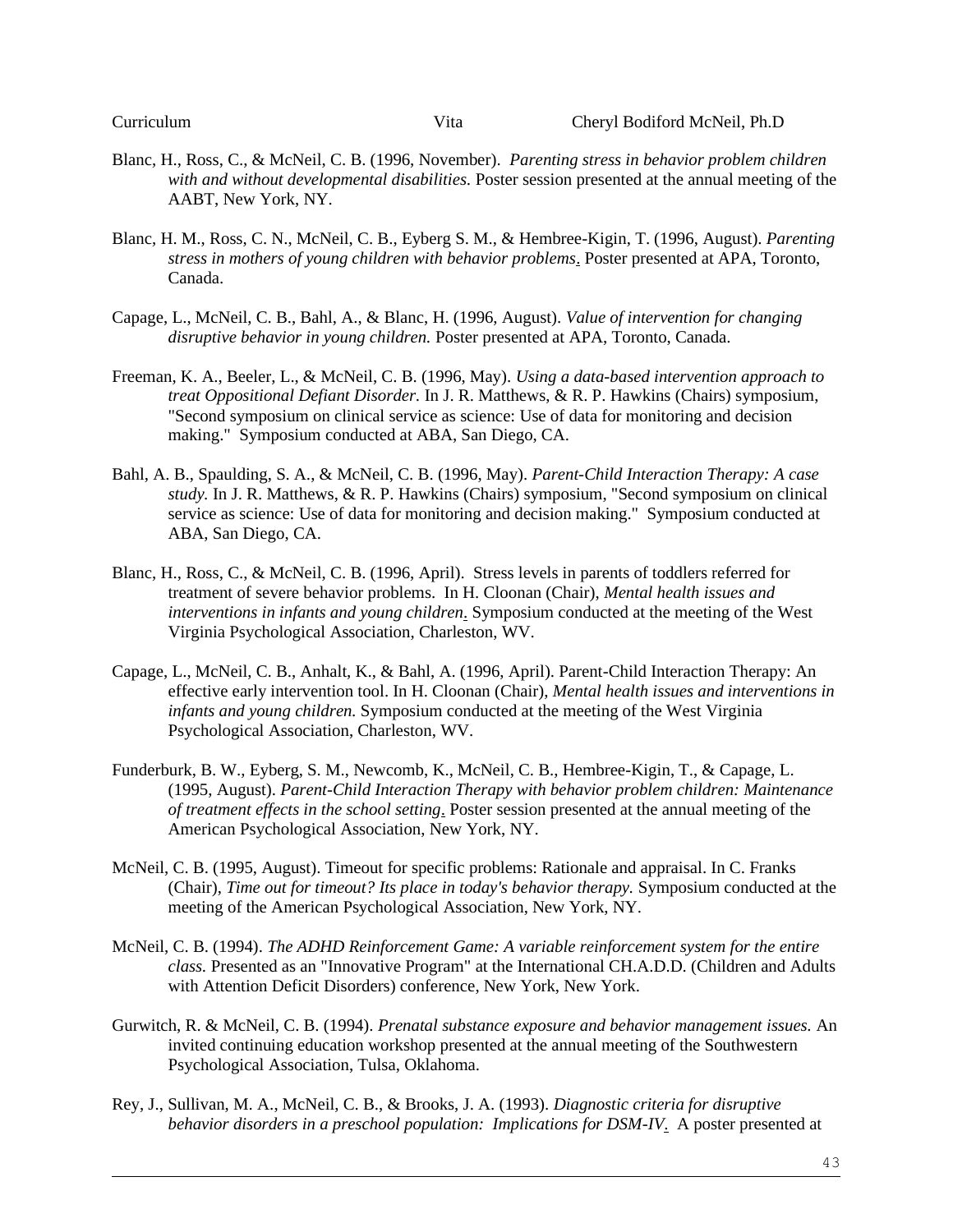the annual meeting of the Association for the Advancement of Behavior Therapy, Atlanta, Georgia.

- McNeil, C. B., Clemens-Mowrer, L., Gurwitch, R.H., & Funderburk, B. (1993). *Assessment of a new procedure for time-out escape in preschoolers.* A poster presented at the 1993 meeting of the American Psychological Association, Toronto, Canada.
- Gurwitch, R. H. Coussons, H., McNeil, C. B., Willis, D. J. & Coryell, L. K. (1993). *Early intervention with substance-exposed infants.* A poster presented at the Society of Behavioral Medicine, San Francisco, CA. (Citation Award).
- Clemens-Mowrer, L., McNeil, C. B., & Armstrong, J. (1992). *Training foster parents to manage young behaviorally disturbed children.* A poster presented at the 1992 joint conference of the Texas, Oklahoma, and Louisiana Psychological Associations, Dallas, Texas.
- Rey, J., Sullivan, M. A., Brooks, J. A. & McNeil, C. B. (1992). *The diagnostic validity of the disruptive behavior disorders for preschool-aged children.* A poster presented at the 1992 joint conference of the Texas, Oklahoma, and Louisiana Psychological Associations, Dallas, Texas.
- Eisenstadt, T., McNeil, C. B., Eyberg, S., Newcomb, K., & Funderburk, B. (1991). Parent-Child Interaction Therapy with acting-out preschoolers: A review of treatment outcome and generalization to the school settings. Part of a symposium entitled, *Children's Mental Health: Early Intervention Strategies.* Presented at the National Head Start Conference, Arlington, Virginia.
- McNeil, C. B. (1991). Relationship between child behavior problems, parenting stress and abuse. Presented as part of a symposium entitled, *Stress and Coping in Children,* Oklahoma Psychological Association Annual Convention, OKC.
- McNeil, C. B. (1991). *Parent-Child Interaction Therapy for severely behaviorally disturbed preschoolers: Research perspectives.* Presented at the Taos Conference on New Research in Psychiatry, Taos, New Mexico.
- McNeil, C. B. (1990). Conceptual and clinical implications of recent Parent-Child Interaction Therapy outcome research. In S. Eyberg (Chair), *Recent treatment outcome research on Parent-Child Interaction Therapy.* Symposium presented at the annual meeting of the American Psychological Association, Boston, Massachusetts.
- McNeil, C. B., Eyberg, S. M., Eisenstadt, T. M., Newcomb, K., & Funderburk, B. W. (1989). Validity of the Sutter-Eyberg Student Behavior Inventory as a measure of treatment outcome. In S. Eyberg (Chair), *Sutter-Eyberg Student Behavior Inventory: A teacher rating scale of conduct problem behaviors*. Symposium presented at the annual meeting of the American Psychological Association, New Orleans, Louisiana.
- McNeil, (Bodiford), C. (1987). The development of therapeutic competence: Second stage. In J. Goldman (Chair), *The development of therapeutic competence: Perspectives of students and supervisors.* Symposium presented at the annual meeting of the Southeastern Psychological Association, Atlanta, Georgia.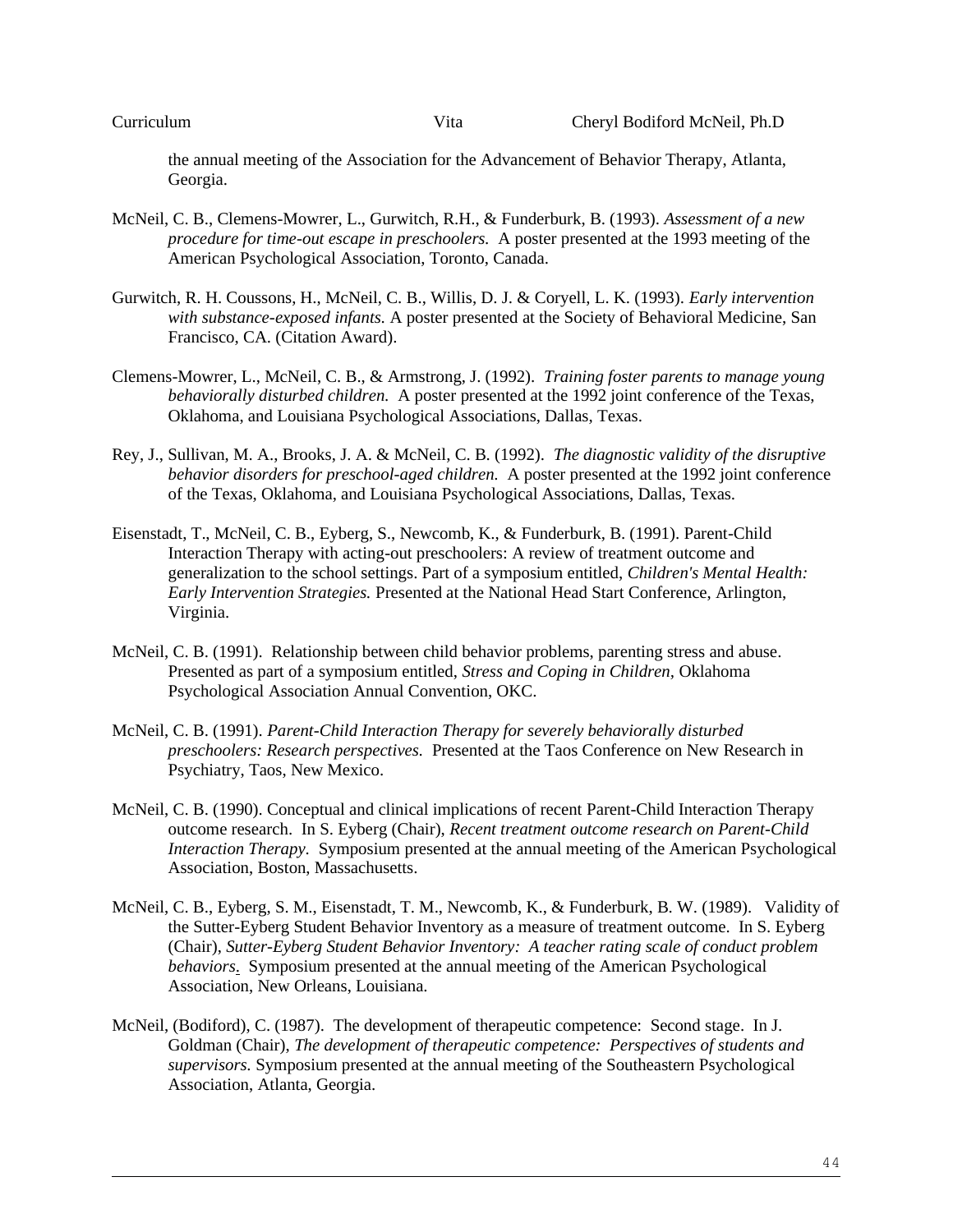- Eisenstadt, T. H. & McNeil, (Bodiford), C. (1987). *A review of children's rights in psychological treatment.* Paper presented at the 40th annual meeting of the Florida Psychological Association, Orlando, Florida.
- Fennell, E., Eisenstadt, T., McNeil, (Bodiford), C., Rediess, S., & Mickle, J. (1987). *The assessment of neuropsychological dysfunction in children shunted for hydrocephalus.* Poster presented at the annual meeting of the International Neuropsychological Society, Washington, D.C.
- McNeil, (Bodiford), C. & Eisenstadt, T. H. (1986). *Childhood depression, achievement, and learned helplessness: A behavioral and self-report assessment.* Poster presented at the annual meeting of the Florida Psychological Association, Sanibel Island, Florida.
- Eisenstadt, T. H., McNeil, (Bodiford), C., Williams, D., Fennell, E., Glaros, A., Devane, L., & Bauer, R. (1986). *Chronic pain and depression: A clinical investigation*. Poster presented at the annual meeting of the American Psychological Association, Washington, D.C.
- Lethermon, V.R., Williamson, D.A., Moody, S.D., Granberry, S.W., Lemanek, K., & McNeil, (Bodiford), C. (1982). *Social skills assessment in children: Toward a socially valid instrument.* Poster presented at the annual meeting of the Association for the Advancement of Behavior Therapy, Los Angeles.

#### **INVITED CLINICAL PRESENTATIONS AND WORKSHOPS**

- McNeil, C.B. (2020, April). *Using analogies and imagery to enhance buy in*. Invited Keynote Address presented remotely for the Third Annual Northeast Regional PCIT Conference sponsored by Montefiore Hospital, New York City.
- McNeil, C.B. (2020, April). *PCIT for Children on the Autism Spectrum.* Invited Keynote Address presented remotely for the Third Annual Northeast Regional PCIT Conference sponsored by Montefiore Hospital, New York City.
- Lieneman**,** C**.**, Owen, C., & McNeil, C. B. (2020, April). *Parent-Child Interaction Therapy (PCIT) for caregivers of children with autism: An introduction to behavioral play therapy skills*. Clinical skills workshop accepted for presentation at the Chattanooga Autism Conference, Chattanooga, TN.
- McNeil, C. B., Owen, C., Lieneman, C**.**, & Han, R. (2020, April). *Parent-Child Interaction Therapy (PCIT) for children on the autism spectrum*. Talk for medical providers accepted for presentation at the Chattanooga Autism Conference, Chattanooga, TN.
- Owen, C. & McNeil, C.B. (2020). *Parent-Child Interaction Therapy (PCIT) for teachers of children on the autism spectrum.* Clinical skills workshop accepted for presentation at the Chattanooga Autism Conference, Chattanooga, TN.
- McNeil, C.B. (2019, November). *Parent-Child Interaction Therapy: A Robust Intervention for Early Childhood Mental Health.* Invited pre-convention workshop at ABCT in Atlanta, Georgia.

McNeil, C.B. (2019, June). Parent-Child Interaction Therapy. Invited workshop on Parent-Child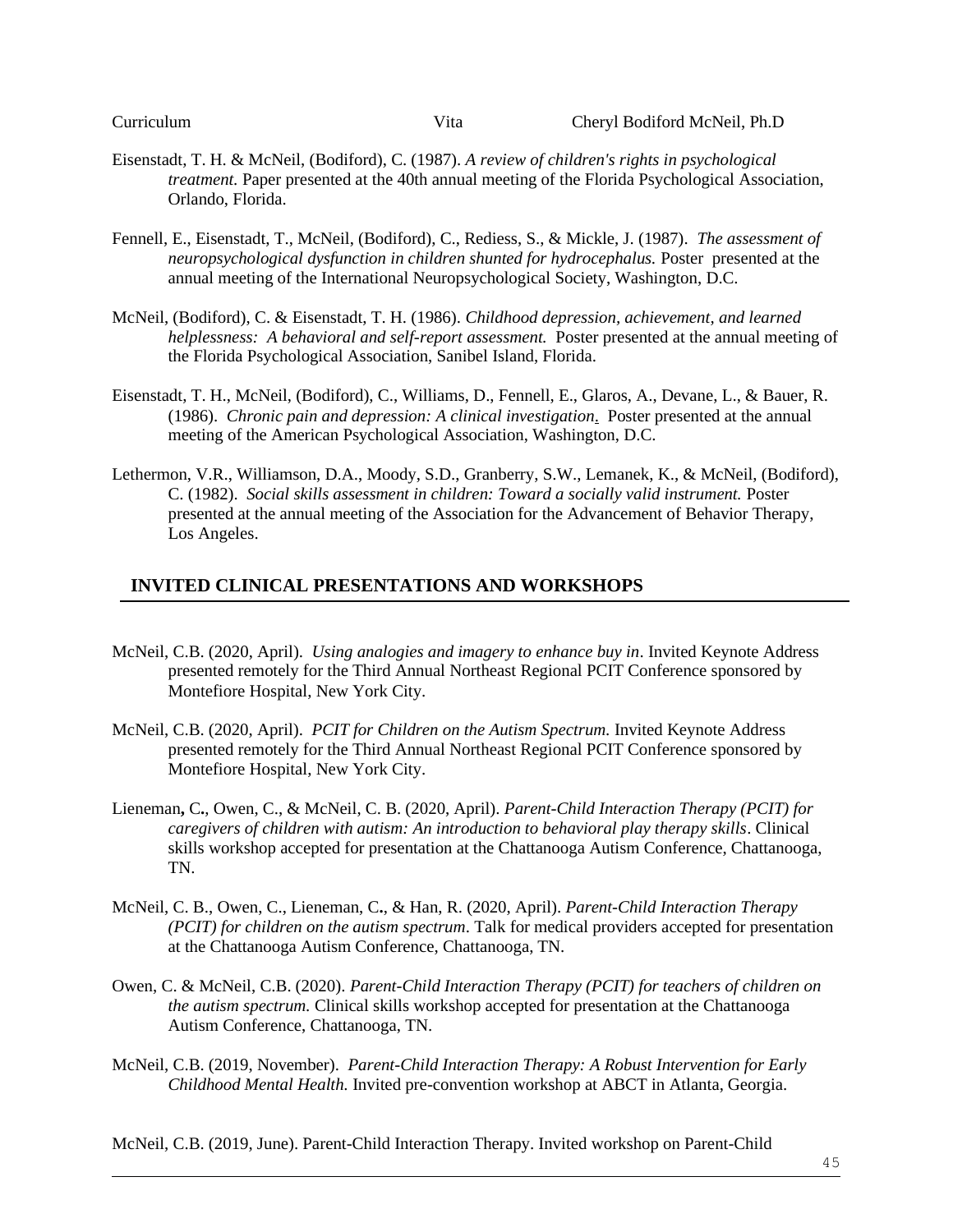Interaction Therapy for Tampere University, Tampere, Finland.

- Girard, E., Wallace, N., Morgan, S. & McNeil, C. B. (2019, August). PCIT-Toddlers. Clinical skills workshop presented at the PCIT International Convention, Chicago, IL.
- Quetsch, L., Pooch, A., Sherman, J. A., Lieneman, C., Parlade, M. V., Owen, C., Davidson, B., & McNeil, C. (2019, August). *Navigating coaching for children with ASD: Building clinical skills and competencies*. Clinical skills workshop presented at the PCIT International Convention, Chicago, IL.
- Owen, C., Lieneman, C., & McNeil, C. B. (2019, June). *Parent-Child Interaction Therapy for children on the autism spectrum*. Workshop presented at the Milestones National Autism Conference, Cleveland, OH.
- McNeil, C. B.; Owen, C. K. (2019, April). *Parent-Child Interaction Therapy for Preschoolers on the Autism Spectrum*. Workshop presented at the 3rd Annual Mountaineer Autism Project conference, Parkersburg, WV.
- Girard, E. & McNeil, C.B. (2019, March). PCIT for Toddlers. Presented to BestSelf Behavioral Health, Inc. Buffalo, New York.
- Girard, E., McNeil, C. B., Wallace, N., Morgan, S., & Kohlhoff, J. (2018, June). PCIT for Toddlers presented to the Parent-Child Interaction Therapy World Congress, Schweinfurt, Germany.
- McNeil, C.B. (2018, November). Parent-Child Interaction Therapy. Invited Master Clinician seminar presented at the Association of Behavior and Cognitive Therapies Conference, Washington, DC.
- McNeil, C. B., & Quetsch, L. B. (2018, June). PCIT with ASD: Lessons learned from editing the Handbook of Parent-Child Interaction Therapy for Children on the Autism Spectrum. Workshop presented to the Parent-Child Interaction Therapy World Congress, Schweinfurt, Germany.
- McNeil, C.B. (2017, December). Parent-Child Interaction Therapy. Invited clinical presentation for the Child Mind Institute, New York City, NY.
- McNeil, C.B. (2017, November). Advanced Parent-Child Interaction Therapy and Teacher-Child Interaction Training Workshop. Invited as part of the SAMHSA grant for FMRS in Beckley, WV.
- McNeil, C.B. (2017, November). Parent-Child Interaction Therapy. Invited Clinical Intervention Training Workshop for the Association of Behavior and Cognitive Therapies Conference, San Diego, CA.
- McNeil, C.B. (2017, November). Parent-Child Interaction Therapy for Preschoolers with Challenging Behaviors. Invited grand rounds presentation for Starship Children's Hospital telepaeds. Auckland, New Zealand.
- McNeil, C.B. (2017, November). An Early Intervention Approach for Reducing Child Maltreatment and Managing Disruptive Behaviours in Preschool Children. Invited public lecture for Auckland Downtown Rotary Association, Auckland, New Zealand.
- McNeil, C.B. (2017, November). Real-time Coaching for Challenging Kids. Radio New Zealand. Auckland, New Zealand.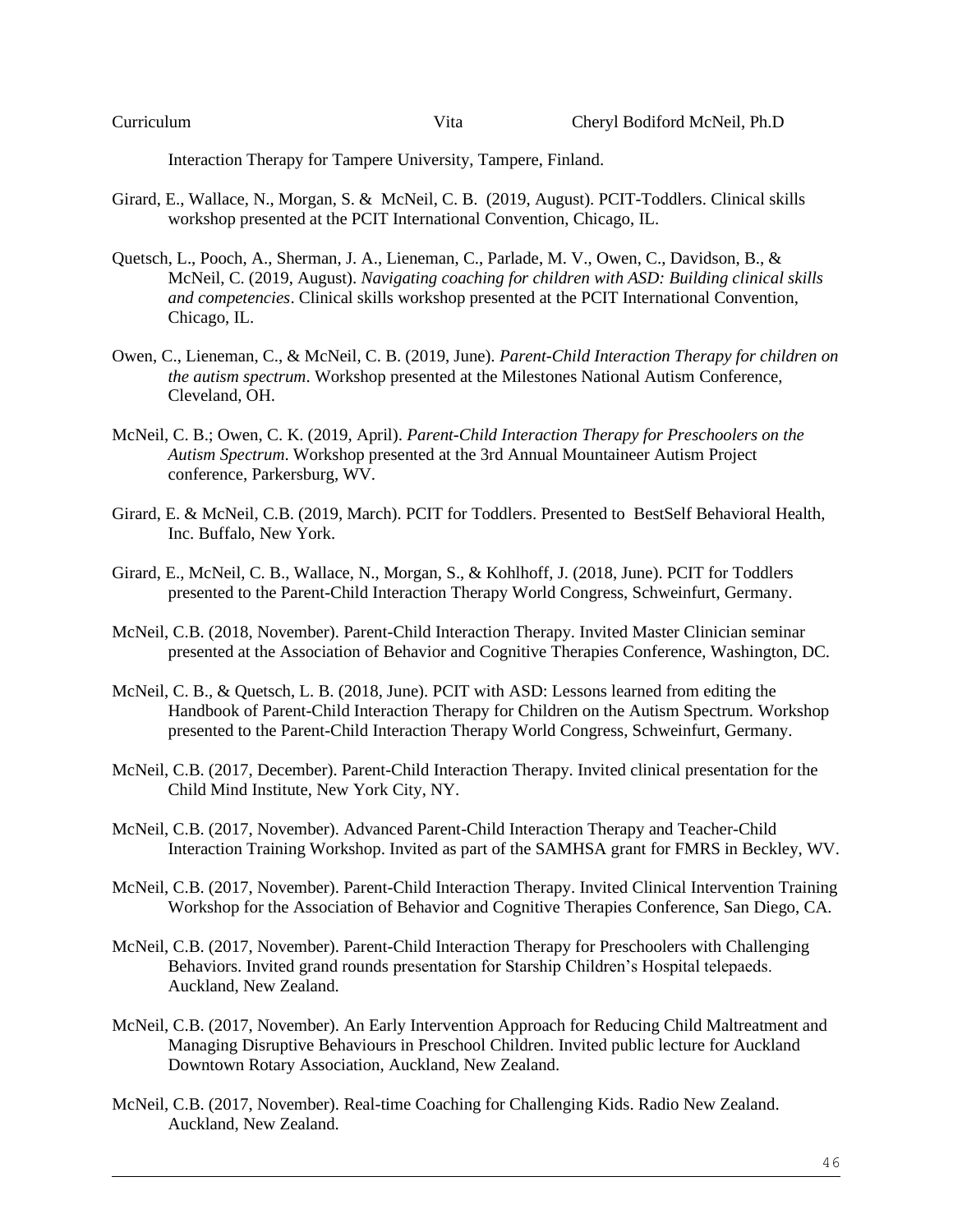- McNeil, C.B., (2017, October). Does Time-Out Traumatize Children? Keynote presentation for the Trends and Challenges of the 21st Century Child Conference. Sydney, Australia.
- McNeil, C.B. (2017, October). Parent-Child Interaction Therapy. Invited workshop for the Trends and Challenges of the 21st Century Child Conference. Sydney, Australia.
- McNeil, C.B. (2017, September). Use of Analogies and Imagery to Enhance Buy-In in PCIT. Invited workshop provided at the PCIT International Conference, Traverse City, Michigan.
- McNeil, C.B. (2017, June). Advanced Parent-Child Interaction Therapy. Invited workshop for therapists at AWARE, a community mental health organization in Helena Montana.
- McNeil, C.B. (2017, May). Intensive Family Coaching. Invited workshop provided at the Achievement Center, Erie, PA.
- McNeil, C.B. (2017, April). Provided the Glenwood Endowed Lectureship on Parent-Child Interaction Therapy at the University of Alabama Birmingham.
- McNeil, C.B. (2017, March). *Teacher-Child Interaction Training*. Invited lecture presented for the state of Oregon PCIT consortium.
- McNeil, C.B. (2017, March). *Overview of PCIT Research.* Keynote presented conducted at the Washington State PCIT conference.
- McNeil, C.B. (2017, February*). Does Time-Out Traumatize Children?* Keynote presentation provided at the Miami International Child and Adolescent Mental Health Conference (MICAMH).
- McNeil, C.B. (2017, February). PCIT Overview Workshop. Provided at the Miami International Child and Adolescent Mental Health Conference (MICAMH).
- McNeil, C.B. (2016, July). Provided PCIT and TCIT training to 12 therapists at AWARE, a community mental health organization in Helena Montana.
- McNeil, C.B. (2016, June). Provided a 40-hour PCIT training to FMRS in Beckley, WV to approximately 12 therapists.
- McNeil, C.B. (2016, April). Parent-Child Interaction Therapy. Invited workshop presented at the Vancouver Cognitive and Behavioral Treatment Centre.
- McNeil, C. B. (2015, December). Follow the Yellow Brick Road. Keynote Address at the Statewide Delaware BEST Conference, Dover, DE.
- McNeil, C. B. (2015, November). Overview of Parent-Child Interaction Therapy. Invited Grand Rounds Presentation for Department of Psychiatry at Columbia University Medical Center in NYC.
- McNeil, C. B. (2015, June). Parent-Child Interaction Therapy. Invited workshop for the University of North Carolina, Greensboro, Department of Psychology.
- McNeil, C.B. (2015, May-August). Provided PCIT training to the State of Indiana, training approximately 18 therapists across the state.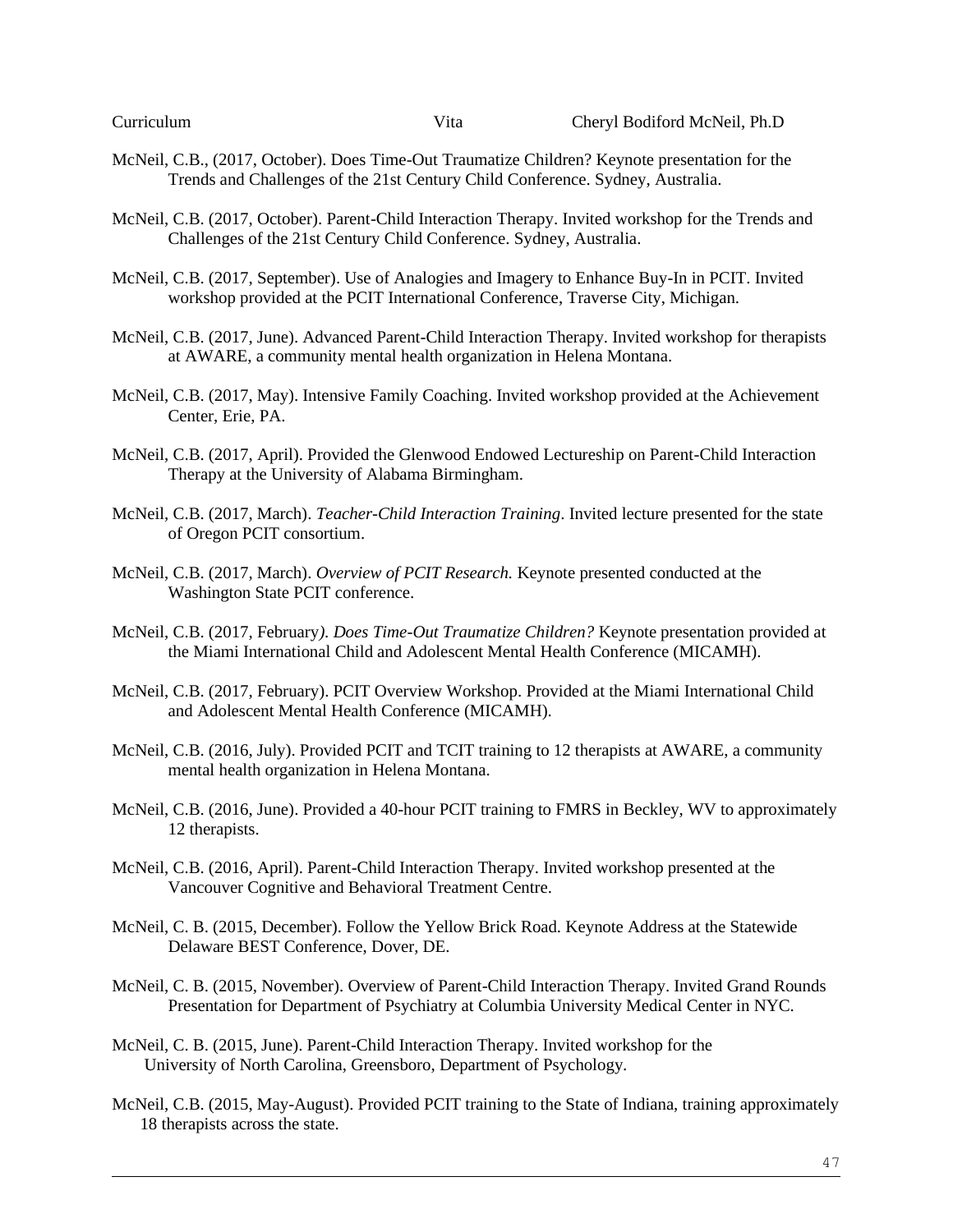- McNeil, C.B. (2014, November). Parent-Child Interaction Therapy. Invited workshop for the 2014 Association of Behavior and Cognitive Therapies Conference, Philadelphia, PA.
- McNeil, C.B. (2014, December). The Art and Heart of PCIT. Invited address for the Statewide Delaware BEST Conference, Dover, DE.
- McNeil, C.B. (2014, September). Invited Webinar on PCIT for the Association of Behavior and Cognitive Therapies.
- McNeil, C.B. (2014, June). Provided PCIT training to the State of Indiana through the Georgetown National Technical Assistance Center for Children's Mental Health (60 hours).
- McNeil, C.B. (2014). Provided PCIT training to the State of Montana through the Georgetown National Technical Assistance Center for Children's Mental Health (60 hours).
- McNeil, C.B. (2014). Invited workshop to therapists at the Erie Achievement Center as part of their requirements to be PCIT Level I Trainers.
- McNeil, C.B. (2014, April). Presented several talks for the United Way of Buffalo and Erie County Community Forum "Pay Now or Pay Later: The Importance of Addressing Disruptive Behavior in Young Children."
- McNeil, C.B. (2014, April). Interviewed on the United Way of Buffalo and Erie County video marketing the Children's Center for Success. http://www.uwbec.org/ccs
- McNeil, C.B. (2014, April). Parent-Child Interaction Therapy for trauma. West Virginia Child Advocacy Network, Morgantown, WV.
- McNeil, C.B. (2013, November). PCIT: An evidence-based intervention for young children with challenging behaviors. Invited grand rounds presented at the University of Texas Health Science Center in San Antonio, TX.
- McNeil, C.B. (2013). PCIT for children traumatized by physical abuse and neglect: Ethical and philosophical concerns. Research presented to the PCIT International Conference, Boston, MA.
- McNeil, C.B. (2013). Invited pre-convention workshop entitled, Parent-Child Interaction Therapy, presented at the Association for Behavioral and Cognitive Therapies 47<sup>th</sup> National Conference, Nashville, TN.
- McNeil, C.B. (2014). PCIT for children traumatized by physical abuse and neglect: Ethical and philosophical concerns. Invited clinical address presented to the Oregon Statewide PCIT Conference, Oregon.
- McNeil, C.B. (2014). PCIT Coaching. Invited clinical address presented to the Washington Statewide PCIT Conference, Seattle, WA.
- McNeil, C.B. (2013). PDI Coaching. Invited clinical address presented to the Delaware Statewide PCIT Conference, Dover, DE.
- McNeil, C.B. (2014). CDI and PDI Coaching. Invited clinical address presented to the Riverside PCIT Conference, Riverside, CA.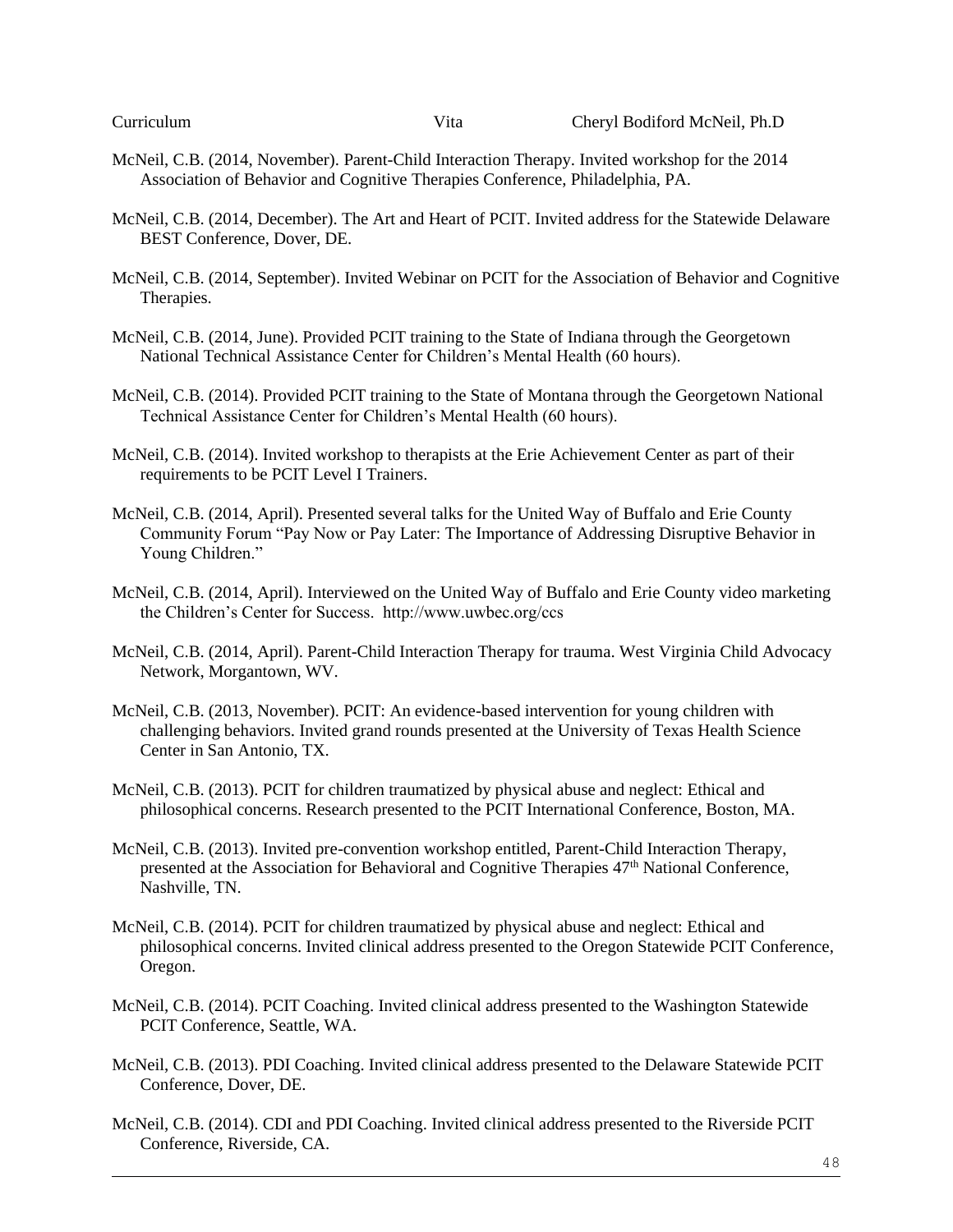- McNeil, C.B. (2012, December). Invited Keynote Speaker at the B.E.S.T. Fest Conference in Dover, Delaware.
- McNeil, C.B. (2012, November). Invited Master Clinician Seminar at ABCT entitled, *Avoiding Common Stumbling Blocks in Parent-Child Interaction Therapy: A Workshop for Experienced PCIT Clinicians*.
- McNeil, C.B. (2012, September). Invited Grand Rounds presentation at the University of Arkansas for Medical Sciences, Department of Psychiatry.
- McNeil, C.B. (2012, September). Invited Keynote Speaker at the University of Arkansas for Medical Sciences PCIT conference.
- McNeil, C.B. (2013, April). Invited Keynote Speaker for the Oregon Statewide PCIT Conference.
- McNeil, C.B. (2012, September). Invited Keynote Speaker at the Statewide Pennsylvania PCIT Network Meeting in Mechanicsburg, PA.
- McNeil, C.B. (2011, Oct). Invited keynote speaker at the Smart Start Early Childhood Mental Health Speaker Series. Presented *Helping Young Children with Disruptive Behaviors: A Unique Approach at* State College, PA.
- McNeil, C.B. (2011, June). Provided a 40 hour workshop to therapists at Karitane on PCIT.
- McNeil, C.B. (2011, June). Provided a 40 hour workshop to therapists across New Zealand on PCIT.
- McNeil, C.B. (2011, April). Presented the Invited Keynote Address for the Second Annual Northeast Regional PCIT Conference sponsored by the Child Mind Institute in New York City. The talk was entitled, "PCIT Tune Up: Raising Your Skills to the Next Level."
- McNeil, C.B. (2011, June). An invited address for the Downtown Rotary Visiting Scholar lecture series, entitled *An Early Intervention Approach for Reducing Child Maltreatment and Managing Disruptive Behaviours in Preschool Children,* presented at the University of Auckland, New Zealand.
- McNeil, C.B. (2010, Sep). Attachment Concerns with Parent-Child Interaction Therapy. An invited keynote address at the Norwegian National PCIT conference, Oslo, Norway,
- McNeil, C.B. (2010, May). Presented an invited one hour Grand Rounds presentation to the Department of Psychological Medicine at the Children's Hospital at Westmead in Sydney, Australia.
- McNeil, C.B. (2010, Feb). Presented a 45 minute invited address on Parent-Child Interaction Therapy to the International Infant, Toddler, Preschool Mental Health Conference in Auckland, New Zealand.
- McNeil, C.B. & McNeil, D.W. (2010, May). Presented a 45-minute talk on behavior management of children in the dental operatory to the pediatric dental residents at the Children's Hospital at Westmead in Sydney, Australia.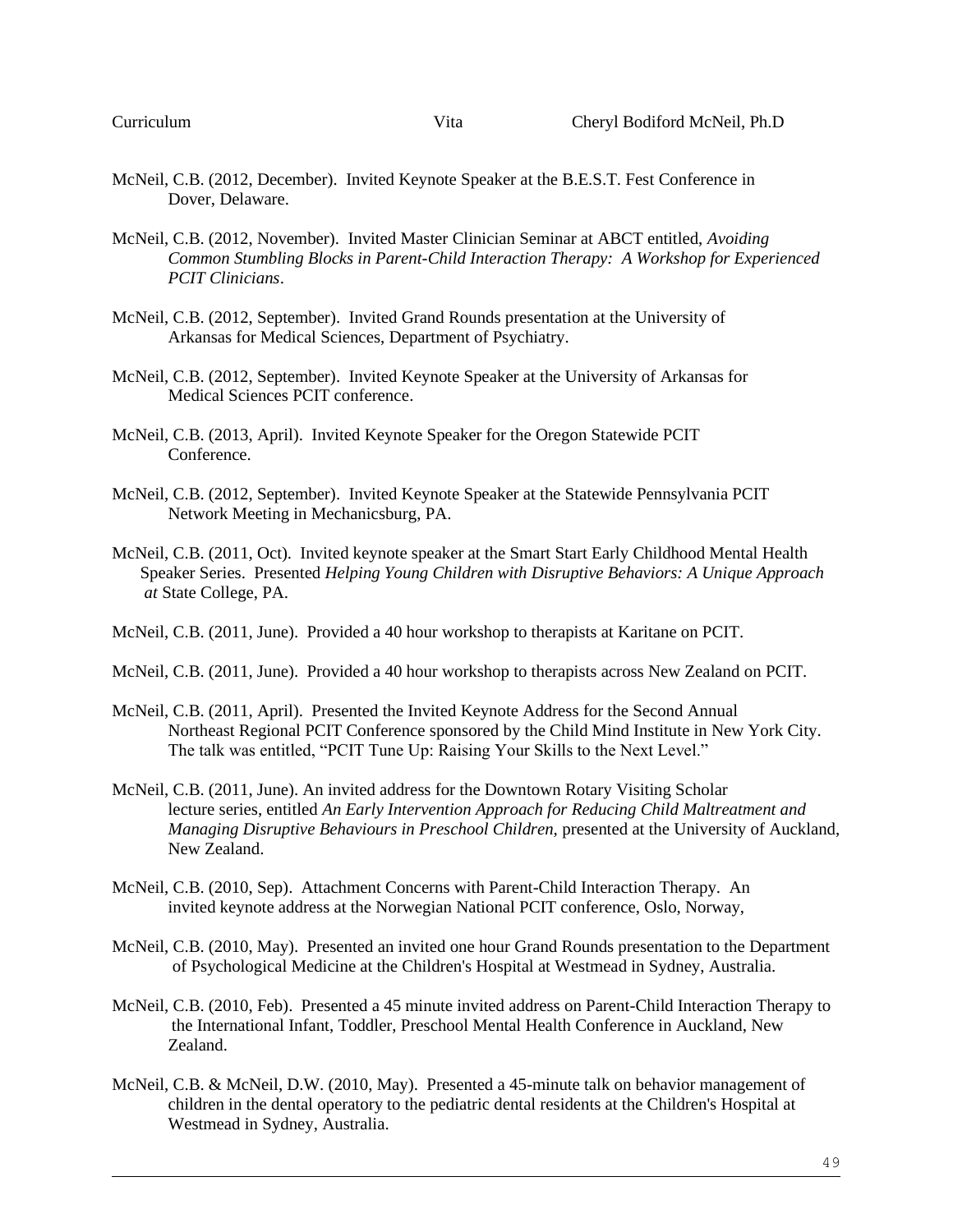- McNeil, C.B. (2009, Sep). Presented a 2 and 1/2 hour invited address on Parent-Child Interaction Therapy to the Delaware Conference on Young Child Mental Health and Child Traumatic Stress at the University of Delaware in Newark. .
- McNeil, C.B. (2009, Oct). Provided an invited 30 minute address to the 9th Annual PCIT Conference on "Generalization Barriers to Treatment" in Traverse City, Michigan. (last year = accepted)
- McNeil, C.B. (2009, Nov). *Overview of Parent-Child Interaction Therapy.* An invited 2-hour Master Clinician Seminar presented at the Association for Behavioral and Cognitive Therapies Conference, New York, NY.
- McNeil, C.B. (2009, Sep). *Challenging Issues in Parent-Child Interaction Therapy.* An invited 30 minute talk presented at the 9<sup>th</sup> Annual PCIT Conference, Traverse City, Michigan.
- McNeil, C.B. (2008, October). *Advanced Skills in Parent-Child Interaction Therapy.* A 2-day workshop presented at the Norwegian National Conference for PCIT, Trondheim, Norway.
- McNeil, C.B. (2008, August). *Parent-Child Interaction Therapy for Preschoolers with Behavior Problems.* Invited presentation for Kennedy Krieger Institute's Distinguished Scientist Lecture Series. Baltimore, MD.
- McNeil, C.B. (2008, April). *Improving parent-child relationships with Parent-Child Interaction Therapy.*  Invited grand rounds presentation for the Medical University of South Carolina.
- McNeil, C.B. (2008, Nov). Full-Day Clinical Intervention Training on *Parent-Child Interaction Therapy.*  Invited for presentation at the 42<sup>nd</sup> Annual Convention of the Association for Behavioral and Cognitive Therapies, Orlando, Fl.
- McNeil, C.B. (2007, Sept). *Ask the experts panel discussion*. Panel presented as part of the 7<sup>th</sup> Annual PCIT Conference in OKC, OK.
- McNeil, C.B. (2007, Sept). Keynote Address: *Dissemination of PCIT: Lessons learned from the front lines.* Paper presented at the 7<sup>th</sup> Annual PCIT Conference in OKC, OK.
- McNeil, C.B. *Using play therapy to enhance parent-child relationships* (2006, Sep). Two grand round presentations provided to the Departments of Pediatrics and Psychiatry at Cincinnati Children's Hospital, Cincinnati, Ohio.
- Eyberg, S.M., & McNeil, C.B. (2006, Nov). *Parent-Child Interaction Therapy.* An invited preconvention workshop presented at ABCT in Chicago, IL.
- McNeil, C.B. (2006, May). *Discipline strategies that really work!* A community talk provided to teachers associated with the Smart Start-Centre County Early Childhood Mental Health Committee, State College, PA.
- McNeil, C.B. (2006). *Positive parenting through play.* A talk for parents of the WVUH Child Development Center, Morgantown, WV.
- McNeil, C.B. (2005, Aug.). *Parent-Child Interaction Therapy*. A 5-day training for the Learning Support Center for Neurobehavioral Psychology at Texas Children's Hospital, Houston, TX.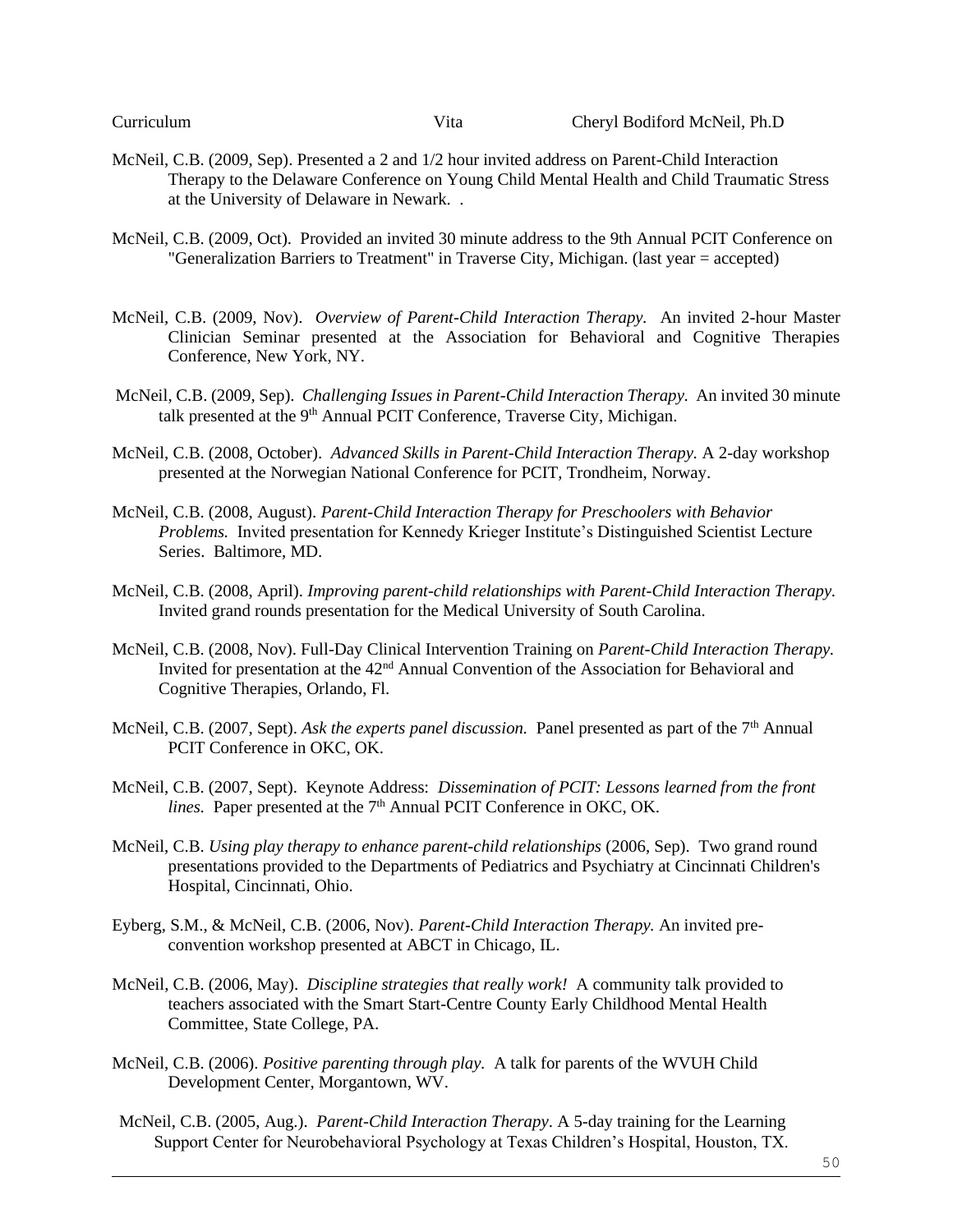- McNeil, C.B. (2005, Dec). *Using play therapy to enhance parent-child relationships*. An invited Child Psychiatry Grand Rounds Presentation for Columbia University and New York State Psychiatric Institute**.**
- McNeil, C.B. (2005, Aug). *Parent-Child Interaction Therapy*. A 5-day training for the Learning Support Center for Neurobehavioral Psychology at Texas Children's Hospital, Houston, TX**.**
- McNeil, C.B. (2004, May). *Parent-Child Interaction Therapy*. An invited 1 hour continuing education workshop presented at the Child & Adolescent Psychiatry continuing education conference, Chicago, IL.
- McNeil, C.B. (2005, April). *PCIT.* A Workshop Presented at the 2005 Smart Start Community Education Series: "Keeping A Step Ahead" in State College, PA
- McNeil, C.B. (2005, Jan). Provided an invited 5-day training in *PCIT* to Child and Adolescent Treatment Services therapists in Buffalo, NY.
- McNeil, C.B., & Lambert, K. (2004, Oct). *Parent-Child Interaction Therapy for managing disruptive behavior in young children.* A 3 hour invited workshop presented at the 15<sup>th</sup> Annual Kentucky Mental Health Institute, Louisville, KY.
- McNeil, C.B. (2004, Sept). *Ask the experts panel.* A 1 hour panel discussion presented at the 5th annual Parent-Child Interaction Therapy Conference, Sacramento, CA.
- McNeil, C.B. (2004, May). *Parent-Child Interaction Therapy*. An invited 1 hour continuing education workshop presented at the Child & Adolescent Psychiatry continuing education conference, Chicago, IL.
- Eyberg, S.M., & McNeil, C.B. (2003, Nov). *Difficult cases in Parent-Child Interaction Therapy: Process issues in interviewing and coaching*. A 2 hour invited Master Clinician Seminar presented at the annual meeting of AABT, Boston, MA.
- McNeil, C.B. (2003, Sept). *Parent-Child Interaction Therapy.* An invited presentation provided to the Psychology Department at the University of North Carolina at Greensboro.
- Eyberg, S. M. & McNeil, C.B. (2003, July). *Parent-Child Interaction Therapy*. An invited CE workshop presented at the Third Biennial Niagara Conference on Evidence-Based Treatments for Childhood and Adolescent Mental Health Problems
- McNeil, C. B. (2003, Mar). *Parent-Child Interaction Therapy*. A 6 hour invited continuing education workshop presented at the University of Kentucky, Lexington, KY.
- McNeil, C. B. (2003, May). Participated as a presenter at the monthly Systems of Care teleconference for Georgetown University National Technical Assistance Center. The talk was broadcast nationally.
- McNeil, C. B. (2003, May). Provided a 5 day training on PCIT and physical abuse to the ARC of Columbia South Carolina .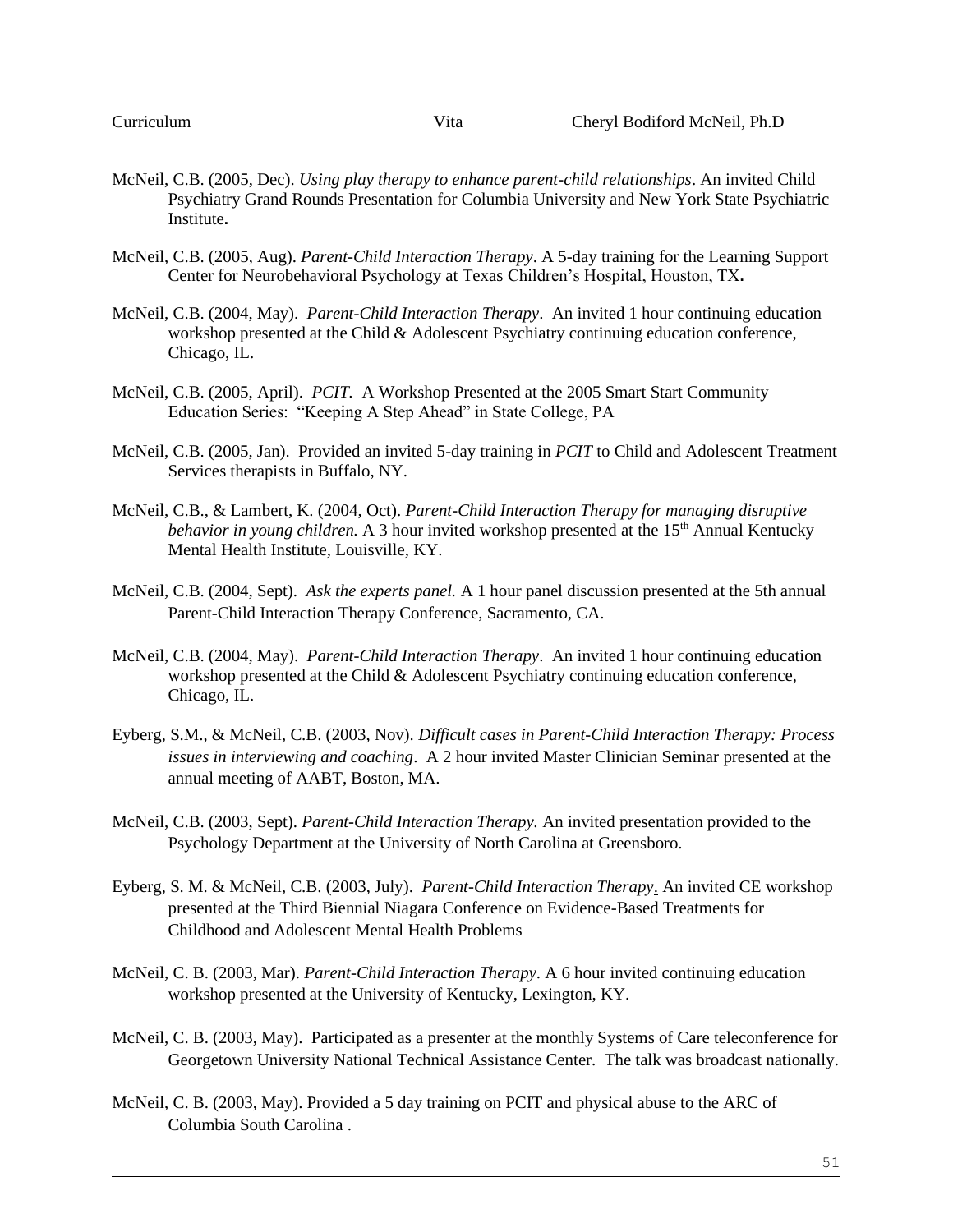- McNeil, C. B. (2003). Provided a 5 day training on PCIT to the Bridges Program in Hazard, Kentucky and to Clackamas County Mental Health in Oregon.
- McNeil, C. B. (2002, June). *Treatment of behavior problems in young children.* A full-day invited workshop for Jefferson Behavioral Health, Medford, OR.
- McNeil, C. B. (2001, Nov). *Treatment of young children with ADHD and Oppositional Defiant Disorder.* A 3-hour grand rounds presentation for staff at Toledo Children's Hospital, Toledo, OH.
- McNeil, C. B. (2001, Oct). *Treatment of severe behavioral problems in young children*. A 6-hour, invited continuing education workshop presented at the convention entitled, "Best Strategies for the Treatment and Prevention of Childhood Problems," Seattle, WA.
- McNeil, C. B. (2001, Feb). *Managing behavior problems in special education preschools.* A 2-day workshop presented to mental health professionals at the Family Life Center in Columbus, KS.
- Eyberg, S. M., & McNeil, C. B. (2001, Nov). *Parent-Child Interaction Therapy.* An Invited pre-convention workshop for the 2001 meeting of the Association for the Advancement of Behavior Therapy, Philadelphia, PA.
- McNeil, C. B. (2001, Oct). *Treatment of severe behavioral problems in young children*. A 6 hour continuing education workshop to be presented at the convention entitled, "Best Strategies for the Treatment and Prevention of Childhood Problems," Seattle, WA.
- Dobbins, C., Eyberg, S., Franklin, T., Funderburk, B., McNeil, C., & Zebell, N. (2001, May). *Ask the experts panel.* An invited presentation for the 2001 Parent-Child Interaction Therapy conference, Sacramento, CA.
- McNeil, C. B., Filcheck, H. , & Greco, L. (2001, May). *A PCIT-based approach to behavior management in preschool settings.* An invited presentation for the 2001 Parent-Child Interaction Therapy conference, Sacramento, CA.
- McNeil, C. B., Vincent, J., & Ware, L. (2001, May). *PCIT Masters Video Presentation: Coaching a physically abusive mother.* An invited presentation for the 2001 Parent-Child Interaction Therapy conference, Sacramento, CA.
- Vincent, J. D., Filcheck, H. A., Ware, L., M., & McNeil, C. B. (2001, April). *Understanding and Preventing Misbehavior in Preschool Classrooms.* A 1 hour workshop given to teachers at Houseville, WV Head Start.
- McNeil, C. B. (2001, Feb). *Parent-Child Interaction Therapy for RelationshipEnhancement.* A 6 hour continuing education workshop presented at the South Carolina Professional Colloquium on Child Abuse, Charleston, SC.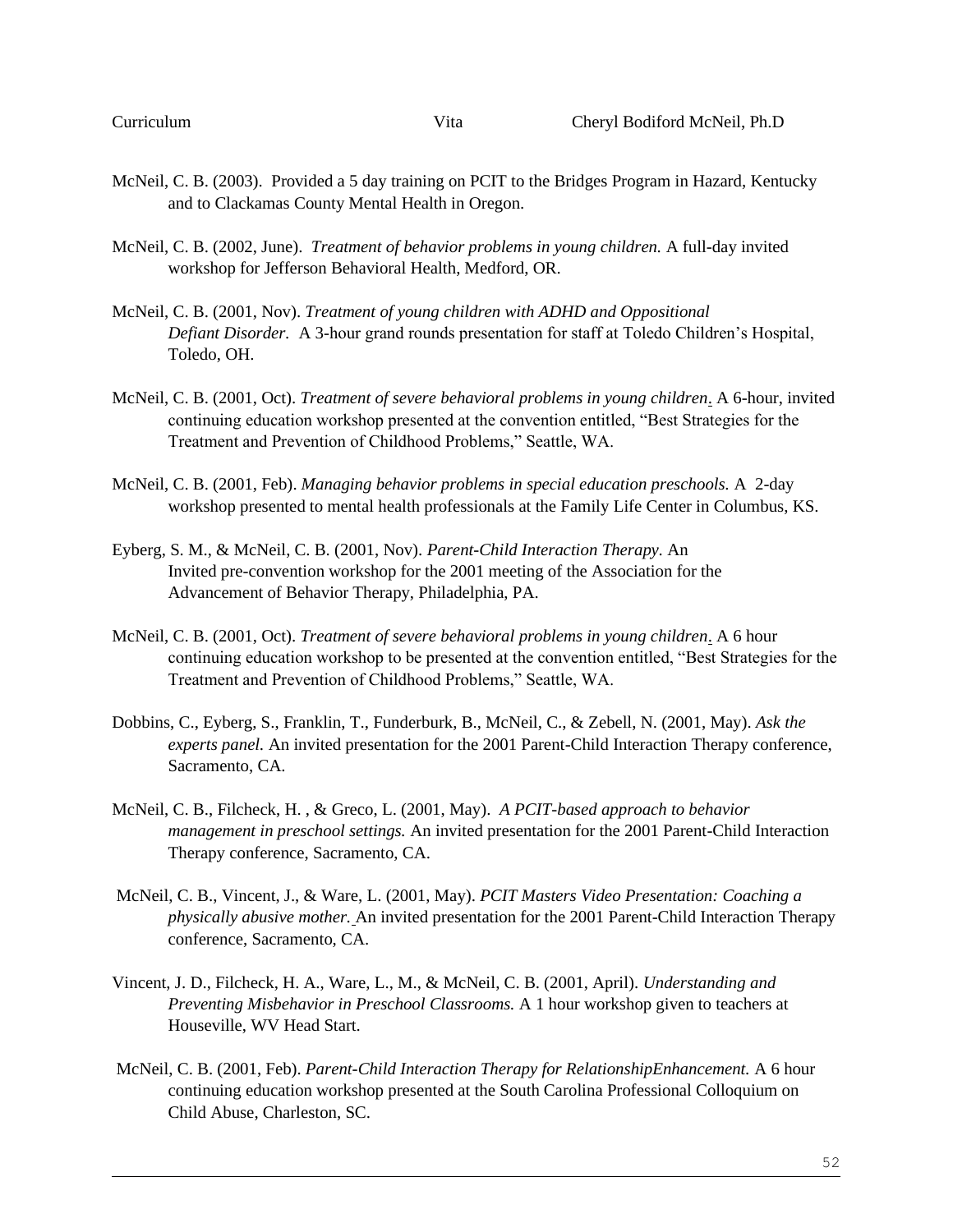- McNeil, C. B. (2001, Feb). 5*-day intensive training in Parent-Child Interaction Therapy.* Presented to mental health centers in Columbus and Pittsburgh Kansas.
- McNeil, C B. (2000, Oct). 3-day intensive training in Parent-Child Interaction Therapy. Presented to Lydia House in Chicago, IL.
- McNeil, C. B. (2000, Oct). *Parent-Child Interaction Therapy for Relationship Enhancement.* Two 3 hour continuing education workshops presented at the meeting of the Children's Justice Task Force, Charleston and Morgantown, WV.
- McNeil, C. B. (2000, Sep). Parent-Child Interaction Therapy for Relationship Enhancement. A 3 hour continuing education workshop presented at the meeting of the West Virginia Psychological Association, Pipestem Resort, WV.
- McNeil, C. B., Filcheck, H. A., Herschell, A. D., & Ware, L. (2000, July). *Parent-Child Interaction Therapy for young children with behavior disorders.* A 5-day training at Columbia University's Medical School, New York City, NY.
- McNeil, C. B., Filcheck, H. A., & Herschell, A. D. (2000, June). *Managing high level behavior problems in the elementary classroom.* A 3 hour continuing education workshop presented at Monongalia County School's Project Enrich, Morgantown, WV.
- Herschell, A. D., Filcheck, H. A., Greco, L. A., & McNeil, C. B. (2000, May). *Managing the unmanageable session: Creative strategies for keeping active children engaged while parents acquire skills.* An invited clinical presentation for the 2000 Parent-Child Interaction Therapy conference, Sacramento, CA.
- McNeil, C. B. (2000, May). *PCIT Masters' Demonstration*. An invited demonstration of clinical coaching with actual cases provided at the 2000 Parent-Child Interaction Therapy conference, Sacramento, CA.
- McNeil, C. B. (2000, April). *Parent-Child Interaction Therapy for Young Abused Children*. An 8 hour continuing education workshop presented to Action Youth Care, Charleston, WV.
- McNeil, C. B. (2000, March). *Inclusion of children with behavior disorders in regular education?* Invited address at the Southeastern Psychological Association meeting, New Orleans, LA.
- Filcheck, H. A., & McNeil, C. B. (2000, March). *Understanding and preventing misbehavior at home.* A 2 hour workshop presented at Monongalia County Head Start, Morgantown, WV.
- Herschell, A. D., & McNeil, C. B. (2000, March). *Understanding and preventing misbehavior at home.* A 1 hour workshop presented to Head Start parents, Morgantown, WV.
- Filcheck, H. A., & McNeil, C. B. (2000, Jan). *Managing AD/HD in regular education classrooms: Description of an inclusive program.* A 2 hour workshop presented at Cheat Lake Elementary School, Morgantown, WV.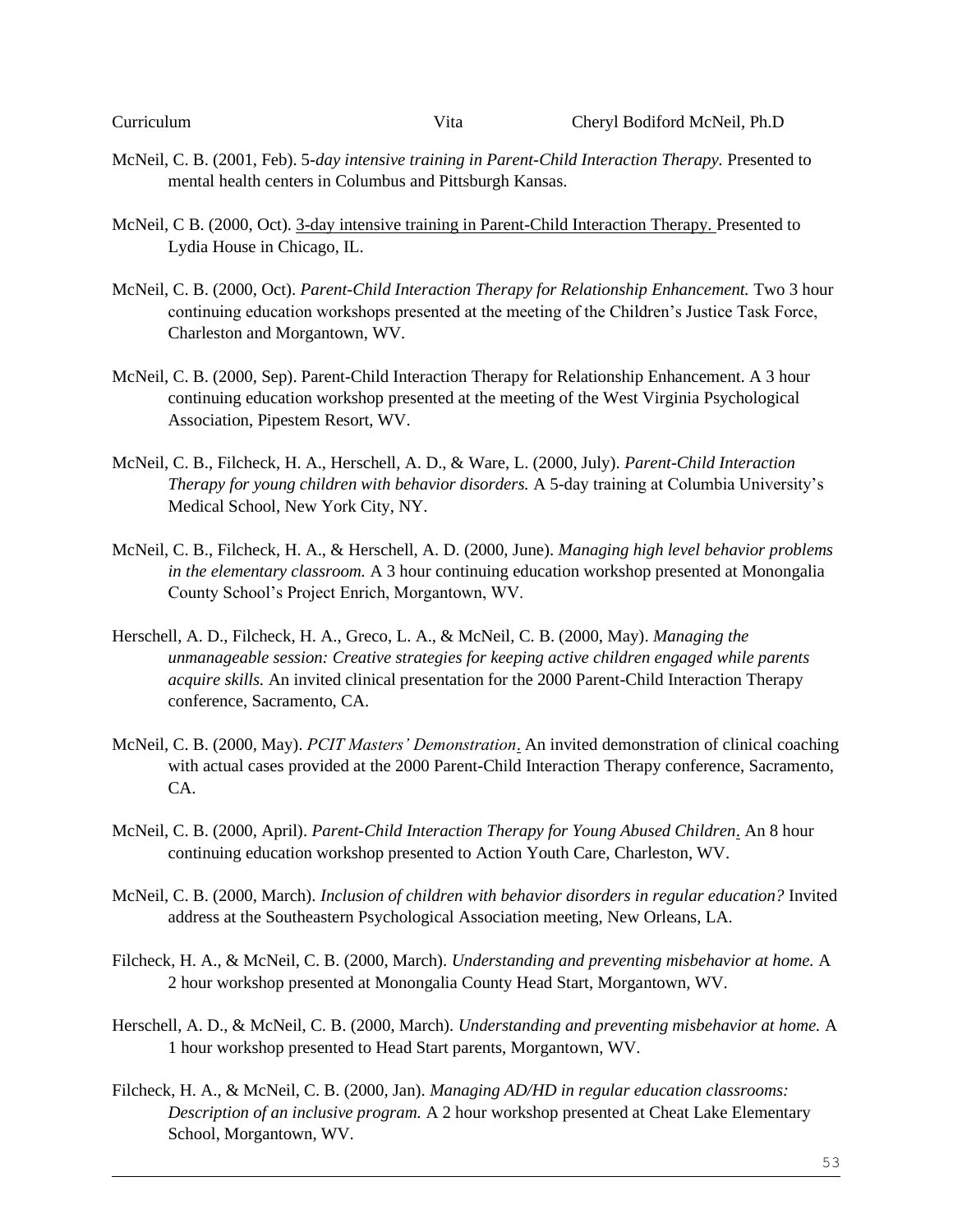.

- Herschell, A. D., Filcheck, H. A., & McNeil, C. B. (1999, Oct). *The AD/HD Classroom Kit: An inclusive approach to behavior management in the classroom.* An invited four-hour tabletop presentation at the annual meeting of CHADD, Washington, DC.
- Filcheck, H. A., Greco, L. A., & McNeil, C. B. (1999, Nov). *Managing misbehavior at home*. A 3 hour workshop presented at Marion County Head Start, Fairmont, WV.
- Filcheck, H. A., Greco, L. A., & McNeil, C. B. (1999, Nov). *Preventing misbehavior at home*. A 3 hour workshop presented at Marion County Head Start, Fairmont, WV.
- McNeil, C. B. (1999, Oct). *Those who can, teach: Outstanding tips from outstanding teachers.* A 1 ½ hour talk for the WVU Faculty Development Program, Morgantown, WV.
- Capage, L. C., Filcheck, H. A., Herschell, A. D., Joseph, K., Lumley, V., Greco, L. A., & McNeil, C. B. (1999, August). *Understanding, preventing, and managing misbehavior in head start classrooms.* A five-day workshop for North Central West Virginia Head Start family resource coordinators. Morgantown, WV
- Capage, L. C., Herschell, A. D., Filcheck, H. A., McNeil, C. B., & Greco, L. A. (1999, July). *Understanding, preventing, and managing misbehavior in head start classrooms.* Two 2-day workshops for North Central West Virginia Head Start teachers. Fairmont, WV.
- McNeil, C. B., Herschell, A. D., & Filcheck, H. A. (1999, June). *Managing disruptive behavior in elementary classrooms.* A 3 hour continuing education workshop presented at Monongalia county school district's Project Enrich. Morgantown, WV.
- McNeil, C. B., Herschell, A. D., & Filcheck, H. A. (1999, May). *School consultation and the community mental health center: Benefits of a comprehensive and cooperative treatment approach.* A fourday continuing education workshop. Columbus, KS.
- McNeil, C. B., Herschell, A. D., & Filcheck, H. A. (1999, May). *Managing disruptive behavior in elementary classrooms: A skill-building approach.* A 3 hour continuing education workshop for educators and mental health professionals in Cherokee County. Columbus, KS
- McNeil, C. B., Herschell, A. D., Filcheck, H. A., & Greco, L. A. (1999, May). *Parent-Child Interaction Therapy for behavior problems in young children.* A two-day continuing education workshop for child welfare workers. Beckley, WV.
- McNeil, C. B., & Herschell, A. D. (1999, April). *Parent-Child Interaction Therapy for young children with severe behavior problems.* A 3-day continuing education workshop, Orkdal, Norway.
- McNeil, C. B., & Herschell, A. D. (1999, April). *Parent-Child Interaction Therapy for young children with severe behavior problems.* A 6-hour continuing education workshop, Trondheim, Norway.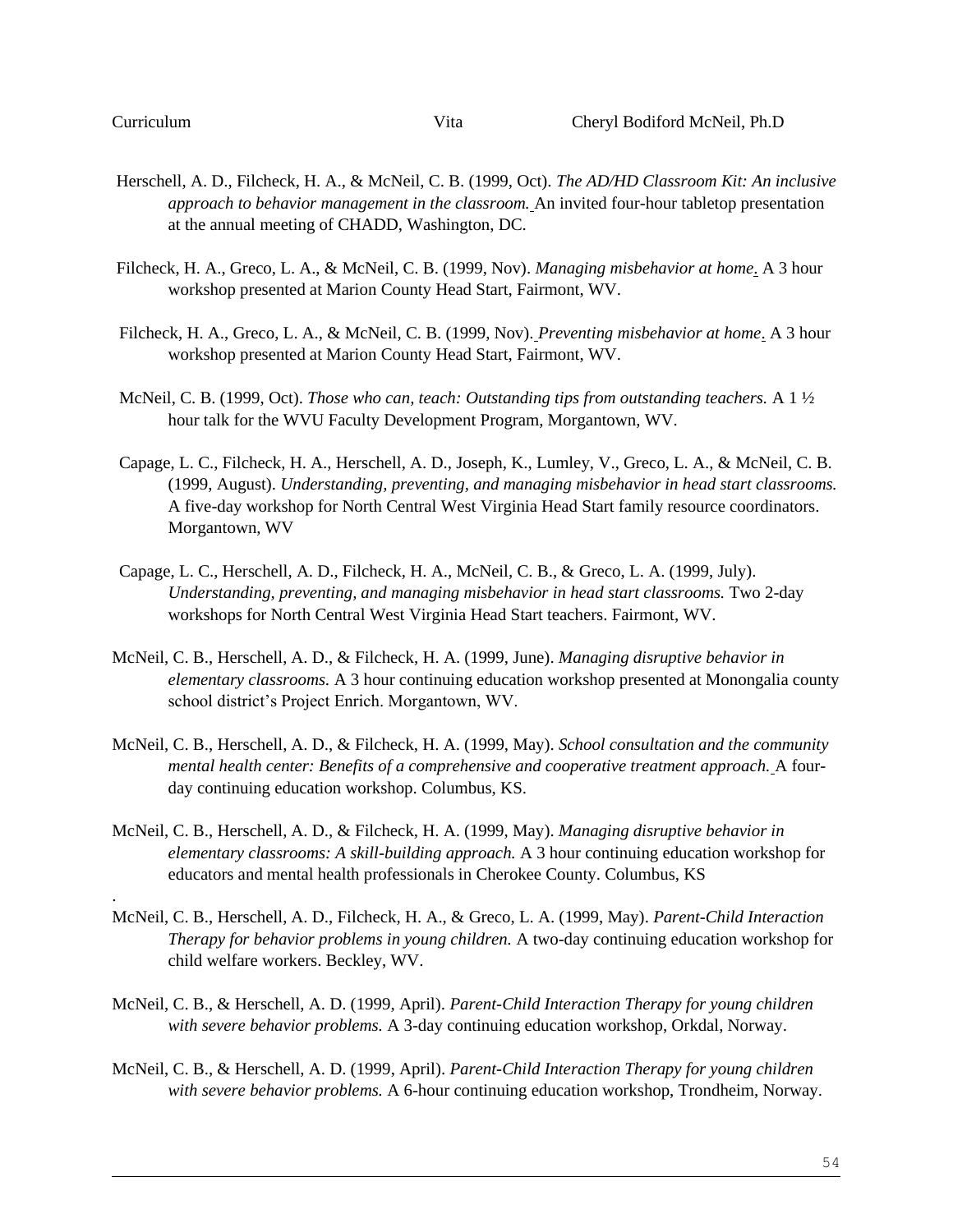- Herschell, A. D., & McNeil, C. B. (1999, Feb). *Managing behavior in classrooms*. An invited 11/2 hour talk presented to 24 graduate students in WVU's education program, Morgantown, WV.
- Herschell, A. D., & McNeil, C. B. (1999, January). *Managing behavior in split-grade classrooms*. An invited 3-hour continuing education workshop presented at Monongalia County Schools, Morgantown, WV.
- McNeil, C. B. (1998, September). *Treatment of behavior problems in young abused children*. An invited continuing education workshop for the annual conference of the Public Children's Services Association of Ohio, Columbus, OH.
- McNeil, C. B., Bahl, A., Herschell, A. D., & Fillcheck, H. (1998, August). *Parent-Child Interaction Therapy for the Headstart Classroom.* A 3 hour continuing education workshop presented at Monongalia County Headstart, Morgantown, WV.
- McNeil, C. B., & Herschell, A. D. (1998, August). Parent-Child Interaction Therapy for Young Children. A two-day continuing education workshop. Beckley, WV.
- McNeil, C. B., & Herschell, A. D. (1998, August). *Parent-Child Interaction Therapy for Young Children with Severe Behavior Problems.* A 30 hour continuing education workshop. Columbus, KS.
- McNeil, C. B., & Herschell, A. D. (1998, July). *Parent-Child Interaction Therapy for Young Children with Severe Behavior Problems.* A 3 hour continuing education workshop. Lawrence, KS.
- Urquiza, A., & McNeil, C. B. (1998, July). *Treatment of behavior problems in young abused children.* Presented as a continuing education workshop at the meeting of the American Professional Society on the Abuse of Children, Chicago, IL.
- McNeil, C. B., & Herschell, A. D. (1998, June). *Managing disruptive behavior in the classroom*. A 3 hour continuing education workshop presented at Monongalia County Schools. Morgantown, WV.
- McNeil, C. B., & Herschell, A. D. (1998, June). *Parent-Child Interaction Therapy for Young Children with Severe Behavior Problems.* A 5 day continuing education workshop presented to 5 visiting therapists from Canada. Morgantown, WV.
- McNeil, C. B. (1998, June). *Enhancing parent-child interactions to improve child behavior*. Presented as a continuing education workshop at the Cincinnati Children's Hospital Medical Center Childhood Trust Conference, Cincinnati, OH.
- McNeil, C. B., & Bahl, A. B. (1998, May). *Parent-Child Interaction Therapy for preschoolers with challenging behavior.* Presented as a continuing education workshop at the meeting of the Association for Behavior Analysis, Orlando, FL.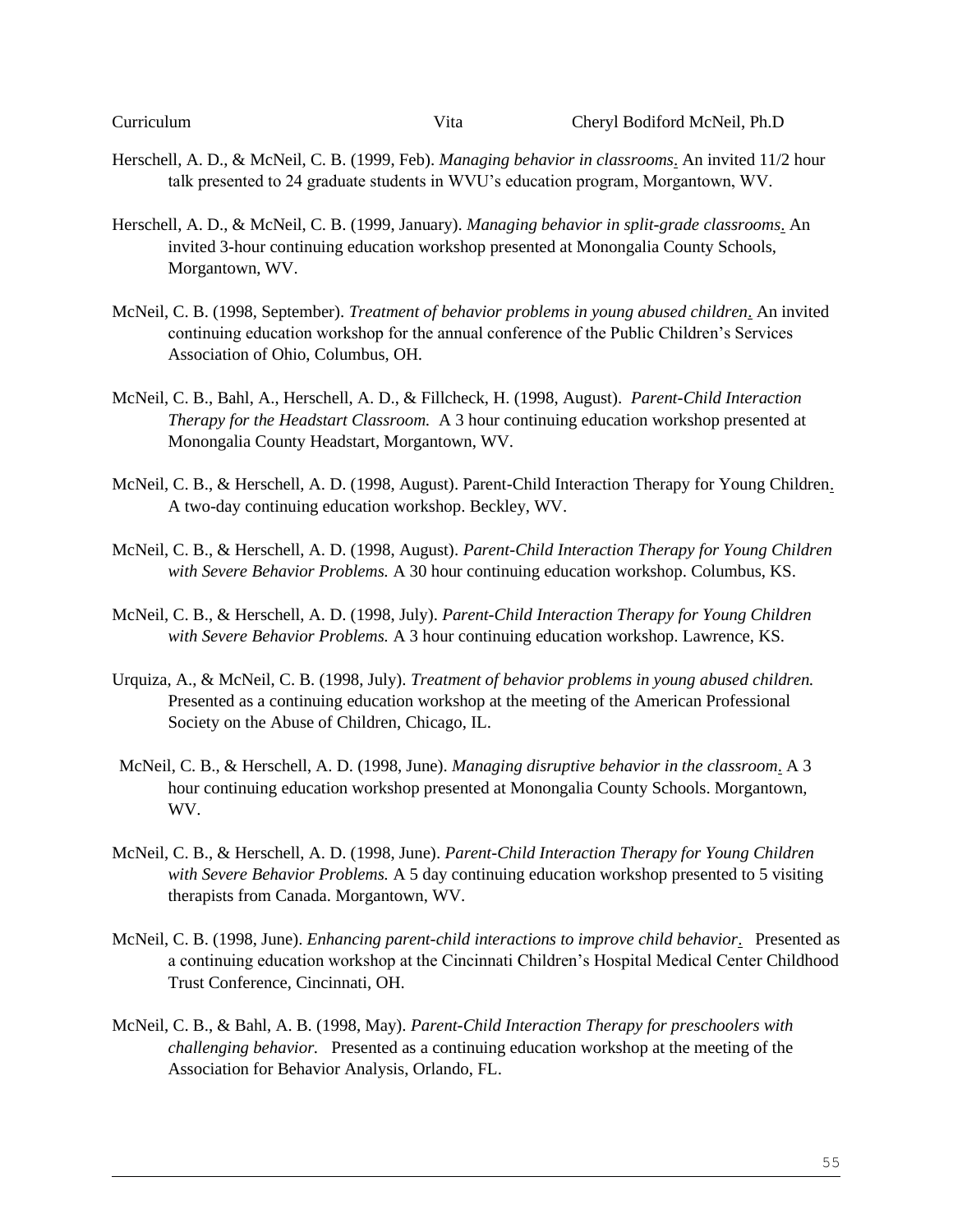Curriculum Vita Cheryl Bodiford McNeil, Ph.D

- McNeil, C. B., & Herschell, A. D. (1998, March). *Managing disruptive behavior in elementary classrooms.* A 3 hour continuing education workshop presented at Monongalia County Schools, Morgantown, WV.
- McNeil, C. B. (1998, March). *Managing disruptive behavior in elementary classrooms: A skill-building approach.* An invited continuing education workshop presented for St. Anthony's Medical Center Hyland Training Institute, St. Louis, MO.
- McNeil, C. B. (1997, November*). Treatment of behavior problems in young abused children.* Presented as an invited workshop at the meeting of the Children's Mental Health Alliance Foundation, Budapest, Hungary.
- Eyberg, S. M., & McNeil, C. B. (1997, November). *Invited pre-convention institute: Parent-Child Interaction Therapy for young conduct-disordered children*. Five hour workshop presented at the meeting of the Association for the Advancement of Behavior Therapy conference, Miami Beach, FL.
- McNeil, C. B. (1997, October). *Advanced techniques in Parent-Child Interaction Therapy*. A week-long training for NIMH grant personnel at the UC Davis Child Protection Center, Sacramento, CA.
- McNeil, C. B. (1997, September). *Treatment of behavior problems in young abused children.* A 3 hour continuing education workshop presennted a the fifth annual confernece of the West Virginia Children's Justice Task Force, Morgantown, WV.
- McNeil, C. B. (1997, September). *Treatment of behavior problems in young abused children*. A 3 hour continuing education workshop presented at the fifth annual confernece of the West Virginia Children's Justice Task Force, Charleston, WV.
- McNeil, C. B., & Bahl, A. B. (1997, August). *Managing disruptive behavior in elementary classrooms: A skill-building approach.* Presented as a continuing education workshop at the meeting of the American Psychological Association, Chicago, IL.
- McNeil, C. B. (1997, June). *Parent-Child Interaction Therapy with young behavior problem children.* A continuing education workshop presented at the Florida Psychological Association meeting, Marco Island, FL.
- McNeil, C. B. (1997, June). *Treatment of behavior problems in young abused children*. A continuing education workshop presented at the American Professional Society on the Abuse of Children meeting, Miami Beach, FL.
- McNeil, C. B. (1997, June). *Parent-Child Interaction Therapy.* A 90 minute talk presented to interns at the Kennedy Correctional Institute, Morgantown, WV.
- McNeil, C. B. (1997, June). *PCIT.* A one hour tallk presented to psychology interns at Chestnut Ridge Hospital, Morgantown, WV.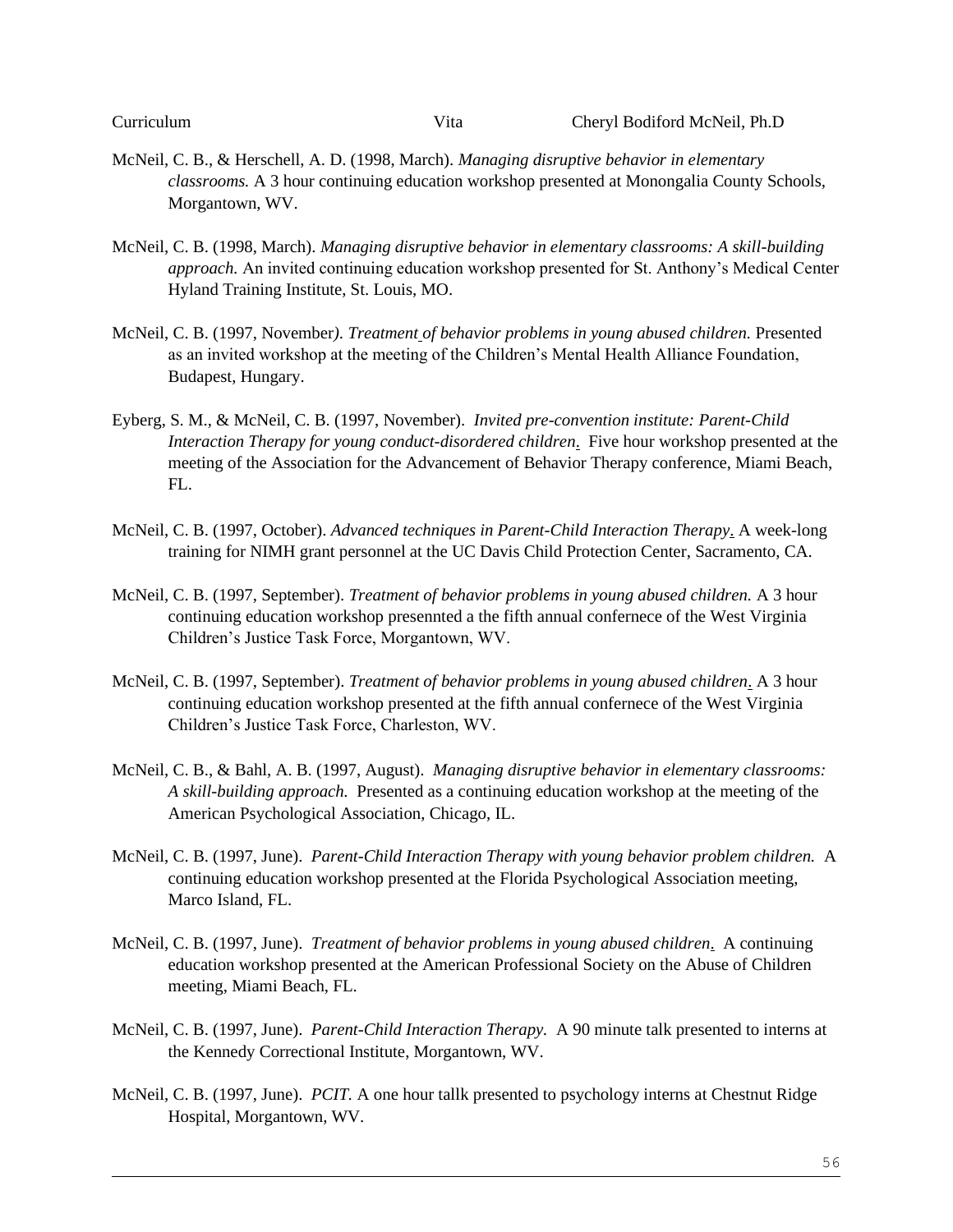- McNeil, C. B. (1997, April). *Parent-Child Interaction Therapy for young children with severe behavior problems.* An invited Psychiatry Grand Rounds address conducted for Allegheny General Hospital, Pittsburgh, PA.
- McNeil, C. B. (1997, March). *Facilitating parent-infant/toddler interactions*. A 90 minute teleconference for Three Feathers Association presented to 15 Indian Head Start programs across the country.
- McNeil, C. B. (1997, February). *PCIT.* A one hour talk presented to interns at the Carruth Center, Morgantown, WV.
- McNeil, C.B. (1996, August). *Invited Clinician Update: Treatment of oppositional preschoolers*. One hour paper presented at the meeting of APA, Toronto, Canada.
- Eyberg, S. M., & McNeil, C. B. (1996, August). *Invited Post-Doctoral Institute: Parent-Child Interaction Therapy for young conduct disordered children.* Institute presented at the meeting of the American Psychological Association Conference, Toronto, Canada.
- McNeil, C. B., Anhalt, K., & Bahl, A. (1996, August). *Management of disruptive behavior in elementary classrooms: A skill-building approach.*A 4 hour continuing education workshop presented at APA, Toronto, Canada.
- McNeil, C. B., Anhalt, K., & Bahl, A. (1996, July*). Management of disruptive behavior in elementary classrooms: A skill-building approach.* A 3 hour continuing education workshop presented to Valley Community Mental Health Center, Morgantown.
- McNeil, C. B., & Urquiza, A. (1996, June). *Treatment of behavior problems in young abused children.* An invited continuing education seminar conducted at the Fourth National Colloquium of the American Professional Society on the Abuse of Children, Chicago, IL.
- McNeil, C. B. (1996, May). *ADHD in College Students*. A 1 hour inservice presentation for University Health Service, WVU.
- McNeil, C. B. (1996). *Treatment of Behavior Problems in Young Children.* A 1 and 1/2 hour inservice presentation for the Carruth Center, WVU.
- McNeil, C. B. (1996). *Treating Behavior Problems: Tips for Pediatricians*. A 1 hour inservice training for WVU Department of Family Medicine.
- McNeil, C. B. (1996). *PCIT.* a five day training provided to the Child Protection Center at UC Davis, Sacramento, CA.
- Eyberg, S. M., & McNeil, C. B. (1995, November). *Invited pre-convention institute: Parent-Child Interaction Therapy for young conduct-disordered children*. Five hour workshop presented at the meeting of the Association for the Advancement of Behavior Therapy, Washington, DC.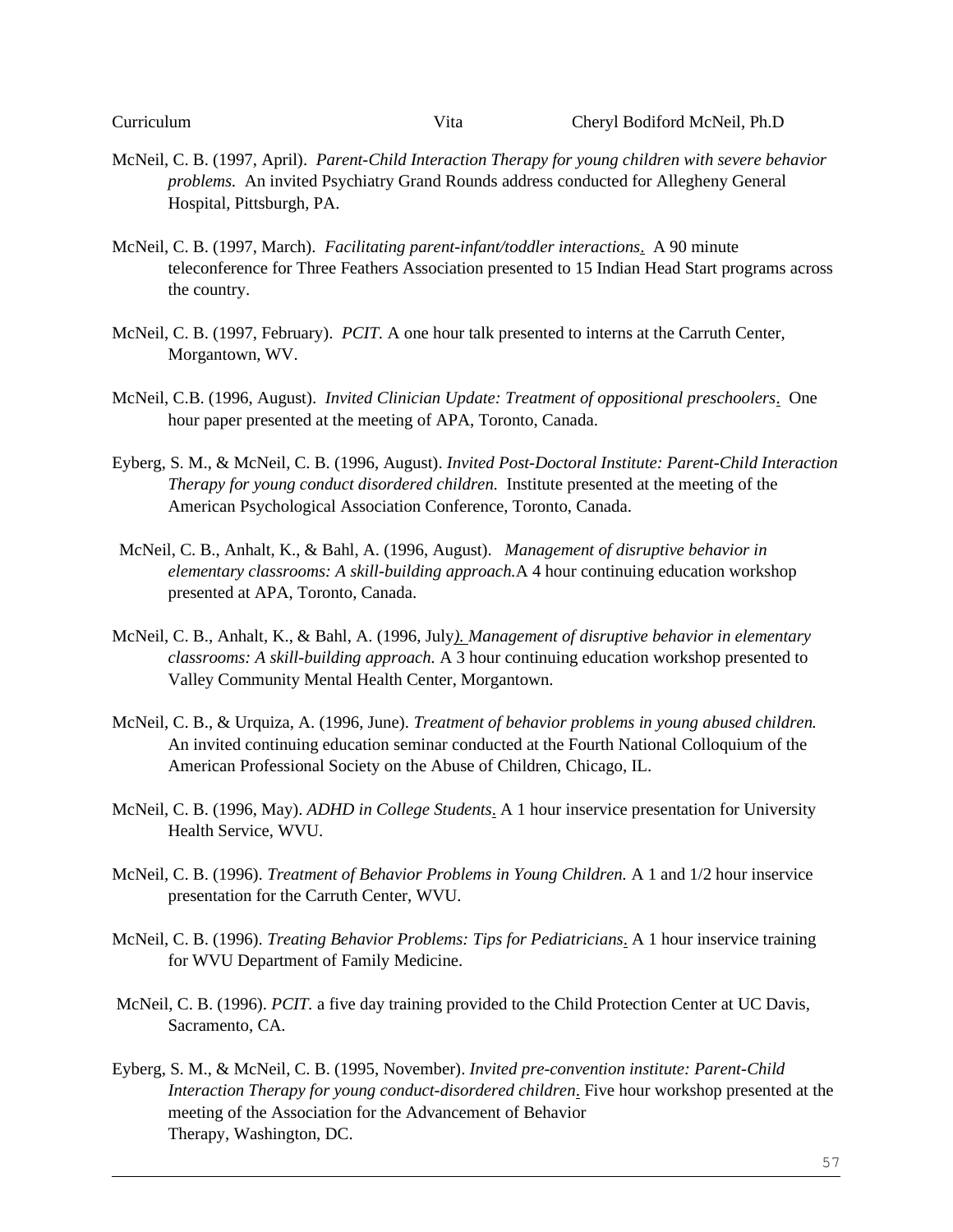- McNeil, C. B., & Kennedy, C. (1995, October). *Attention/Deficit Hyperactivity Disorder: Conceptualization, diagnosis, and treatment.* A 4 hour, continuing education seminar for Valley Comprehensive Community Mental Health Center, Morgantown, WV.
- McNeil, C. B. (1995, September). *Short-term directive play therapy.* An 8 hour continuing education workshop presented to child guidance centers in Stamford and Norwalk, CT.
- Eyberg, S. M., & McNeil, C. B. (1995, August). *Invited address: Treatment of oppositional preschoolers (Parent-Child Interaction Therapy).* Paper presented at the meeting of the American Psychological Association, New York, NY.
- McNeil, C. B.(1995, July). *Short-term directive play therapy.* An 8 hour continuing education workshop presented in Monterey CA and Cape Cod, MA as part of the Institute for Professional Training in Brief Therapy.
- McNeil, C. B. (1995, June and July). *Short-term directive play therapy*. Presented this 8 hour continuing education workshop in Monterey, CA and Cape Cod, MA as part of a conference series sponsored by the Institute for Professional Training in Brief Therapy.
- McNeil, C. B. & Capage, L. (1995, June). *Behavior management and Head Start.* A five day training provided to the Austin Head Start programs, Austin, Texas.
- McNeil, C. B. (1995, June). *Treatment of behavior problems in young children.* A presentation for psychology interns and staff at the Kennedy Correctional Center, Morgantown, WV.
- Bonner, B., Urquiza, A., & McNeil, C. B. (1995, June). *Treatment of behavior problems in children.* Invited workshop presented at the third national colloquium of the American Professional Society on the Abuse of Children, Tuscon, AZ.
- McNeil, C. B. (1995, April). *Short-term therapy for young behaviorally disordered children*. A 3 hour continuing education workshop presented at WVPA's Spring Conference, Charleston, WV.
- McNeil, C. B. (1995, April). *Innovations in parent training: What's new and effective?* Full-day invited presentation at the second annual conference of the Ohio Children's Trust Fund: "Realizing the goal of child abuse prevention," Columbus, OH.
- McNeil, C. B. (1995, March). *Early intervention with young conduct disordered children*. A 3 hour continuing education workshop provided to the Children's Home Society of West Virginia.
- McNeil, C. B. (3/95 and 8/95). *Assessment and treatment of ADHD in young children*. One hour inservice training provided to the Department of Family Medicine at the WVU Health Sciences Center, Morgantown.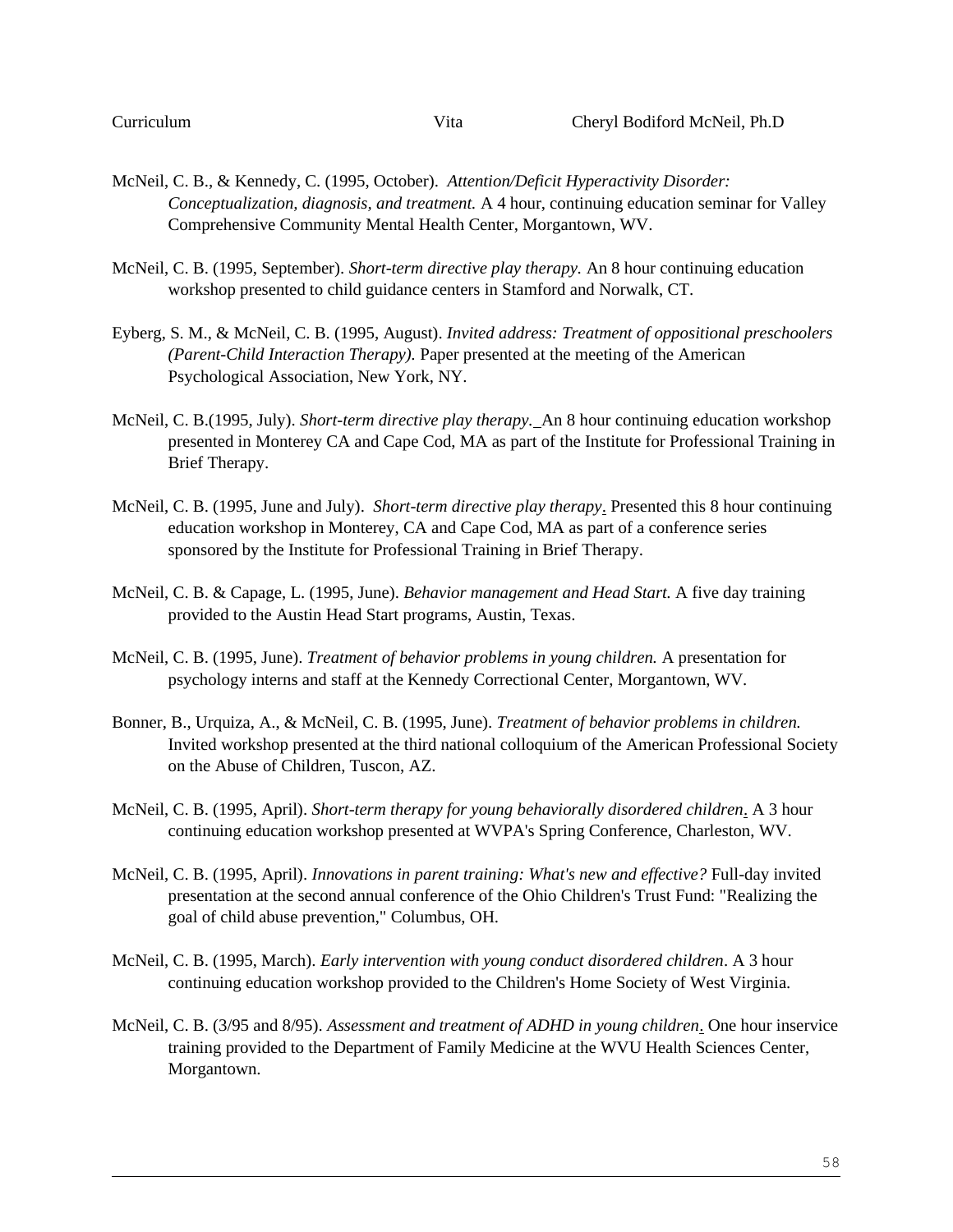- McNeil, C. B. (1995, February). *Short-term therapy for young children with severe behavior problems.* One hour grand rounds presentation provided to the Department of Behavioral Medicine and Psychiatry at the WVU Health Sciences Center, Morgantown.
- Gurwitch, R., & McNeil, C. B. (1994). *Training Head Start teachers through interactive video*. Presented at the Distance Learning Instructors and Managers Workshop, Stillwater, OK.

McNeil, C. B., & Bonner, B. (1994). *Parent-Child Interaction Therapy for physically abused children.*  Five day training presented at the University of California at Davis Child Protection Center, Sacramento, CA.

Management Skills for ADHD Children: A Whole-Classroom Approach. Presentations as follows:

- 10/94 Woodburn Elementary, Morgantown, WV
- 11/94 Preston Hollow Schools, Dallas, Texas
- 4/94 Oklahoma School Psychologists Association
- 4/94 Alva Public Schools, Oklahoma
- 4/94 Oklahoma Education Association, Zone 6 Meeting, Seminole
- 3/94 Putnam City Schools, Harvest Hills Elementary
- 3/94 Oklahoma Education Association Zone One Meeting, Midwest City
- 2/94 Tuttle High School
- 2/94 Moore Public Schools
- 1/94 Putnam City Schools, bus drivers and paraprofessionals
- 1/94 Norman Public Schools, Kennedy Elementary
- 1/94 Edmond Public Schools, elementary teachers
- 12/93 Town and Country School
- 11/93 Learning Disabilities Association of Oklahoma, Tulsa.
- 9/93 C.H.A.D.D. OKC Chapter
- 9/93 Tulsa Psychological Services, school psychologists and psychometrists
- 9/93 Putnam City Schools, special education teachers and school psychologists
- 8/93 Comanche Cotton County Coop Geronimo Public Schools
- 8/93 Windsor Hills Elementary, Putnam City Schools
- McNeil, C.B., & Gurwitch, R. (1993). *Substance Exposed Children: A Challenge for Head Start Teachers in the '90s*. Presented through interactive telecommunications technology to six sites across Oklahoma.

\_\_\_\_\_\_\_\_\_\_\_\_\_\_\_\_\_\_\_\_\_\_\_\_\_\_\_\_\_\_\_\_\_\_\_\_\_\_\_\_\_\_\_\_\_\_\_\_\_\_\_\_\_\_\_\_\_\_\_\_\_\_\_\_\_\_\_\_\_\_\_\_\_\_\_\_\_\_\_\_\_\_\_\_

- McNeil, C.B. (1993). *Overview of PCIT Research.* Presented at the University of Central Oklahoma's Psychology Department.
- McNeil, C.B. (1993). *Use of Behavioral Play Therapy to Enhance the Parent-Child Relationship*. Presented at the OU Dept. of Psychiatry and Behavioral Sciences Teaching Conference.
- McNeil, C.B. (1993). *Behavior Management of ADHD in the Classroom*. Presented at the Ninth Annual Summer Institute, Moore-Norman Vo-Tech School, Norman, OK.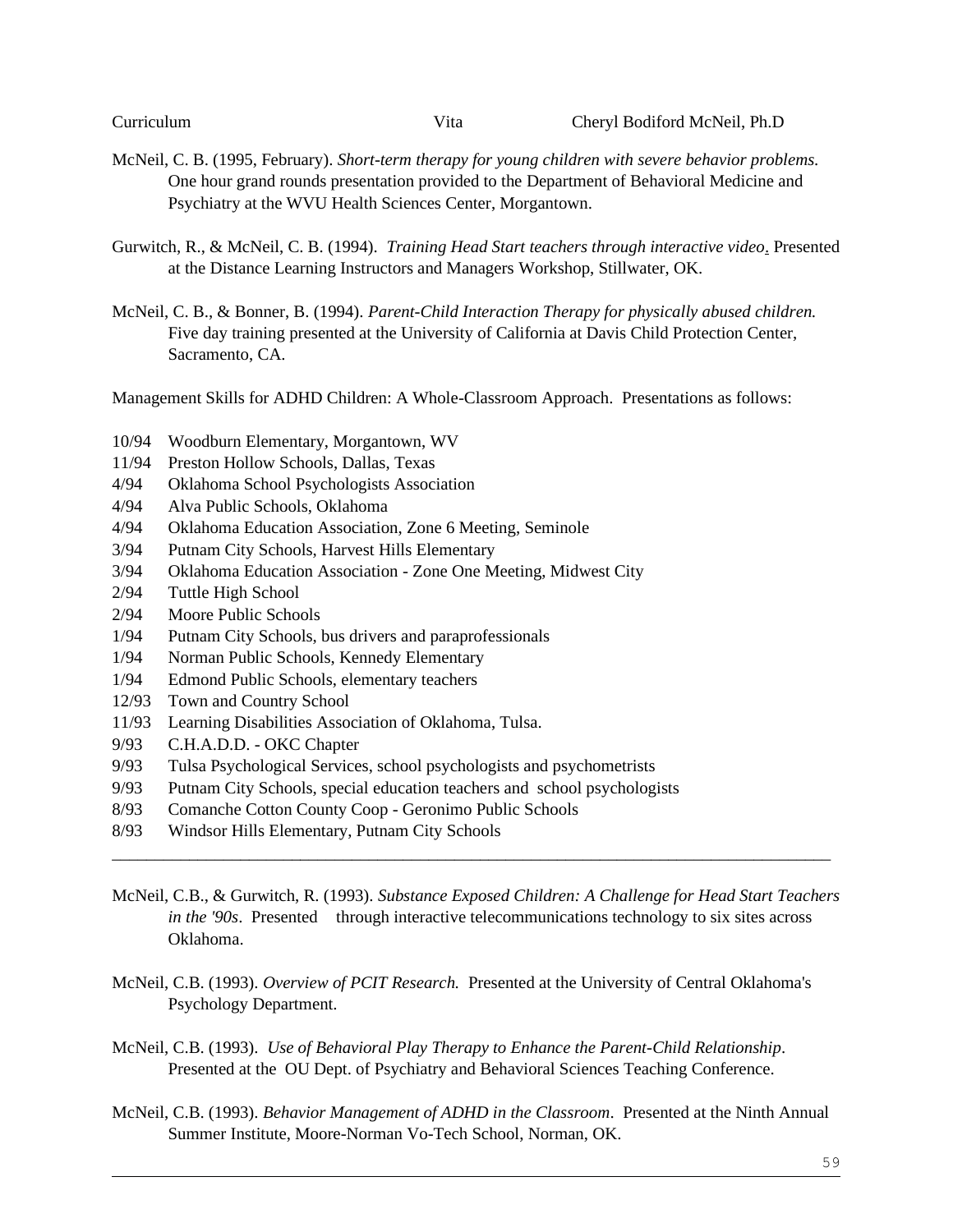- McNeil, C.B. (1993). *Treatment of Young Behaviorally Disordered Children*. Sponsored by the Department of Medical Psychology, Westmead Teaching Hospital, University of Sydney, Australia.
- McNeil, C.B. & McNeil, D.W. (1993). *Managing Children in the Dental Setting*. Lectures provided to 3rd year dental students, Westmead Dental Hospital, University of Sydney, Australia.
- McNeil, C.B.(1993). *Non-Violent Crisis Intervention*. Sponsored by the Itinerant Support Teachers for Behavior Disorders, Sydney Public Schools.
- McNeil, C.B. (1993). Parent-Child Interaction Therapy: Applications for Inpatient Psychiatry. Sponsored by Red Bank House, a Center for Child and Adolescent Psychiatry, Westmead Teaching Hospital, University of Sydney, Australia.
- McNeil, C.B. (1992). Managing Defiant and Aggressive Children in the Classroom. Sponsored by the Itinerant Support Teachers for Behavior Disorders, Sydney Public Schools.
- McNeil, C.B. (1992). Time-Out in Elementary Classrooms. Presented at Wewoka Elementary, Wewoka, OK.
- McNeil, C.B. (1992). *Fetal Alcohol Syndrome/Effect: Current Trends*. Presented at Maternal and Child Health Division of Indian Health Services, Lawton, OK.
- McNeil, C.B. (1992). *Parent-Child Interaction Therapy for Behavior Disordered Children and Abusive Parents.* Five day training presented at Child Abuse Recovery, Santa Rosa, CA.
- McNeil, C.B. (1992). *Short-term Therapy for Young Behaviorally Disordered Children*. Presented at Oklahoma State University, College of Arts and Sciences Extension and Department of Psychology, Tulsa.
- McNeil, C.B. (1992*). Early Identification and Management of Children with Fetal Alcohol Syndrome/Effect.* Presented at the Native American Coalition Head Start, Tulsa.
- McNeil, C.B. (1992). *Short-term Treatment of Hyperactive, Aggressive, and Non-Compliant Children*. Presented at the Society of Pediatric Psychology, Southwest Regional Conference, Forth Worth, Texas.
- McNeil, C.B. (1992). *Short-term Treatment of Hyperactive, Aggressive, and Defiant Preschoolers*. Presented at the Southwestern Psychological Association Annual Convention, Austin, Texas.
- McNeil, C.B. (1992). Managing *Preschoolers Who Have Behavioral Disorders*. Presented at the Oklahoma Early Intervention (Sooner Start) Conference, Tulsa.
- McNeil, C.B. (1991). *Managing Young Special Needs Children With Behavior Problems*. Presented at OASIS Parents Perspective II, OKC.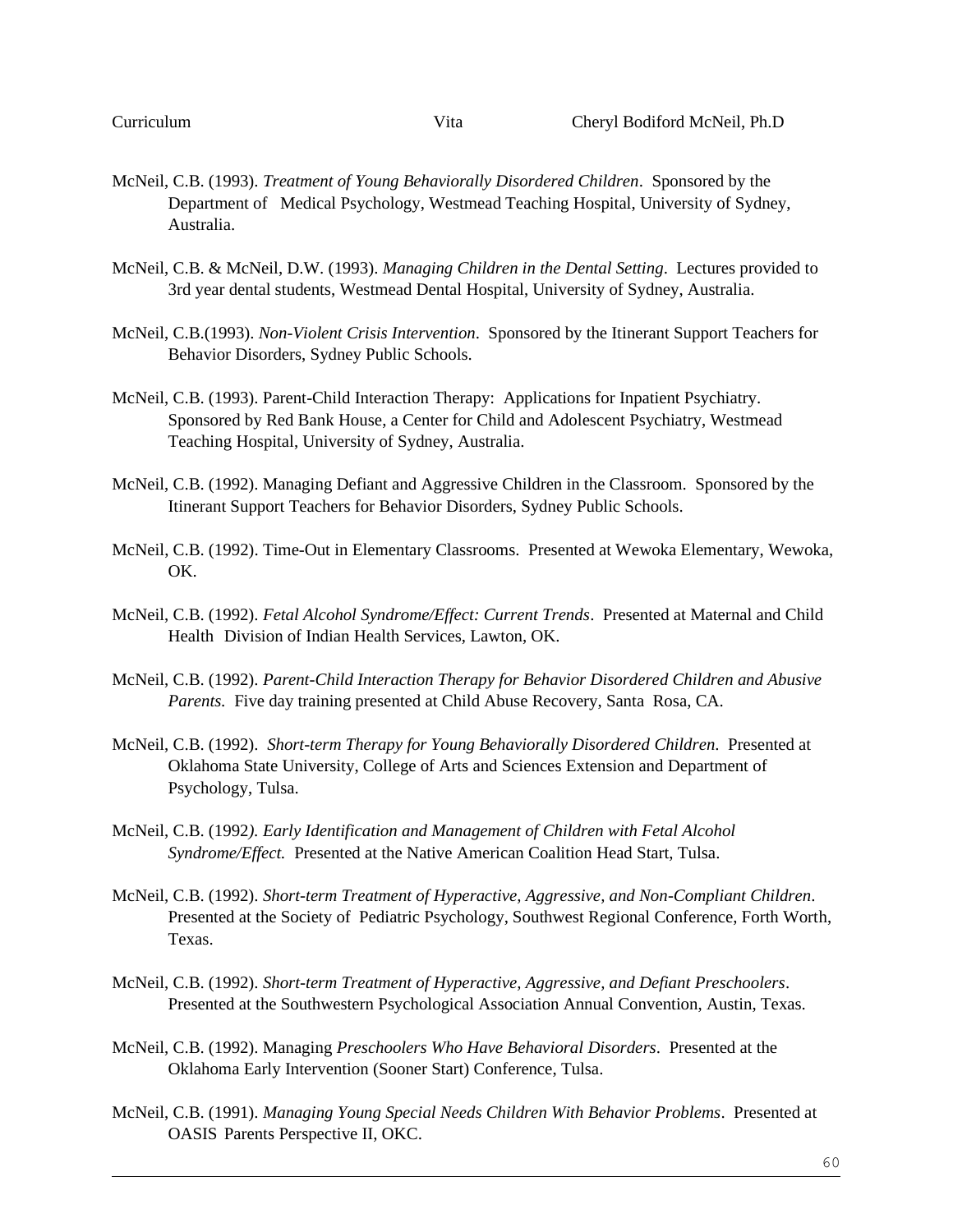- McNeil, C.B. (1991). Behavioral *Play Therapy for Acting-Out Preschoolers.* Presented at Oklahoma State Dept. of Health Child Guidance Inservice Training, Fountainhead Resort, OK.
- McNeil, C.B. (1990). *PCIT with Behaviorally Disordered Preschoolers.* Presented at Annual Child Guidance In-Service Training, Fountainhead Resort, OK.
- McNeil, C.B. (1990). *Assessment and Treatment of Behavior Problems*. Presented at Pediatric Grand Rounds, OKC, OK.
- McNeil, C.B. (1990). Prevention of child abuse in preschoolers demonstrating overactive, defiant, and aggressive behavior. Presented at the Fourth Annual District IX Child Abuse Prevention Conference, Roman Nose State Lodge, OK.
- McNeil, C.B. (1989). *Positive relationship-building and discipline skills*. Presented at the Oklahoma Orton Dyslexia Society Fall Conference, Edmond, OK.

#### **SYMPOSIA CHAIRED**

- Costello, A. H., & McNeil, C. B. (2011, Nov.) *Implementing home-based Parent-Child Interaction Therapy (PCIT): Clinical considerations, adaptations, and outcomes*. Research presented at the 45th annual meeting of the Association for Behavioral and Cognitive Therapies, Toronto, Canada.
- McNeil, C.B. & Budd, K.S. (2007, Nov). *Applying basic Parent-Child Interaction Therapy skills to new populations.* Co-chairs of a symposium presented at the 41<sup>st</sup> Annual ABCT Conference in Philadelphia, PA.
- McNeil, C.B., & Bell, K. (2007, Nov). *Young people's resiliency to disaster and trauma.* Co-Chairs of a symposium presented at the 41<sup>st</sup> Annual ABCT Conference in Philadelphia, PA
- McNeil, C.B., & McNeil, D.W. (2006, Nov). Co-Chairs of a symposium entitled, "Understanding Native American Parenting: An Empirical Approach." Presented at the ABCT conference in Chicago, IL.
- Ware, L., M., & McNeil, C. B. (2002, Nov). Co-chairs of symposium entitled, *Disseminating Best Practices in Child Maltreatment: Progress and problems*. AABT, Reno, NV.
- McNeil, C.B. (2000, Nov). Co-chair of a symposium entitled *Dissemination issues in Child Clinical Psychology.* AABT.
- McNeil, C.B. (1999). Co-chair of a symposium entitled *Current trends in Child Clinical Psychology: A discussion with today's students,* AABT.
- McNeil, C.B. (1999). Co-chair of a panel discussion entitled *Child clinical psychology in the new millenium: What's in store for today's students.*, AABT.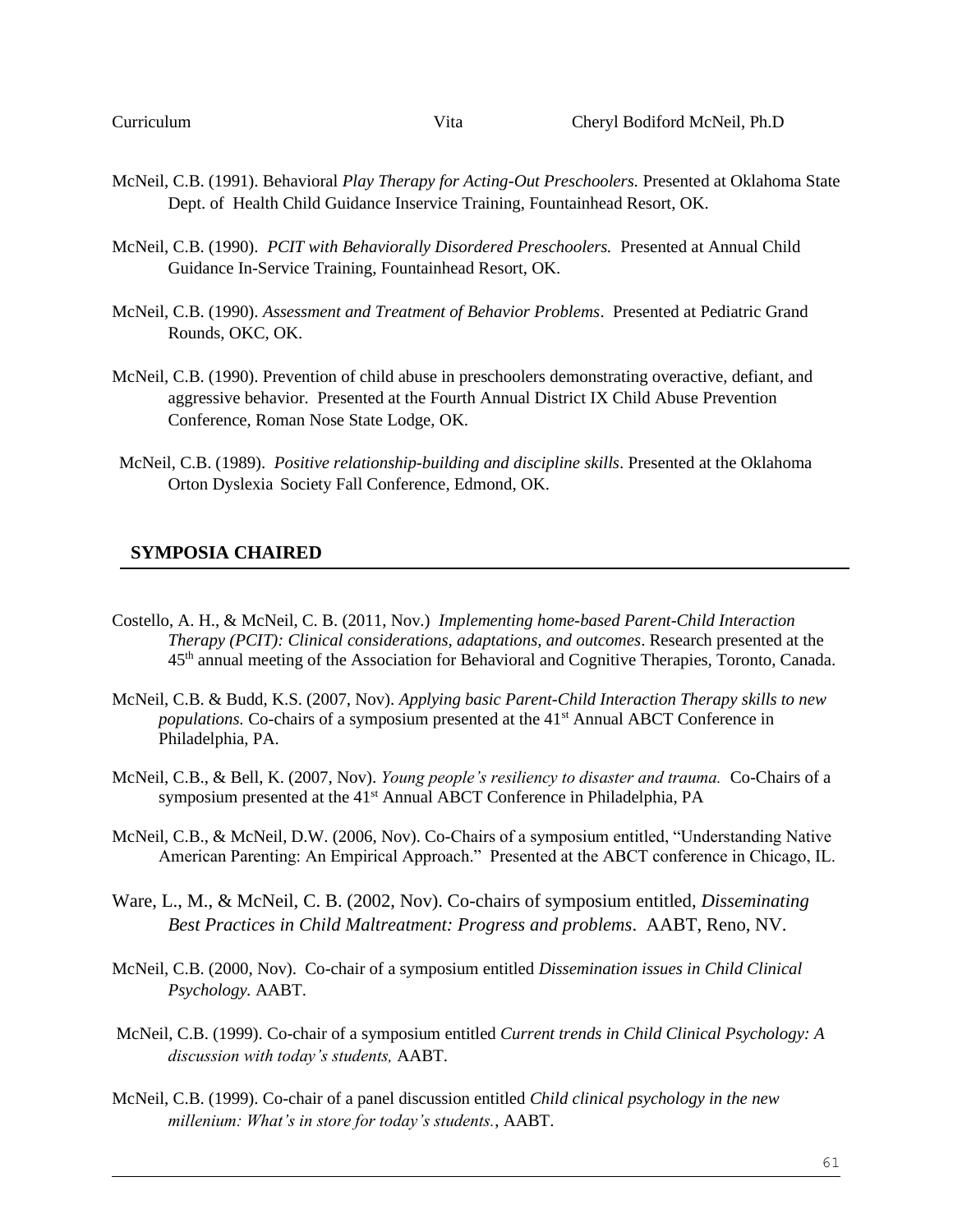- McNeil, C.B. (1999). Co-chair of a symposium entitled *M&M's, tokens, and praise: The risks and benefits of using rewards with children, AABT.*
- McNeil, C.B. (1998). Co-chair of a panel discussion entitled *Child clinical psychology in the new millenium: What's in store for today's students*, AABT.
- McNeil, C.B. (1998). Co-chair of a symposium entitled *Solutions to common failures in child behavior therapy*., AABT.

# **COMMUNITY ACTIVITIES**

Consultant- NIH K23-Award Columbia University, NYC. (2011-2016). Award submitted by Jonathan Comer. Consultant – North Central West Virginia Head Start Consultant - Romney Public Schools, WV Behavior Management Trainer - Monongalia County School's Project Enrich Consultant - North Central West Virginia Head Start, Kids Korner Daycare, WVU Child Development **Center** Vice President - West Virginia Chapter of the American Professional Society on the Abuse of Children Member - Task Force on Youth and Violence sponsored by West Virginia Public Broadcasting Consultation - Valley Community Mental Health Early Intervention Program Consultation - Woodburn Elementary School, Morgantown, WV Interview - West Virginia Public Radio for a story about violent youth Interview - Wheeling Register for a newspaper article entitled, "Parents taught interactive therapy" Advisory Board Member - Association for Children with Attention Deficit Disorder (C.H.A.D.D.) Psychologist Consultant - Summer Camp for Children with ADHD (7/91) Community Education - Presented Talks to Kiwanis, C.H.A.D.D., OASIS, Sooner Start, Local Elementary Schools, etc. OUHSC Office of Public Affairs - Provided Interviews for Newspaper Articles on Parent-Child Interaction Therapy, Preschool Discipline Programs, ADHD in the Classroom, and Outpatient Alternatives to Psychiatric Hospitalization.

# **ADMINISTRATION AND COMMITTEE ACTIVITIES**

Society for Children and Adolescent Psychology – Division 53 APA – Webinar Panel Presenter: "Providing High-Quality, Evidence-Based Child Treatment During COVID-19" Advisory Board Member, PCIT International (Training Standards and International Development Committees) Expert Panel for PCIT in the Carolinas Project Funded by Duke Endowment Expert Panel Member for Nemour's Promotion of Children's Emotional and Behavioral Health Initiative Member, PCIT National Advisory Board Member, PCIT Training Guidelines Committee Member, WVU Institutional Review Board, 2005 - present Member, WVU Council for Women's Concerns Member - Phi Beta Kappa Committee, WVU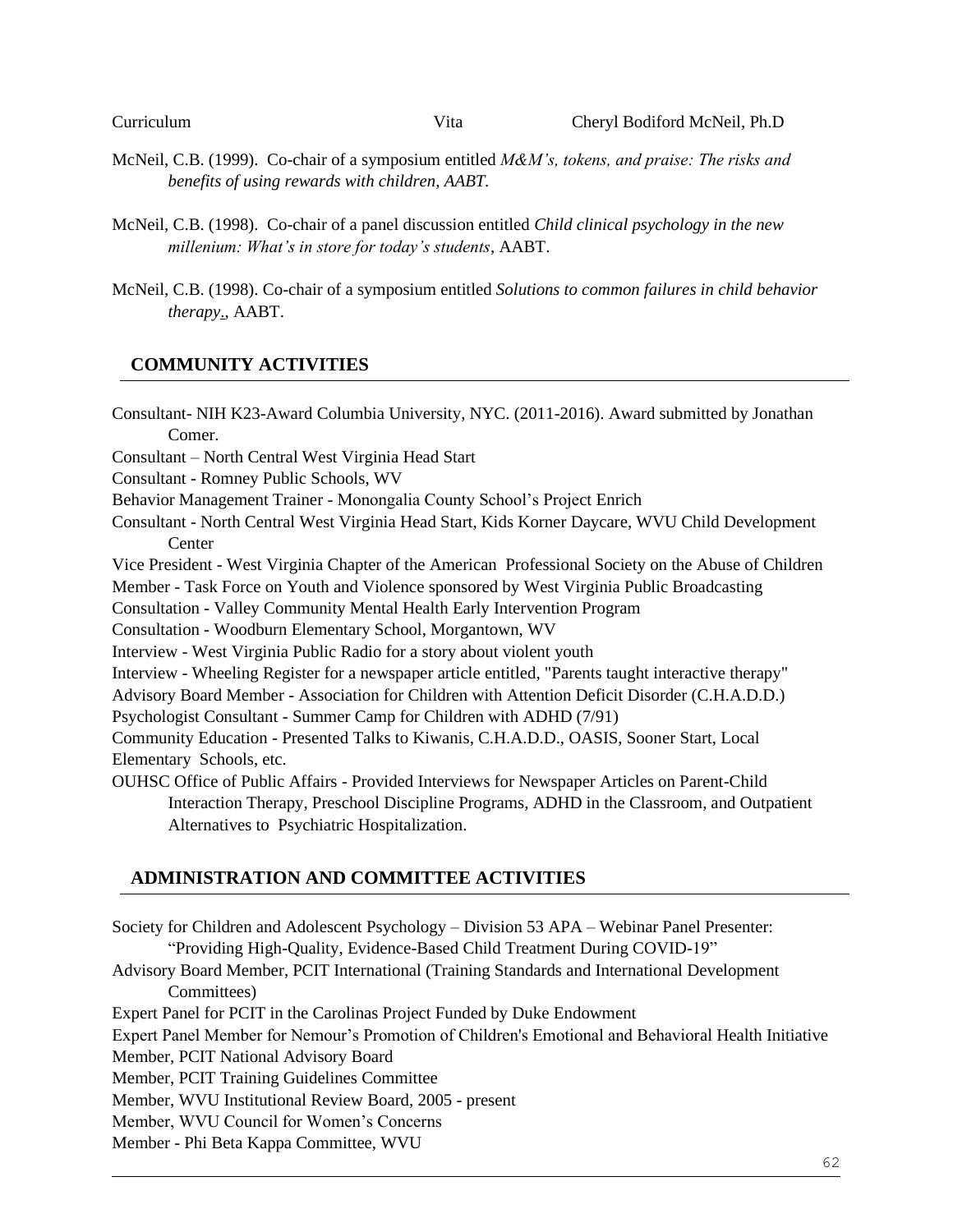Member - Sturm Scholarship Selection Committee, WVU Outstanding Public Service Committee for College (01-02) Outstanding Teacher Committees for College and University (00/01) Executive Committee, Phi Beta Kappa, WVU (00/01) President, Phi Beta Kappa, WVU (99/00) Vice-President, Phi Beta Kappa, WVU (98/99) Member -Faculty Evaluation Committee, WVU (1997) Member - Child Clinical Training Committee, WVU Associate Member - Developmental Training Committee, WVU Member - Quin Curtis Center Steering Committee, WVU Member - Assessment Task Force, WVU Provided Grant and Contract Administration for over \$400,000 from 1990 to present Served as Director of the Child Study Center Behavior Clinic (1989 to 1994) Clinical Training Committee - Department of Psychiatry & Behavioral Sciences, OUHSC (1989-1994) Child Study Center Building Committee (1993-1994)

# **TEACHING ACTIVITIES**

| 1994 to Present | Child Behavior Therapy, Graduate Level                                                                                                                        |
|-----------------|---------------------------------------------------------------------------------------------------------------------------------------------------------------|
| 1994 to Present | Exceptional Children, Undergraduate Level                                                                                                                     |
| 1994 to Present | Vertical Team Supervision, Disruptive Behavior Disorders, Quin Curtis Center,<br><b>WVU</b>                                                                   |
| 2008 to 2016    | Parent-Child Interaction Therapy (Graduate Level Topical Seminar)                                                                                             |
| 2012            | Psychology 607, Ethical and Legal Issues                                                                                                                      |
| 2010 to 2012    | Psychology 201, Psychology as a Profession                                                                                                                    |
| 2009            | Behavior Pathology, Graduate Level                                                                                                                            |
| 2005-2007       | Introduction to Psychology (supervise 16 teaching assistants to provide                                                                                       |
|                 | instruction to over 4000 undergraduate students each year)                                                                                                    |
| 2004            | Behavior Pathology, Graduate Level                                                                                                                            |
| 1999            | Treatment of Exceptional Children, Undergraduate Level                                                                                                        |
| 1995            | Parent-Child Interaction Therapy, Graduate Level Seminette                                                                                                    |
| 1995            | Grand Rounds - WVU Dept. of Behavioral Medicine & Psychiatry                                                                                                  |
| 1993            | Provided Psychiatry Teaching Conference on Behavioral PlayTherapy                                                                                             |
| 1991 to 1992    | Provided "Growth and Development" lecture to MSIII's                                                                                                          |
| 1989 to 1994    | Provided "Management of Behavior Problems in Young Children" lecture to<br>residents taking Developmental Behavioral Pediatrics selective                     |
| 1990 to 1994    | Provided lectures to Interdisciplinary Training Program on Child Abuse and<br>Neglect                                                                         |
| 1990 to 1994    | Provided seminars on "Nonviolent Crisis Intervention with Aggressive<br>Children" to psychology interns and Child Study Center professional staff             |
| 1990            | Provided a Pediatric Grand Rounds on "Treatment of Young Behaviorally<br>Disordered Children"                                                                 |
| 1990 to 1994    | Provided seminars on "Behavioral Assessment of Young Children" and<br>"Parent-Child Interaction Therapy" to Department of Psychiatry interns and<br>residents |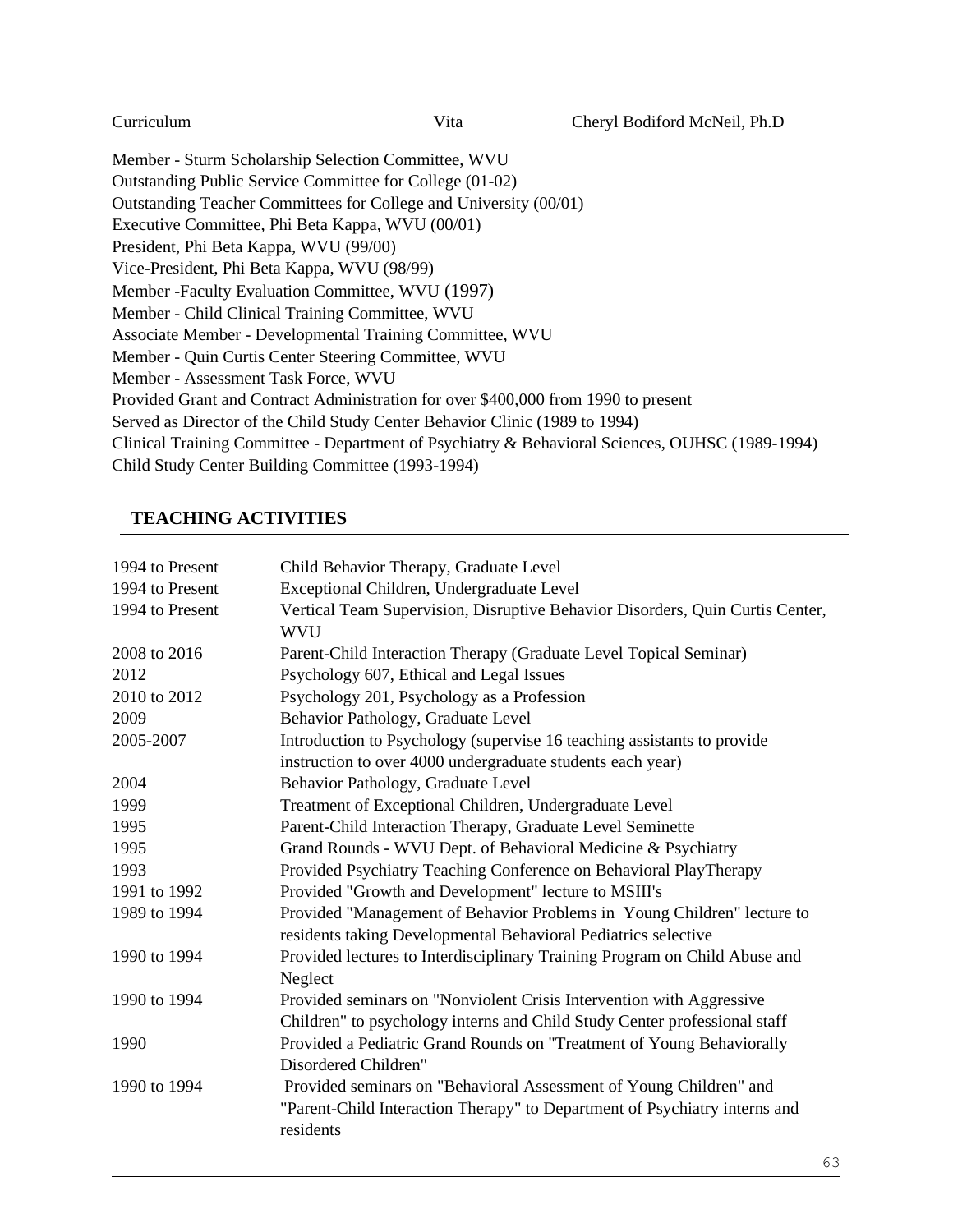| Curriculum   | Vita                                                                       | Cheryl Bodiford McNeil, Ph.D |  |
|--------------|----------------------------------------------------------------------------|------------------------------|--|
| 1990         | Provided lecture to biopsychology students on "Behavior Problems as an     |                              |  |
|              | Indicator of Developmental Delay"                                          |                              |  |
| 1990         | Provided lecture to nursing students on "Developmental Screening Using the |                              |  |
|              | Vineland Adaptive Behavior Scales"                                         |                              |  |
| 1990 to 1994 | Provided clinical supervision to psychology interns and Oklahoma State     |                              |  |
|              | University doctoral students                                               |                              |  |

# **GRANT, JOURNAL, AND BOOK REVIEWS**

Editorial Board (present) for International Journal for Behavioral Consultation and Therapy Editorial Board for Behavior Analysis in Offender Treatment and Prevention. Ad Hoc Reviewer (1994 to present) for numerous journals including the following:

*Journal of Abnormal Child Psychology Journal of Clinical Child and Adolescent Psychology Journal of Consulting and Clinical Psychology Behavior Therapy Journal of Emotional and Behavioral Disorders Journal of Consulting and Clinical Psychology Cognitive and Behavioral Practice Education and Treatment of Children The American Psychologist Cognitive Therapy and Research Children's Services: Social Policy, Research, & Practice Child and Family Behavior Therapy Psychological Bulletin Clinical Child and Family Psychology Review Journal of Primary Prevention Open Family Journal Journal of Clinical Psychology Child Abuse and Neglect* Invited external reviewer for doctoral exam for 2 students from Australia and 1 from Norway Invited reviewer for an APA book publication written by Timothy Cavell, Ph.D. Invited reviewer for APA Division 12 convention program for APA 1998 to present Invited to review grants for Administration on Children, Youth, and Families

Invited to serve on the panel of reviewers evaluating proposals for Head Start's Third National Research Conference.

Invited to serve as a national "expert" by the American Professional Society on the Abuse of Children. Editorial Board Reviewer for *Clinical Child Psychology* Newsletter (1992-1993). Invited to Washington, D.C. by the Administration on Children, Youth, and Families to review Head Start Public School Early Childhood Transition Demonstration Projects (9/91, 9/92, 9/95, 6/98). McNeil (Bodiford), C., & Eisenstadt, T.H. (1987). A review of "Psychological perspectives on childhood

exceptionality." Edited by Robert T. Brown and Cecil R. Reynolds. *Journal of Clinical Child Psychology,* Spring Issue.

### **DISSERTATION COMMITTEES CHAIRED**